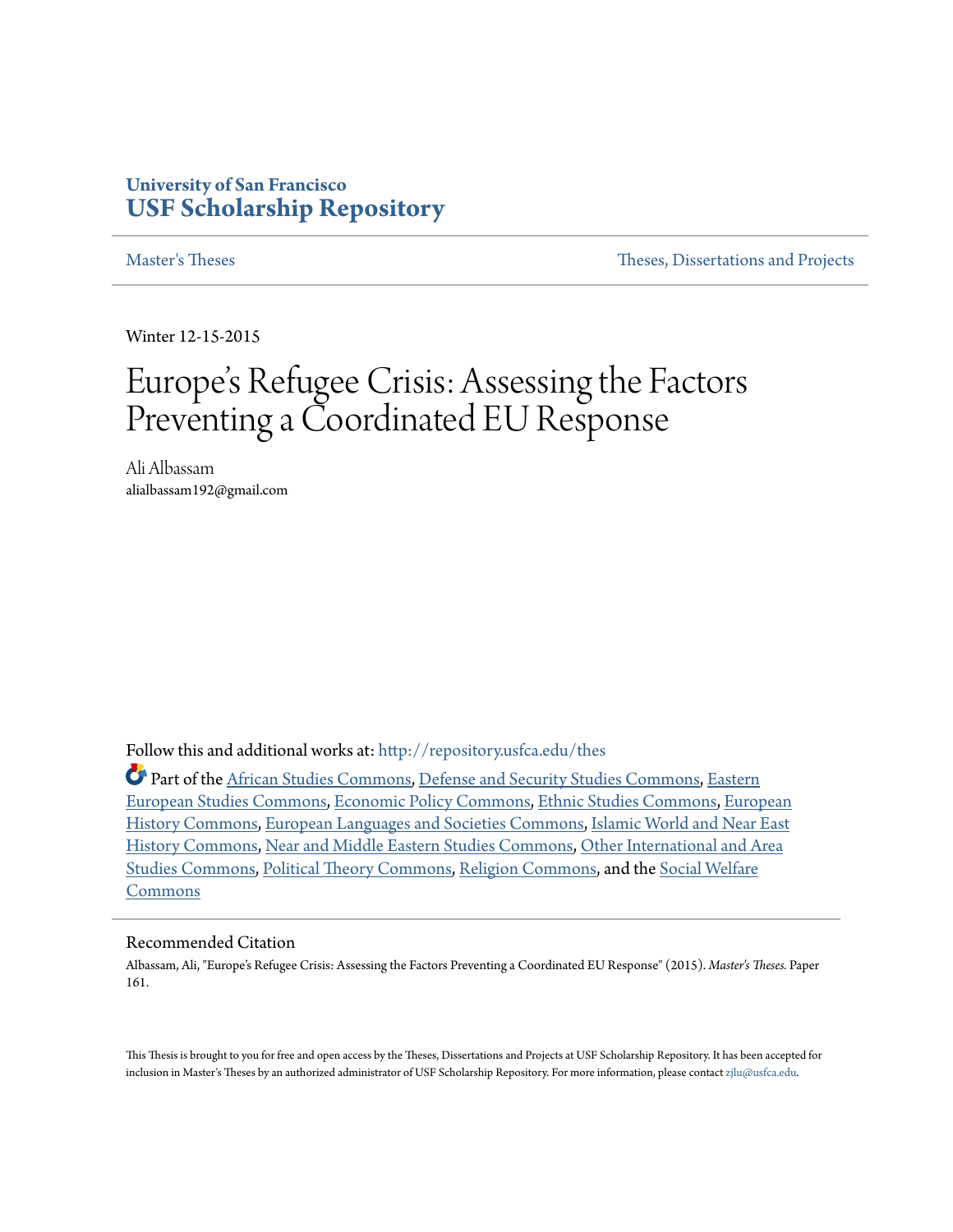## **Europe's Refugee Crisis: Assessing the Factors Preventing a Coordinated EU Response**

Ali Albassam University of San Francisco December 2015 Master of Arts in International Studies

> A thesis presented by Ali Albassam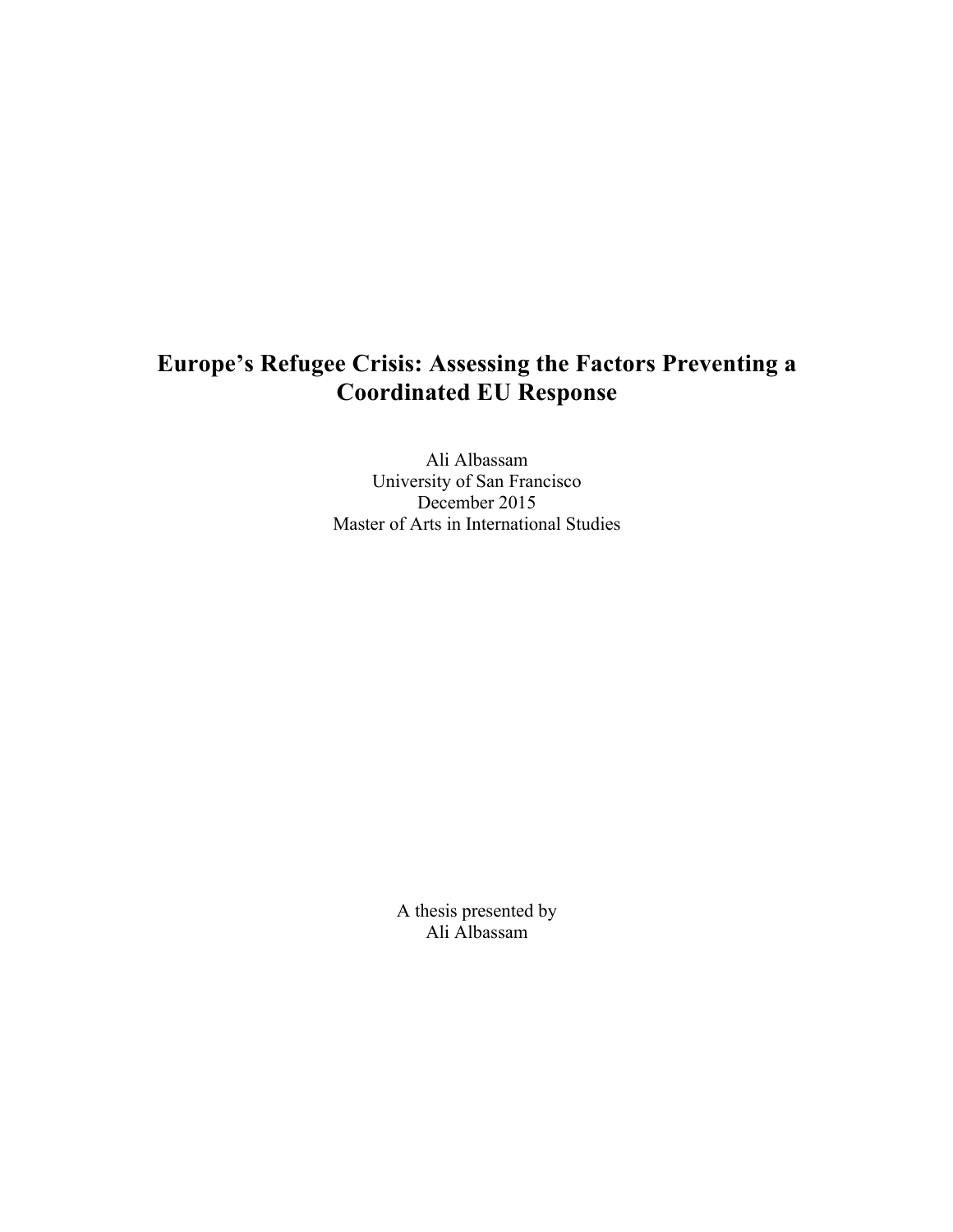### ii

## **Europe's Refugee Crisis: Assessing the Factors Preventing a Coordinated EU Response**

In Partial Fulfillment of the Requirements for the Degree

### MASTER OF ARTS in INTERNATIONAL STUDIES

#### By: Ali Albassam December 1, 2015

### UNIVERSITY OF SAN FRANCISCO

Under the guidance and approval of the committee, and approval by all the members, this thesis project has been accepted in partial fulfillment of the requirements for the degree. APPROVED:

 $\mathcal{L}_\mathcal{L} = \mathcal{L}_\mathcal{L} = \mathcal{L}_\mathcal{L} = \mathcal{L}_\mathcal{L} = \mathcal{L}_\mathcal{L} = \mathcal{L}_\mathcal{L} = \mathcal{L}_\mathcal{L} = \mathcal{L}_\mathcal{L} = \mathcal{L}_\mathcal{L} = \mathcal{L}_\mathcal{L} = \mathcal{L}_\mathcal{L} = \mathcal{L}_\mathcal{L} = \mathcal{L}_\mathcal{L} = \mathcal{L}_\mathcal{L} = \mathcal{L}_\mathcal{L} = \mathcal{L}_\mathcal{L} = \mathcal{L}_\mathcal{L}$ 

 $\mathcal{L}_\text{max}$  , and the contract of the contract of the contract of the contract of the contract of the contract of the contract of the contract of the contract of the contract of the contract of the contract of the contr

Advisor Date

 $\mathcal{L}_\mathcal{L} = \mathcal{L}_\mathcal{L} = \mathcal{L}_\mathcal{L} = \mathcal{L}_\mathcal{L} = \mathcal{L}_\mathcal{L} = \mathcal{L}_\mathcal{L} = \mathcal{L}_\mathcal{L} = \mathcal{L}_\mathcal{L} = \mathcal{L}_\mathcal{L} = \mathcal{L}_\mathcal{L} = \mathcal{L}_\mathcal{L} = \mathcal{L}_\mathcal{L} = \mathcal{L}_\mathcal{L} = \mathcal{L}_\mathcal{L} = \mathcal{L}_\mathcal{L} = \mathcal{L}_\mathcal{L} = \mathcal{L}_\mathcal{L}$ Academic Director Date

Dean of Arts and Sciences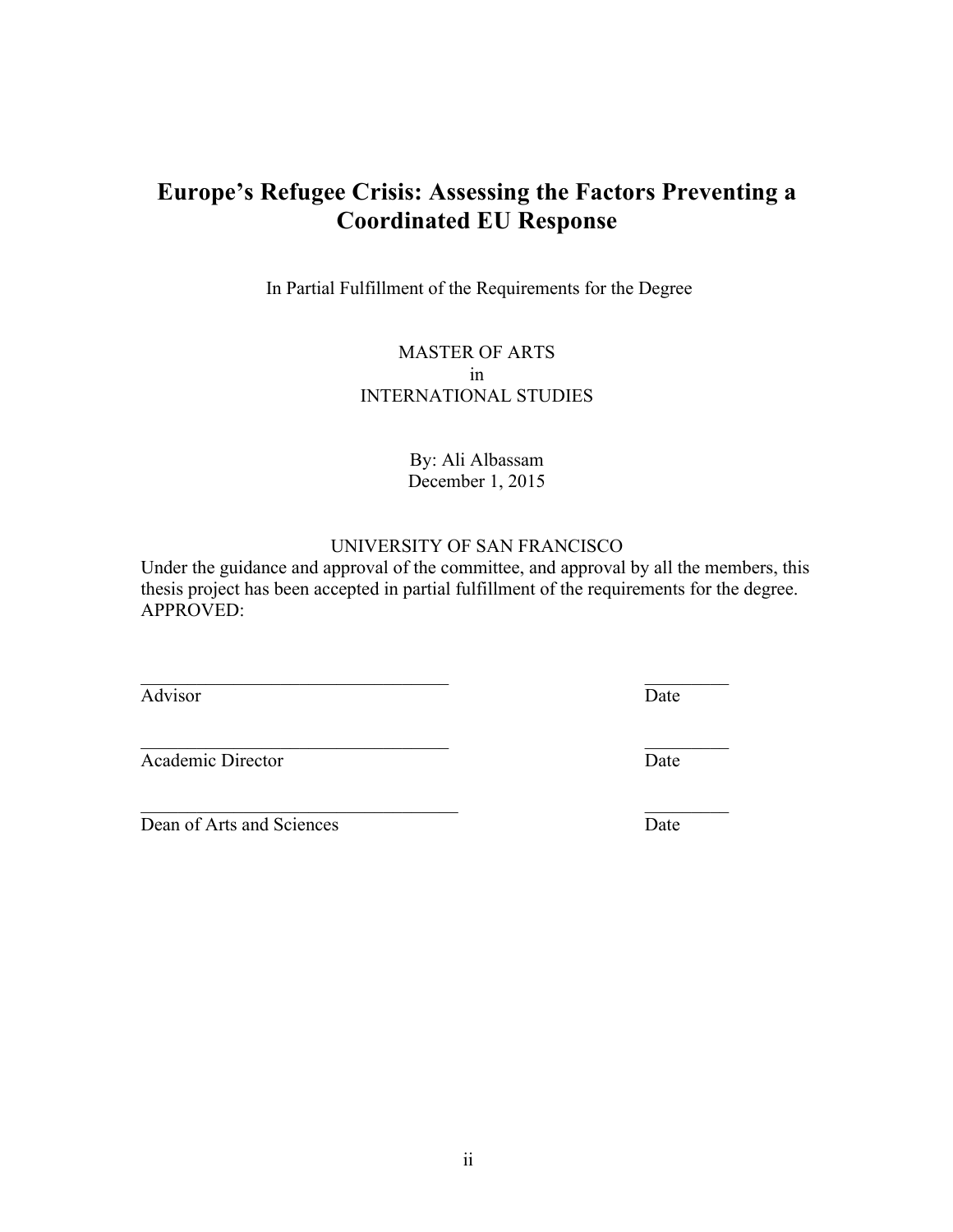#### **Abstract**

In order to escape increasing political violence in the Middle East and Africa, many refugees are fleeing by sea to seek asylum in Europe. As a result, Europe has witnessed the highest influx of refugees since World War Two. European Union member states have scrambled for a solution, seemingly unable to form a collective response. The reemergence of nationalism amid the arrival of thousands of refugees not only clouds Europe's moral compass, but also weakens the EU and its founding principles. In an effort to contribute to the protection of refugees and the EU and its values, this thesis aims to discover the factors inhibiting a collective European response to the refugee crisis.

I start by broadly explaining the crisis - highlighting main causes, routes into Europe, tragedies at sea, and past European efforts. Next, I elaborate on methodologies used during my fieldwork in Italy where I interviewed human rights professionals and refugees. The literature review uses notable theories such as Huntington's "Clash of Civilizations" to explain the interaction between Europe and the arrival of non-European refugees. The data analysis features both qualitative and quantitative data collected from my fieldwork, highlighting demographic factors and economic benefits of migration in Europe. My findings indicate that the EU asylum system is counter-productive because it fails to address legal channels for refugees outside of Europe to seek asylum, and forces peripheral EU states to absorb majority of refugees on their own. I attribute the rise of nationalism to historical undertones and the paranoid preservation of cultural identity amongst relatively homogenous states. Finally, I end this paper with a list of policy recommendations that I believe can help protect both refugees and the EU.

iii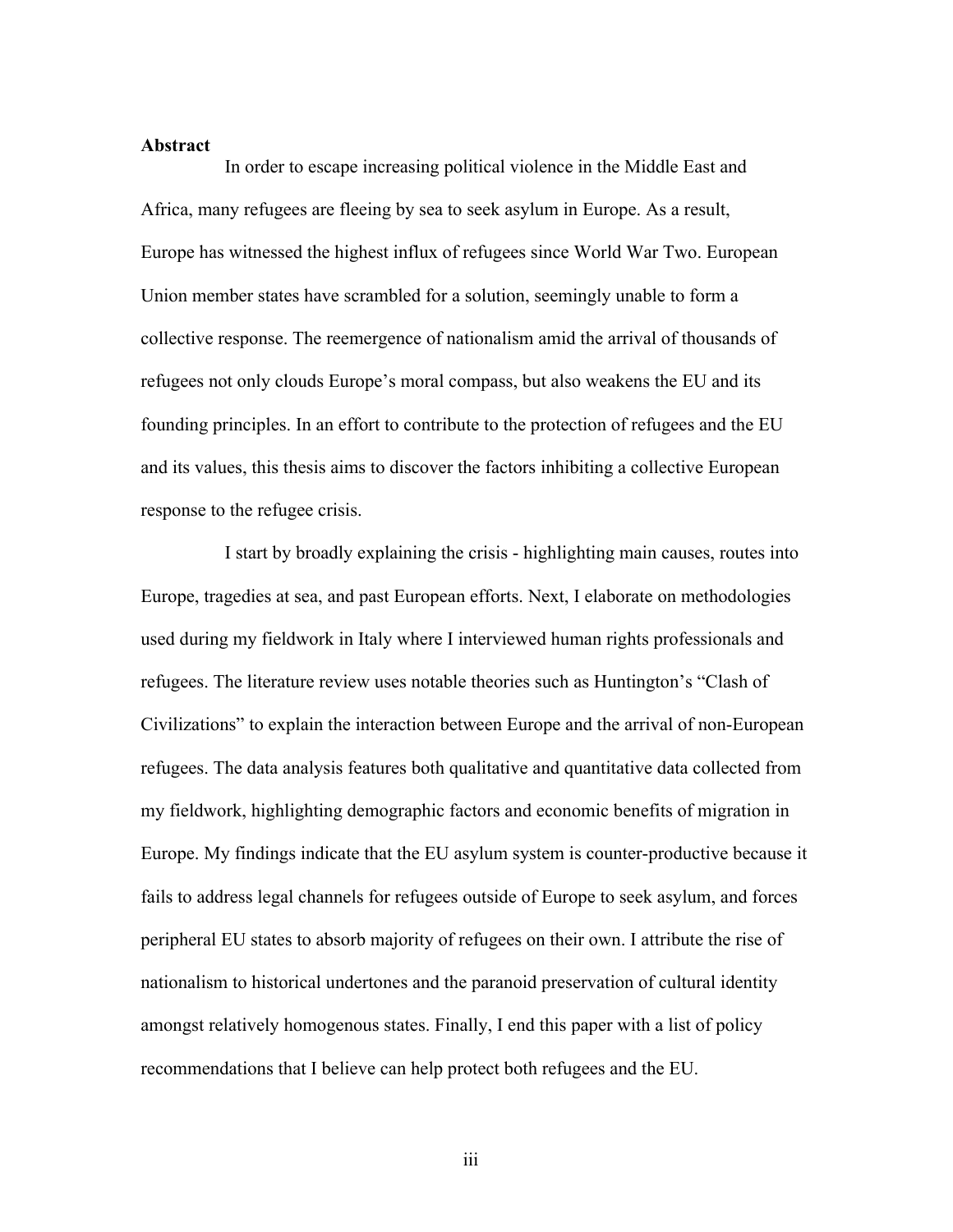## **Table of Contents**

| <b>Research Question</b>                                       |    |
|----------------------------------------------------------------|----|
| The European Union-Purpose and Structure                       |    |
| Defining a Refugee                                             |    |
| Overview                                                       |    |
| Sparks of the Arab Spring                                      |    |
| The Routes                                                     |    |
| Tragedies Along the Way                                        |    |
| Common European Asylum System                                  |    |
| Rise of Xenophobia and Xenophobic Violence                     |    |
| The Case of Hungary                                            |    |
| Where are the Gulf States?                                     |    |
|                                                                | 25 |
| Fieldwork                                                      |    |
| Recruitment & Sampling Strategy                                |    |
| <b>Interview Strategy</b>                                      |    |
|                                                                | 28 |
| The EU's Identity Crisis                                       |    |
| Why Some States Are Less Hospitable than Others                |    |
| The "Arab Problem"                                             |    |
| The Exception of the "Non-Citizen"                             |    |
| Learning From History                                          |    |
|                                                                | 41 |
| Defying the Dublin Regulation                                  |    |
| Dangerous Smuggler Networks: Devastating Impacts & Root Causes |    |
| Syrian Refugees: Influencing Migration Shifts                  |    |
| Demographic Factors                                            |    |
| A Resource, Not A Burden                                       |    |
|                                                                |    |
|                                                                | 59 |
| Findings                                                       |    |
| A Reflection: Terror in Paris                                  |    |
| Conclusion                                                     |    |
| Proposed Solutions & Recommendations                           |    |
|                                                                |    |
| Appendix A: Interview Guide for Organizational Representatives |    |
| Appendix B: Interview Guide for Asylum-Seekers                 |    |
|                                                                |    |
|                                                                |    |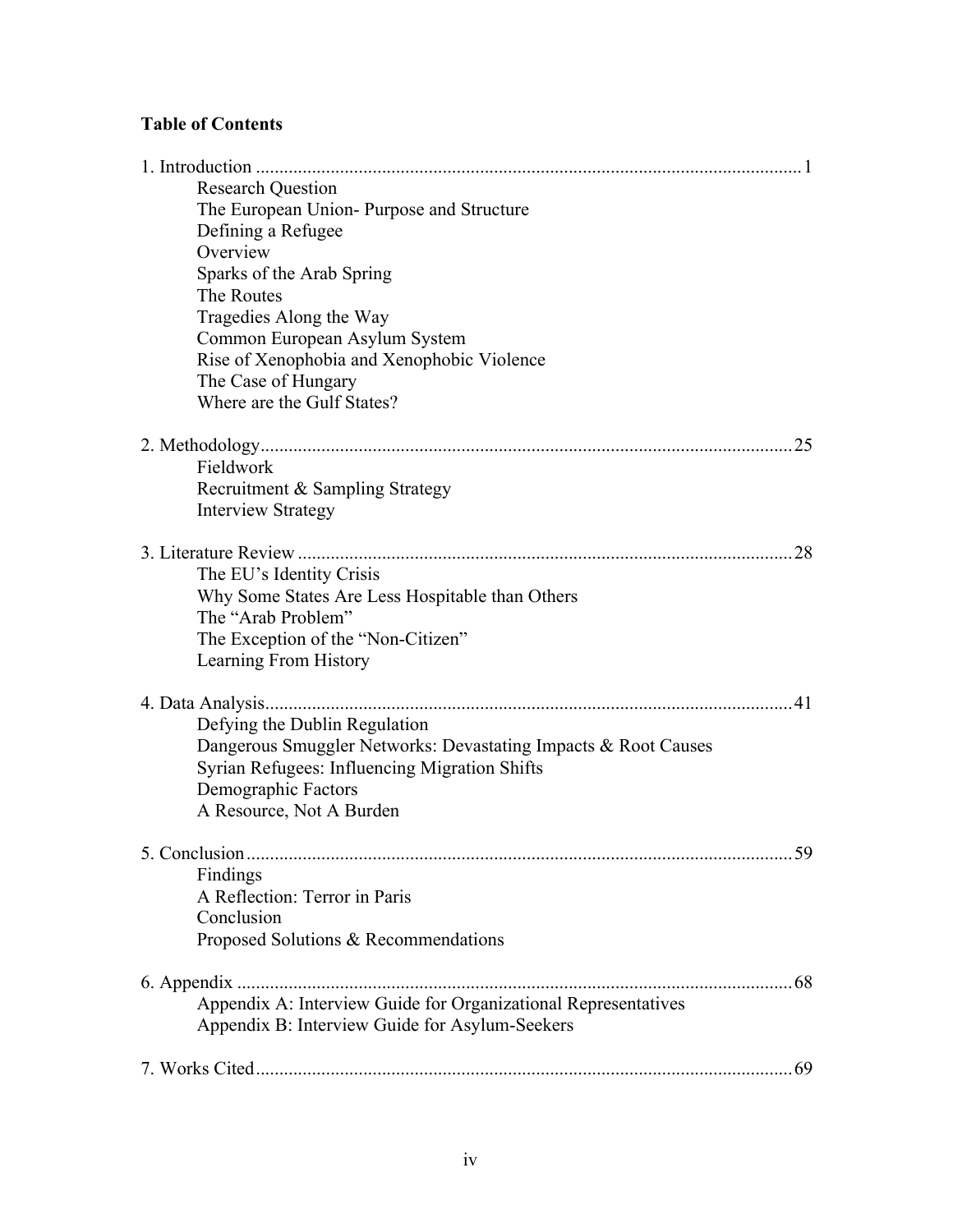#### **1.0 Introduction**

#### Research Question

There are currently over sixty million displaced refugees worldwide - the highest number ever recorded (UNHCR, "Worldwide displacement", June 2015). Many of these refugees are in protracted situations, displaced from previous or on going conflicts in the Middle East and Africa. In 2011, the Arab Spring, a series of antigovernment demonstrations in the Middle East, led to a violent power vacuum in the region that sparked several sectarian wars. This was particularly the case in Syria, where a civil war had broken out between the Syrian regime, various rebel factions, and extremist organizations (such as the Islamic State). The war in Syria has been the single largest driver of refugees in the world, leaving over four million Syrians displaced outside of Syria. The majority of displaced Syrians have fled to neighboring countries such as Turkey, Jordan and Lebanon.

As the war worsens, more Syrians are continuing to flee the country. International organizations, such as the UNHCR were ill prepared for such a massive influx. The strain in resources for Syrian refugees in the region has left many in deplorable living conditions. To make matters even worse, refugees in many Arab host states do not have the same rights as citizens, preventing them from becoming selfsufficient and living full, dignified lives. This is a dilemma that refugees around the world typically deal with, however the case of Syria has exacerbated the global refugee crisis and intensified the irregular migration flow into Europe.

By the summer of 2015, Europe witnessed the highest influx of refugees since World War Two. The majority of these refugees pay human traffickers, who smuggle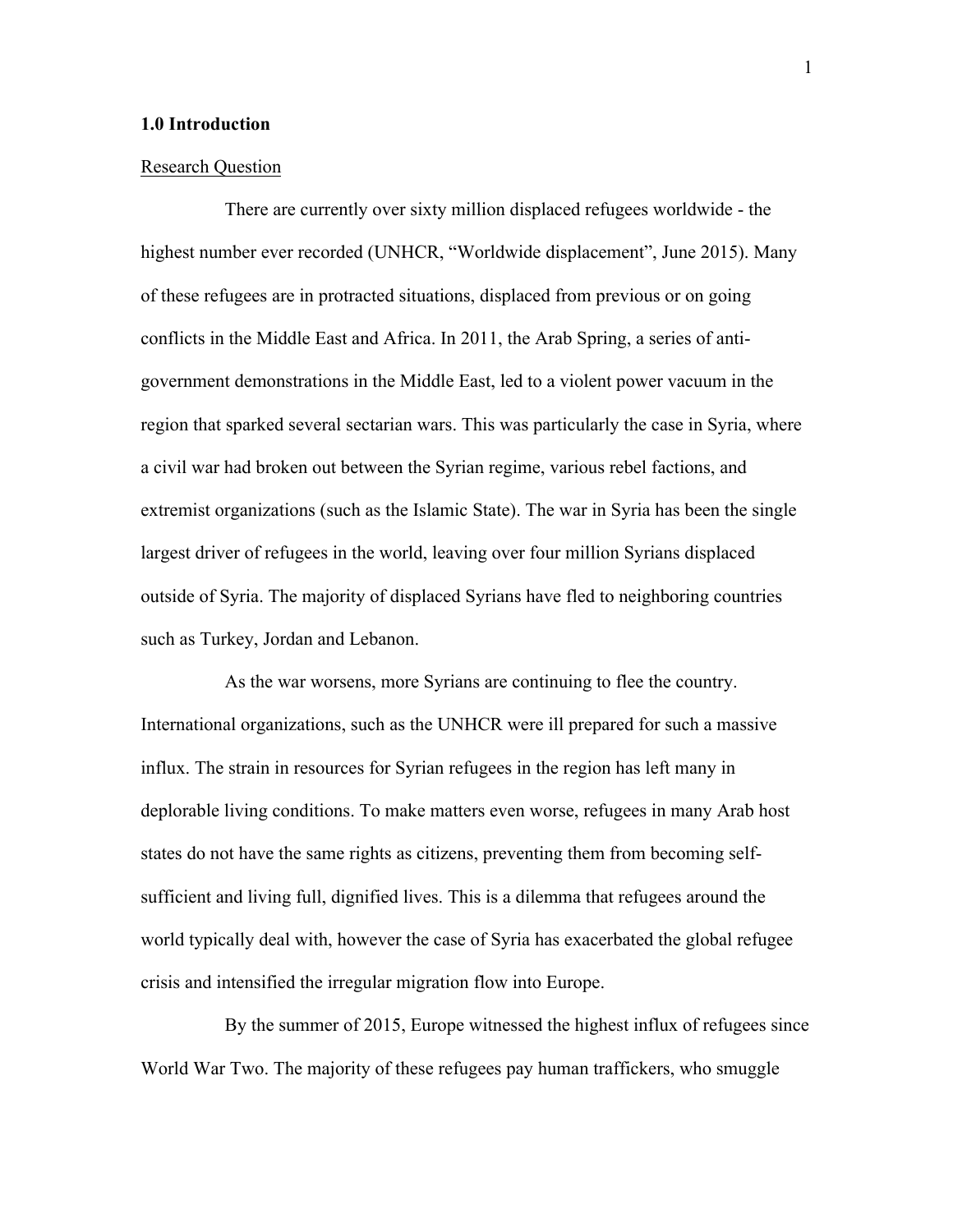them on unseaworthy vessels across the Mediterranean, which have led to thousands of deaths at sea. This influx exposed critical flaws in the European Union's asylum system known as the Common European Asylum System (CEAS). The goal of the CEAS is to foster a collective European approach to asylum seekers in the EU but its policies; unable properly to deal with the influx, has put many EU states at odds. At a time when a collective European response is desperately needed, EU member states have taken varying approaches to the refugee crisis as contradictory political strains have emerged. Some states, such as Germany have responded with the EU's liberal values in mind, while others, such as Hungary, have resorted to right-wing nationalism, responding in ways that openly defy the EU and international law.

In an effort to contribute to scholarship of how to improve the protection of refugees and ensure EU stability, this thesis aims to answer the following question- *what factors prevent the EU from forming a collective refugee response?* This paper will examine the social, political, historical, and demographic conditions of nationalist and liberal European states to explain the varying refugee approaches and policies within the EU.

#### The European Union- It's Purpose and Structure

The aftermath of World War Two devastated much of Europe. Following the war, many European nations asserted that if they integrated their economies, they would be less likely to engage in war again. In 1950, French Foreign Minister Robert Schuman proposed the idea of a European Coal and Steel Community (ECSC) that would "make war not only unthinkable but materially impossible" (The Schuman Declaration, May 1950). One year later, the treaty of Paris realized Schuman's proposal and aimed to unite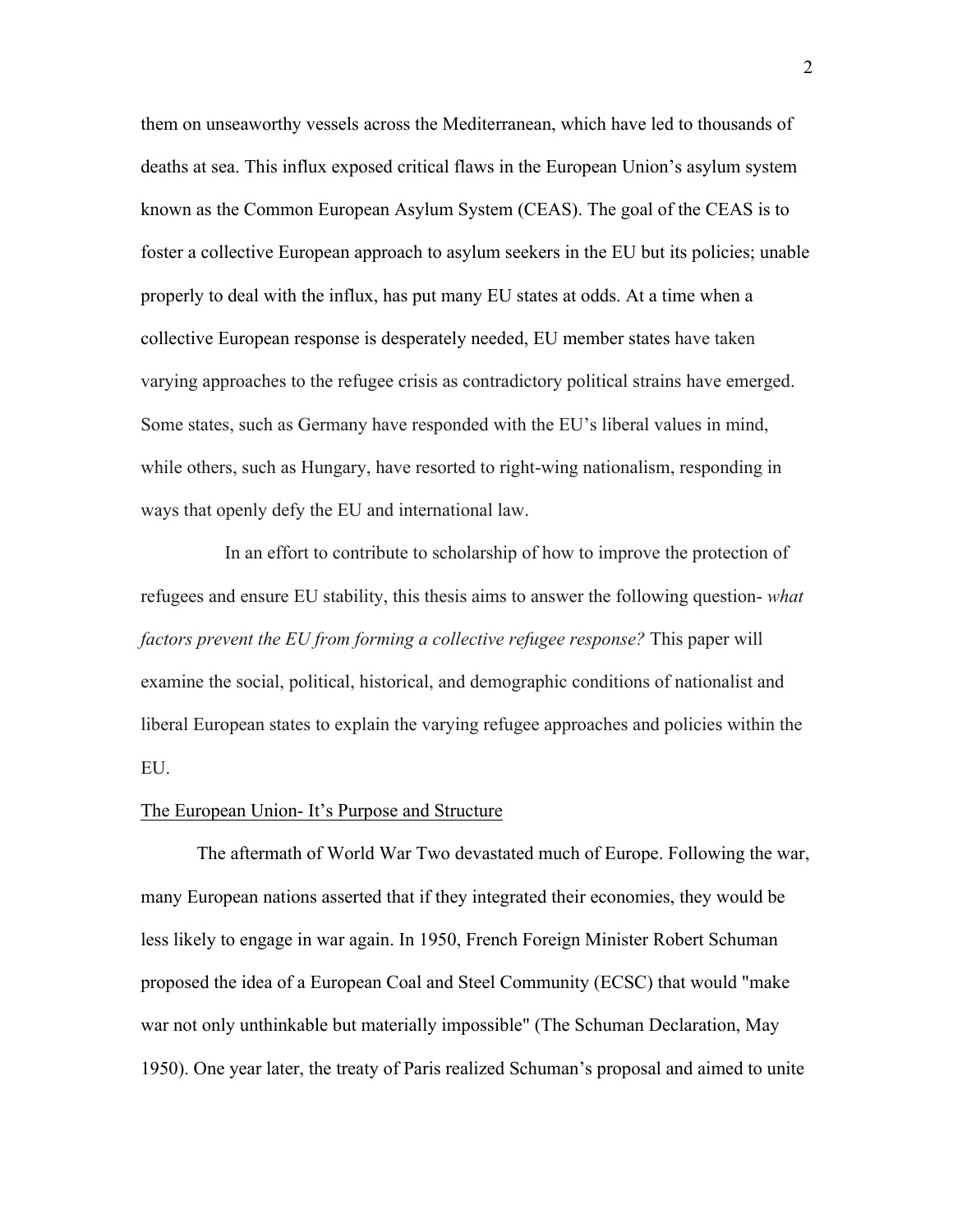Europe by establishing the European Coal and Steel Community. The ECSC formed a common set of economic policies that facilitated trade amongst member states. Over the years, the community expanded and eventually laid the foundation for greater cooperation amongst European nations. By 1993, the ECSC had evolved and was renamed the European Union (EU).

The EU, in its simplest terms, is a political and economic partnership between twenty-eight European countries. Building off the mandate of the ECSC, the goal of the EU is to foster cohesion, security, and prosperity in Europe. Its founding document, the Maastricht Treaty places a strong emphasis on human rights, democracy, and European solidarity. One of the biggest strengths of the EU is that its members share a single market that allows the free movement of capital, goods, services and people within the union. The majority of its member states also share a single currency, the Euro. These shared policies make the EU a single region under a supranational organization.

The EU is compromised of various supranational institutions. These institutions help facilitate national and international interests and establish a common set of policies. The most powerful institution is the European Commission. The Commission is made up of one representative per member state and a president, each of whom are elected every five years. The twenty-eight EU commissioners are responsible for suggesting new laws and ensuring that member states are practicing them. Two other institutions- the Parliament (nationally elected members of parliament) and the Council of the EU (state ministers) vote on the legislation proposed by the Commission. Parliament represents the interests of EU citizens while the Commission represents the interests of Europe as a whole (Europa.eu).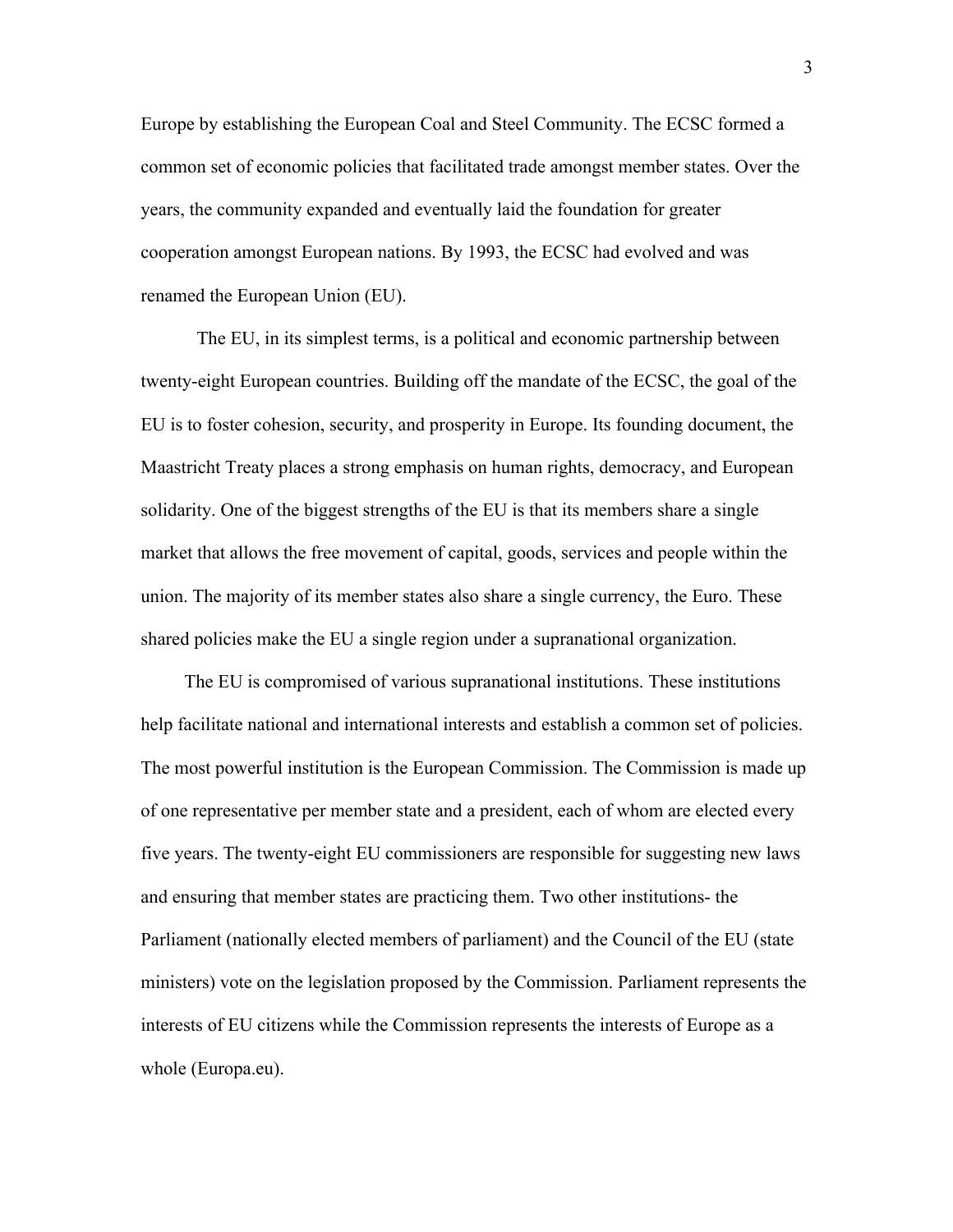Although the EU can be regarded as a modern-day political breakthrough, it is still very much an unproven experiment. For years, the EU has prospered because national governments have been willing to sacrifice part of their sovereignty for the betterment of Europe. That sacrifice has been rewarded with full inclusion in the European community and all the benefits that come with it. Now, an unprecedented influx of refugees entering Europe poses a new threat to the EU. Many members have responded by prioritizing national interests such as cultural identity over European solidarity. As the EU fumbles on generating a collective response, serious questions are being raised over the EU system and its future. Is the EU simply an economic union, or is it something more? The crisis presents Europe with a historic opportunity to define itself under the values it was built on which are now being challenged.

#### Defining a Refugee

#### *The Legal Definition*

The 1951 Convention relating to the Status of Refugees set the internationally recognized criteria defining a refugee. It was initially created to address the protection needs of millions of refugees displaced within Europe following World War Two. According to Article I of the Convention, a refugee is:

any person who… owing to a well-founded fear of being persecuted for reasons of race, religion, nationality, membership of a particular social group or political opinion, is outside the country of his nationality and is unable or, owing to such fear, is unwilling to avail himself of the protection of that country; or who, not having a nationality and being outside the country of his former habitual residence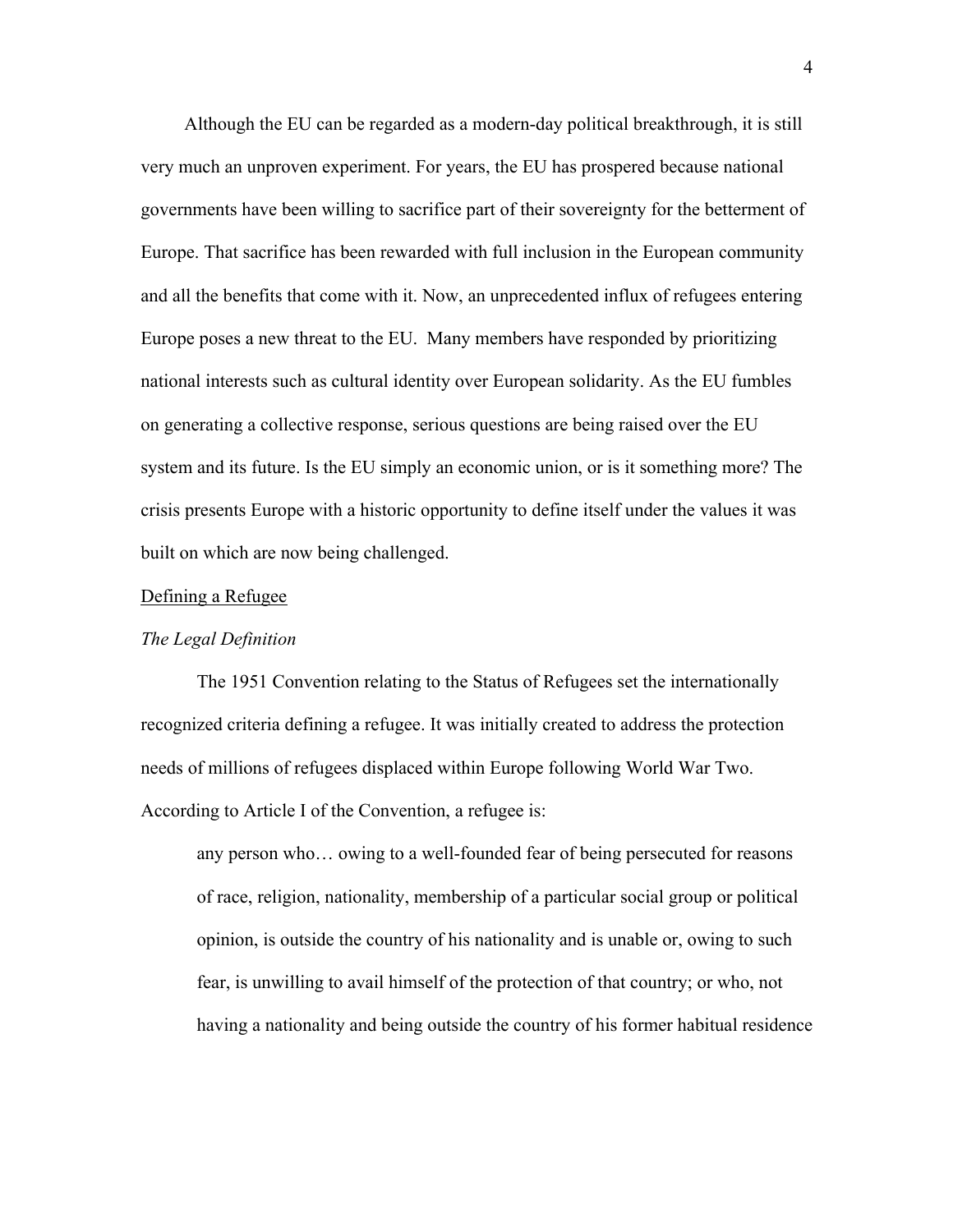as a result of such events, is unable or, owing to such fear, is unwilling to return to it. (Article 1, 1951 Refugee Convention).

The treaty also defines the concept of *non- refoulement*, which prohibits parties of the contract from pushing refugees back into territory where they faced persecution. The concept is highlighted in article 33:

No Contracting State shall expel or return ("refouler") a refugee in any manner whatsoever to the frontiers of territories where his life or freedom would be threatened on account of his race, religion, nationality, membership of a particular social group or political opinion." (Article 33, 1951 Refugee Convention).

All 147 parties are expected to practice the treaty by implementing it in their respective national legislations. The EU has applied the principles of the Refugee Convention in its own legislation regarding refugees - the Common European Asylum System.

#### *Refugee or Economic Migrant?*

Over the years, new conflicts and threats have challenged the Refugee Convention's definition of a refugee. For example, individuals fleeing persecution because of sexual orientation are not explicitly protected under the convention, nor is someone escaping natural disaster induced by climate change. Most problematic for economic migrants entering Europe, somebody escaping abject poverty is also not considered a refugee under the Refugee Convention. Naturally, European leaders who oppose immigration, such as the Prime Ministers of Slovakia and Hungary, claim that many of these "refugees" entering Europe are in fact "economic migrants" (The Economist, 2015, "How many migrants to Europe are refugees?"). How a person is labeled ultimately determines their legal status and eligibility for international protection.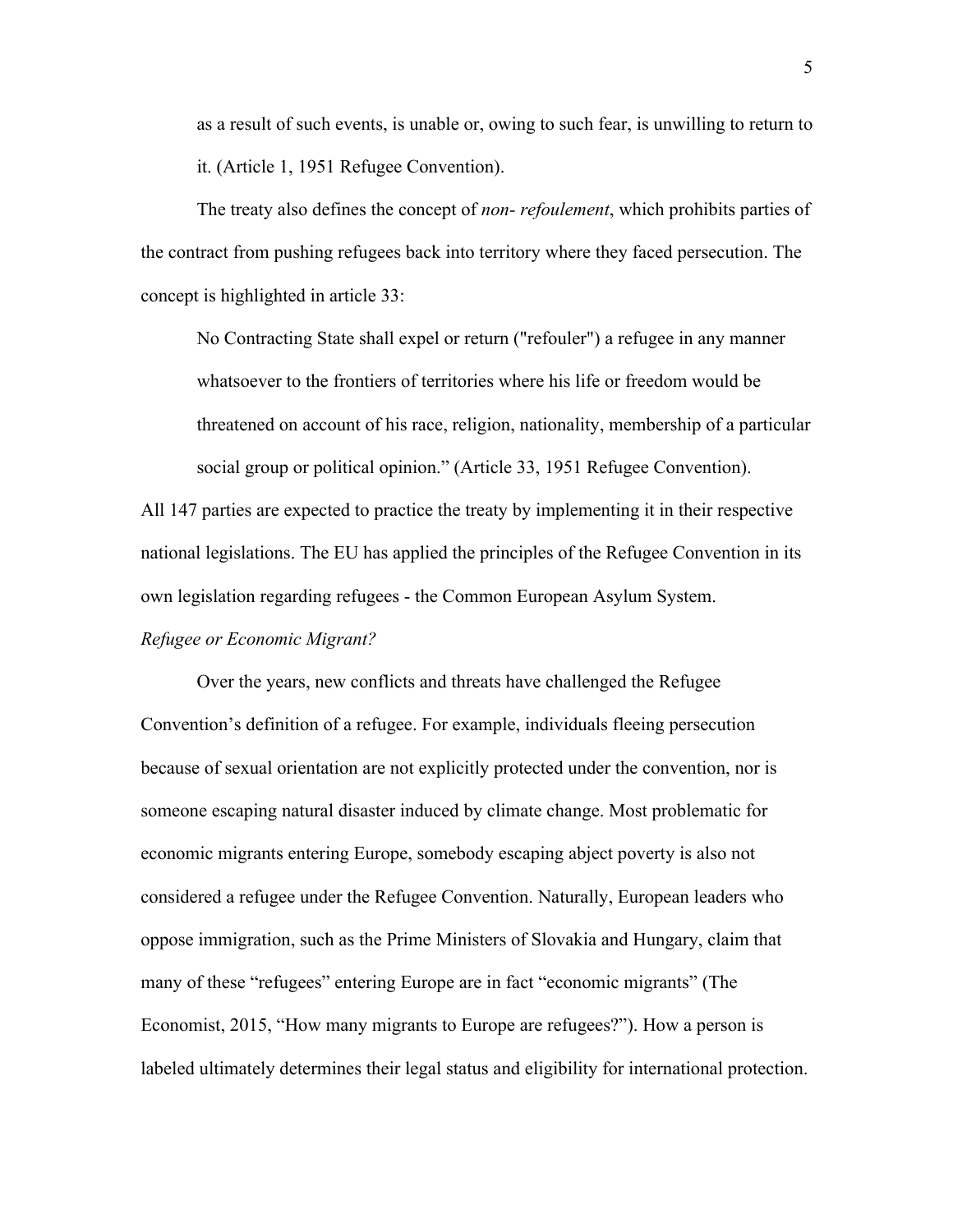There is a vigorous debate in EU politics and the mainstream media over the terminology applied to the thousands of migrants streaming toward Europe, situated as "economic migrant vs. refugee".

The vast majority of people entering Europe come from refugee-producing countries plagued by political persecution. According to the United Nations, over 53% of those arriving irregularly by sea are Syrian followed by Afghans (18%), Iraqis (6%) and Eritreans (5%) (UNHCR 2015, "Refugees/Migrants Emergency Response"). Nationals from these war-torn countries usually qualify for refugee status after an official status determination is carried out. Economic migrants who endure the same perilous journey to Europe are not protected as refugees yet. Perhaps Somali British Poet Warsan Shire said it best: "no one puts their children in a boat unless the water is safer than the land" ("Home"). Given that the majority of individuals fleeing the global south and headed for Europe through the Mediterranean and overland routes eventually qualify for refugee status, this paper will use the word "refugee" in reference to anyone crossing the Mediterranean to reach Europe.

#### **Overview**

Refugees have existed since the beginning of humanity. Wherever conflict existed, an inevitable mass exodus of refugees ensued. Currently, the number of people worldwide that have been forcibly displaced stands at sixty million, the highest number ever recorded. Most disturbingly, over half of these refugees are children (UNHCR, "Worldwide displacement", June 2015). The overwhelming majority of these refugees have been hosted by countries in the developing world. There, they wait on the outskirts of the host states' society- either in refugee camps or urban settlements**,** for the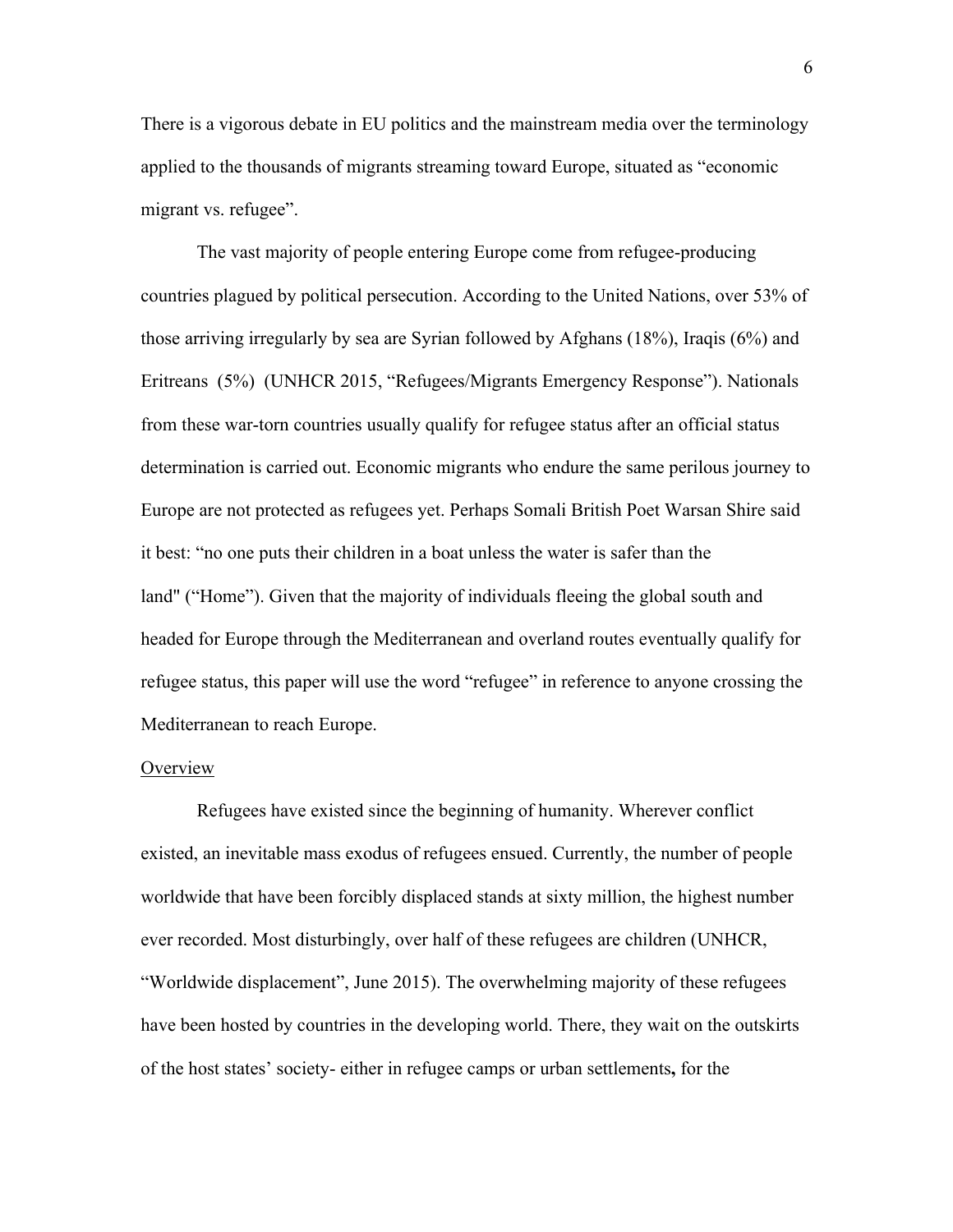opportunity to one-day return home. But as conflicts persist and new ones form, the prospects of ever returning home become increasingly bleak. Poorer countries are struggling to accommodate their own citizenry, let alone the rising number of people pushed into their borders by conflict. Resources become strained, living conditions worsen and eventually, a tipping point is reached. For many, Europe has not only emerged as a more attractive destination but one that is perceived as the only option that can provide hope for the future. Unfortunately, the scarcity of legal channels into the EU has caused many refugees fleeing political violence in the Middle East and Africa to rely on violent criminal networks that smuggle them on unseaworthy vessels across the Mediterranean.

The unprecedented influx of refugees into Europe during 2015 has caused countries within the European Union (EU) to scramble for a coordinated solution. This paper will argue that two main factors, rising nationalism, and a broken asylum system, have inhibited the EU's ability to effectively tackle the crisis. The influx of refugees has created tensions between the EU superstructure and its member states. These tensions not only exacerbate the humanitarian situation but also threaten the very solidarity that the EU was founded on. The EU's future will be shaped in part by its response to the current refugee influx via its asylum regime.

#### The Sparks of the Arab Spring

In many cases, the refugee crisis in Europe can be traced back to the Arab Spring, a series of anti-government uprisings against autocratic regimes across the Middle East. While many of the demonstrations throughout the Arab world calmed after a couple years, some turned violent resulting in all-out civil war. The ongoing wars in Syria and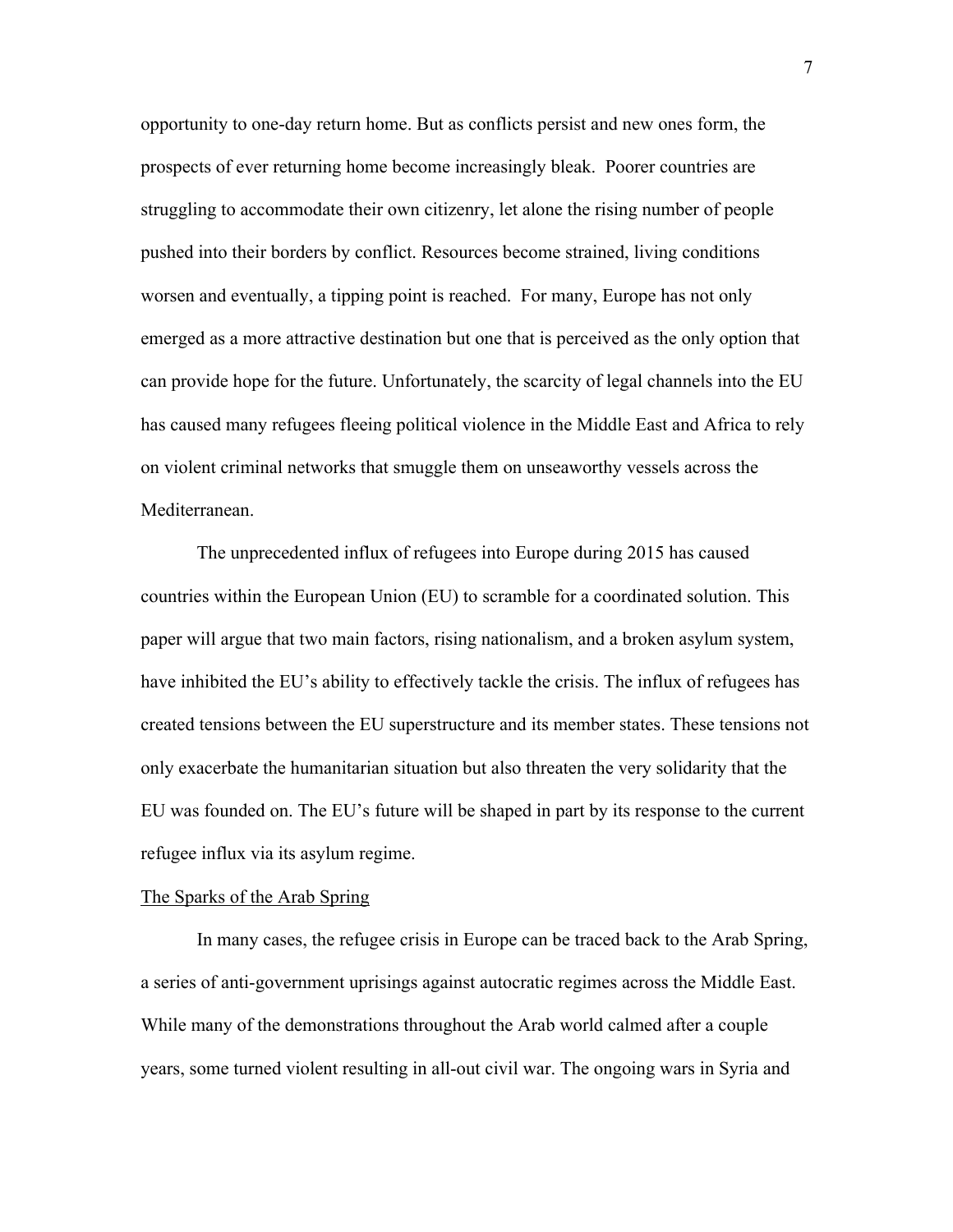Libya, for example, have played a significant role in the unprecedented influx of refugees arriving in Europe. Syria's civil war has contributed to a massive increase in refugees while Libya's deteriorating security has made it a major gateway into Europe.

In Libya, the Arab Spring resulted in the fall of Muammar Ghaddafi, who had been the autocratic leader of the country for over three decades. Since 2004, Libya was paid to serve as an extension of Europe's "externalized" border controls. Ghaddafi's regime intercepted migrants off the Libyan coast that were en route to Europe and incarcerated them in destitute detention centers where inmates were often subjected to violence, rape, and torture (Interview with Federico Fossi, Rome, Italy, Sep.8 2015). The NATO-sponsored overthrow of Ghaddafi in 2011 resulted in a violent power vacuum that opened a new route into Europe. Libya's lawlessness allowed smuggler networks to thrive off the desperation of migrants and refugees seeking a better life. The Libyan coast went from being a buffer zone to a major launch pad into Europe, where thousands of refugees are smuggled on unseaworthy vessels across the central Mediterranean. Often times, these boats can capsize killing everyone on board. Unsurprisingly, the central Mediterranean has been the scene of some of the deadliest maritime disasters of the 21<sup>st</sup> century.

Like Ghaddafi, Bashar Al-Assad, Syria's president, has governed his country through a ruthless dictatorship. Assad, a Shia Alawite Muslim, is a minority leader who has ruled over a Sunni majority Syrian population since 2000. As demonstrations across his country criticized his regime's oppressive policies, he responded by cracking down hard - openly firing on demonstrators, turning an uprising into all-out civil war by 2012. While the protests were initially secular, the war became religiously polarizing, as Sunni

8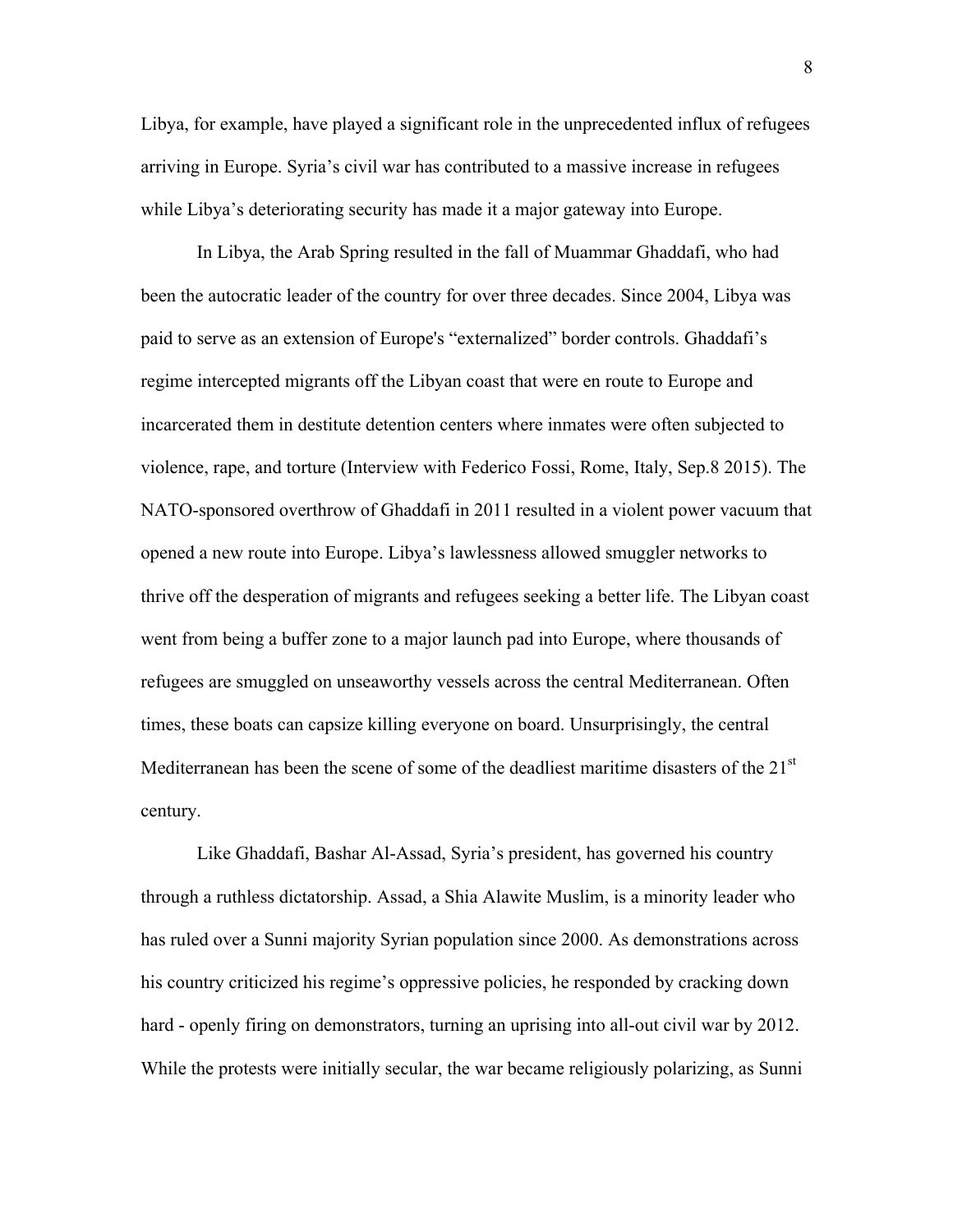rebel factions went to war with the Shiite government. Sunni states like Saudi Arabia and Qatar openly financed the rebels while Iran's Shiite government supported Assad with funds, and military support.

As Syria became the battleground of a sectarian proxy war, Sunni extremist groups like the so-called "Islamic State" or ISIS emerged in the fight against Assad. The terrorist organization expanded rapidly, taking over large swaths of land in order to establish its totalitarian Islamist vision. In the process, ISIS persecuted thousands of religious minorities who did not adhere to its strict and perverted interpretation of Islam. Today, the Islamic State is believed to be the richest terrorist organization in history, with an estimated net worth of over two billion dollars (Alexander, p.62). They receive a daily revenue of two million dollars by selling oil from Iraq and Syria to the black market (Alexander, p.62). The Islamic State's troubling presence has incited super powers like Russia and the United States to also engage in the war. The Syrian people are trapped between Assad's ruthless regime, various rebel groups, constant air strikes from Russia and a US-led military coalition, and religious extremists (such as the Islamic State). The human toll has been devastating as both the Syrian regime and the opposition have arbitrarily targeted civilian areas (Roth, LA Times, "Protect the Civilians", Nov.2015). So far, the war has claimed over 310,000 lives, and forcibly displaced over 4.5 million more - making Syria "the world's top source country of refugees, overtaking Afghanistan, which had held this position for more than three decades." (UNHCR, "Facts and Figures about Refugees")

Neighboring countries in the region like Lebanon, Jordan, and Turkey have hosted the overwhelming majority of displaced Syrians. Nearly two million Syrian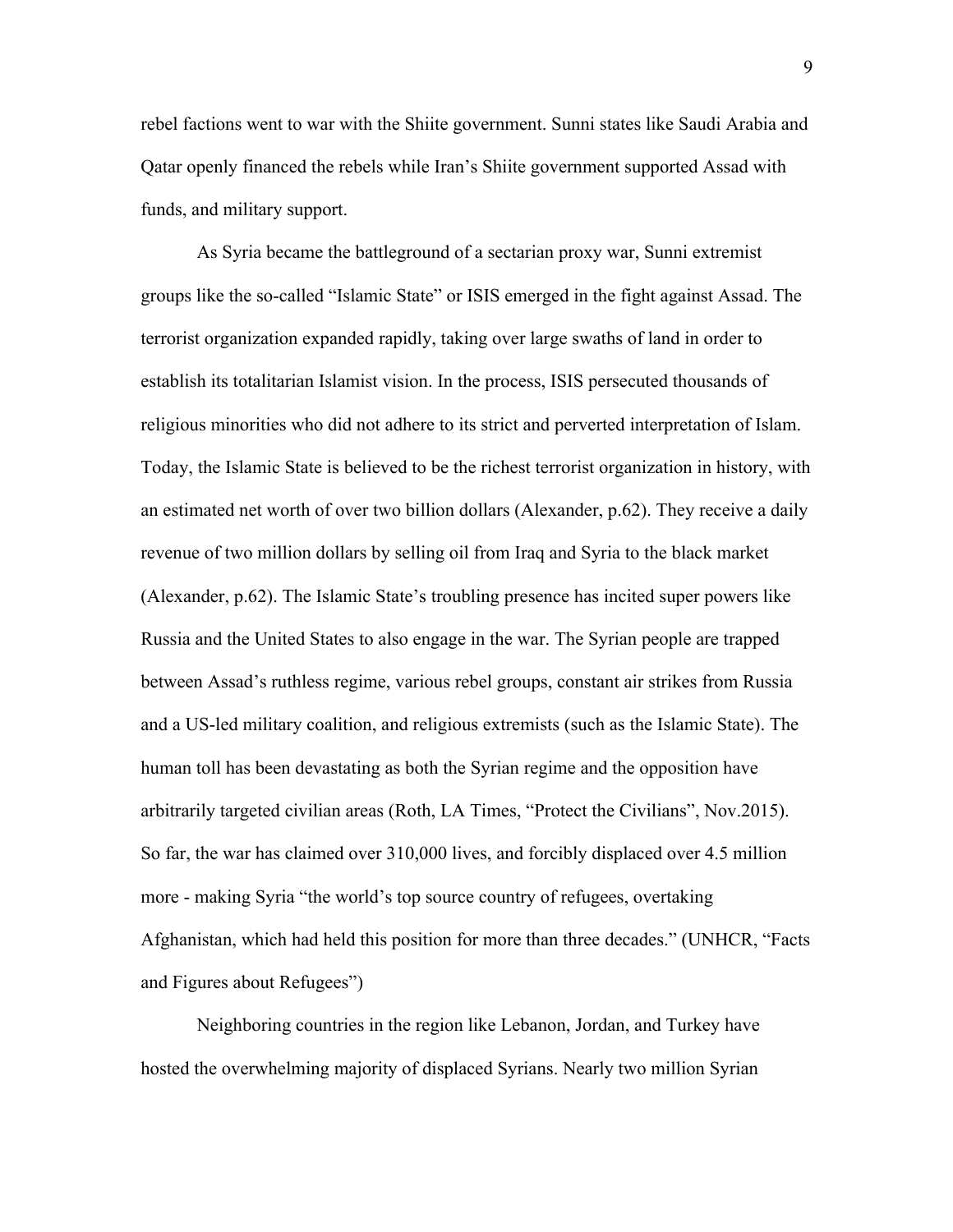refugees live in Turkey, more than any other country. In Lebanon, where formal refugee camps for Syrians do not exist, there are over a million Syrians, making up a quarter of its total population. According to the UNHCR, about 70% of Syrian refugees in Lebanon live below the poverty line. Although fewer in number, more than 85% of Jordan's 629,245 Syrian refugees live below the national poverty line (UNHCR report, 26 August 2015). The majority of Syrian refugees displaced in the Middle East live outside of camps, and self settle in urban areas.

As the war in Syria continues, refugee camps continue to be overpopulated and undersupplied. The United Nations High Commissioner for Refugees (UNHCR), the primary organization providing support for camps in the region is severely underfunded, contributing to deteriorating living conditions for Syrians who are displaced. By the end of August 2015, The United Nations Syria Regional Refugee and Resilience Plan, which manages humanitarian aid for Syrians in neighboring countries, received a mere 37% of the \$4.5 billion request needed to fund the year (Grant, "UN agencies 'broke and failing"). With limited funding, the UN has been forced to cut vital aid in many areas resulting in a decline of essential services such as shelter, financial aid, health care, and food assistance. Take for instance, Fatmeh, a Syrian refugee in Lebanon who described her troubles following UN cuts: "When we can't afford both medicine and food, I tie scarves around my boys' bellies at night so they don't wake up crying from stomach aches because they are hungry" (Grant, "UN agencies 'broke and failing"). According to Andrej Mahecic, an official for the United Nations High Commissioner for Refugees, "Conditions in neighboring countries have deteriorated considerably and the protection space is shrinking rapidly, some Syrians are deciding to move on [to Europe]" (Erlanger,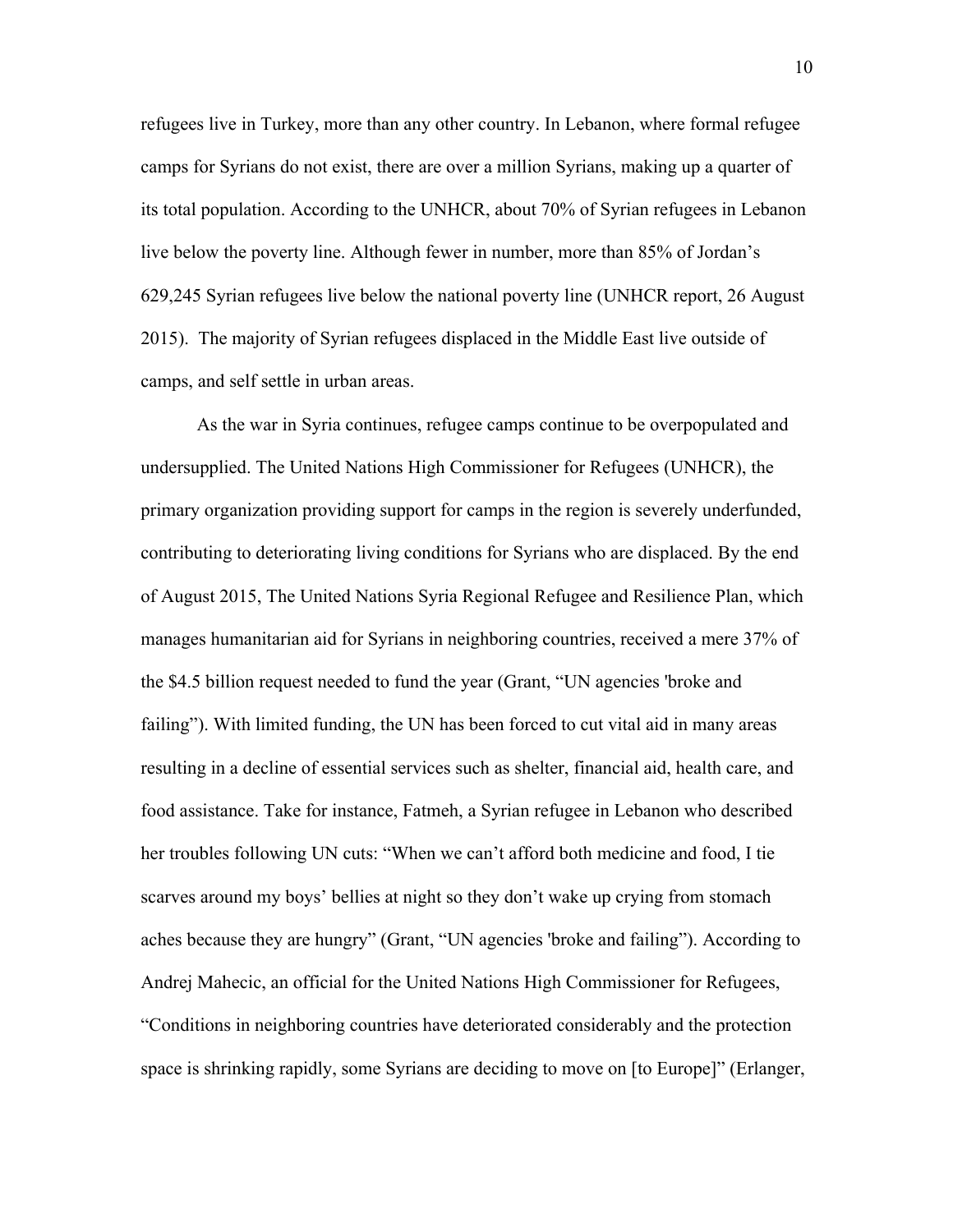Tamura, 2015, "UN Funding Shortfalls"). The lack of safe and legal migration channels to seek asylum in Europe forces refugees to make the perilous journey across the Mediterranean and rely so heavily on violent smuggler networks. Although the journey itself can be life threatening, to many it is the only option to continue living again. Europe is perceived as providing the only opportunity to work, be educated, and live full dignified lives.

#### The Routes

There are two main routes by which refugees find their way to Europe. These are the eastern Mediterranean (from Turkey to Greece) and the Central Mediterranean (from North Africa to Italy and Malta). Until 2015, the central Mediterranean route was by far the most popular. Due to poor seaworthiness, many boats carrying refugees capsize before ever reaching their destination. Out of the total 3,279 refugees that died crossing the Mediterranean in 2014, 2,447 were killed on the central route, making it the world's deadliest path to protection (BBC, "The Mediterranean's deadly migrant routes"). Libya serves as an ideal "transit" country for human smuggler operations, not only because of weak governance but also because of its strategic location. The small Italian island of Lampedusa is actually closer to the African coast than it is to Sicily or mainland Italy (Hobbs, 2007, p.72). Unsurprisingly, Lampedusa has served as the prime destination for those smuggled off the Libyan coast.

The eastern Mediterranean emerged as the route of choice by 2015. The smuggler industry expanded to Turkey where refugees, most of whom were fleeing conflicts in Syria, Iraq and Afghanistan could reach the Greek islands of Kos and Lesbos, which are less than three miles off the Turkish coast. In fact, the IOM reported that the Greek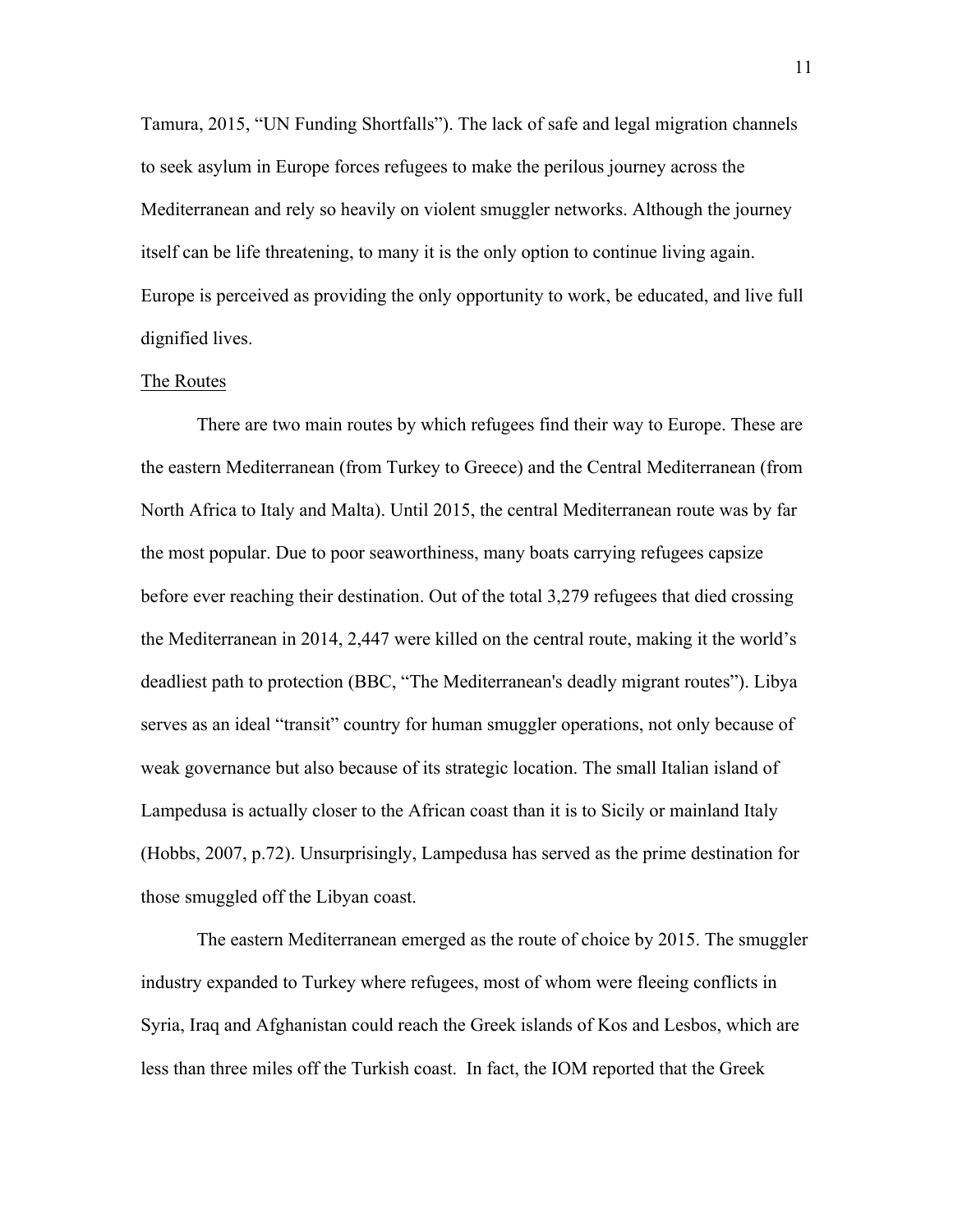islands saw an average of 7,000 people arriving by boat a day during the first week of October 2015 (IOM Report, 9 October 2015). In many instances, the Greek Coast Guard rescues hundreds of refugees trapped at sea at a time. If spotted by the Turkish Coast Guard, however, they are sent back to Turkey.

For many refugees, Greece is not the final target destination due to its unstable economy. Most refugees fleeing conflict from Iraq, Syria and Afghanistan continue to make their way north through the Western Balkans route to reach wealthier EU countries like Germany. This route is something like a massive modern day underground railroad, crossing seven countries - Turkey, Greece, Macedonia, Serbia, Hungary, Austria and Germany. However, many countries on the way have deployed their armies and closed their borders, leaving thousands of refugees stranded at a time with limited resources.

States like Hungary have cracked down hard. By the fall of 2015, Hungary had completed a controversial razor-wire fence across its borders with neighboring Serbia and Croatia to stem the migration flow. "It is like a big river of people, and if you stop the flow, you will have floods somewhere. That's what's happening now" argued UNHCR spokeswoman Melita Sunjic following Hungary's border closure, which left over 10,000 refugees stranded in Serbia (Al Jazeera, "Thousands of Refugees Stranded"). Reaching Hungary is a critical part of the journey because it is part of the Schengen zone - the area in Europe where people can move freely without a passport. That means once refugees reach Hungary, they can cross through any of the twenty-two countries in the bloc. Following the closure of Hungary's border, many refugees took a detour route from Serbia, crossing through Croatia, Slovenia, and eventually the Schengen state of Austria. Tragedies Along the Way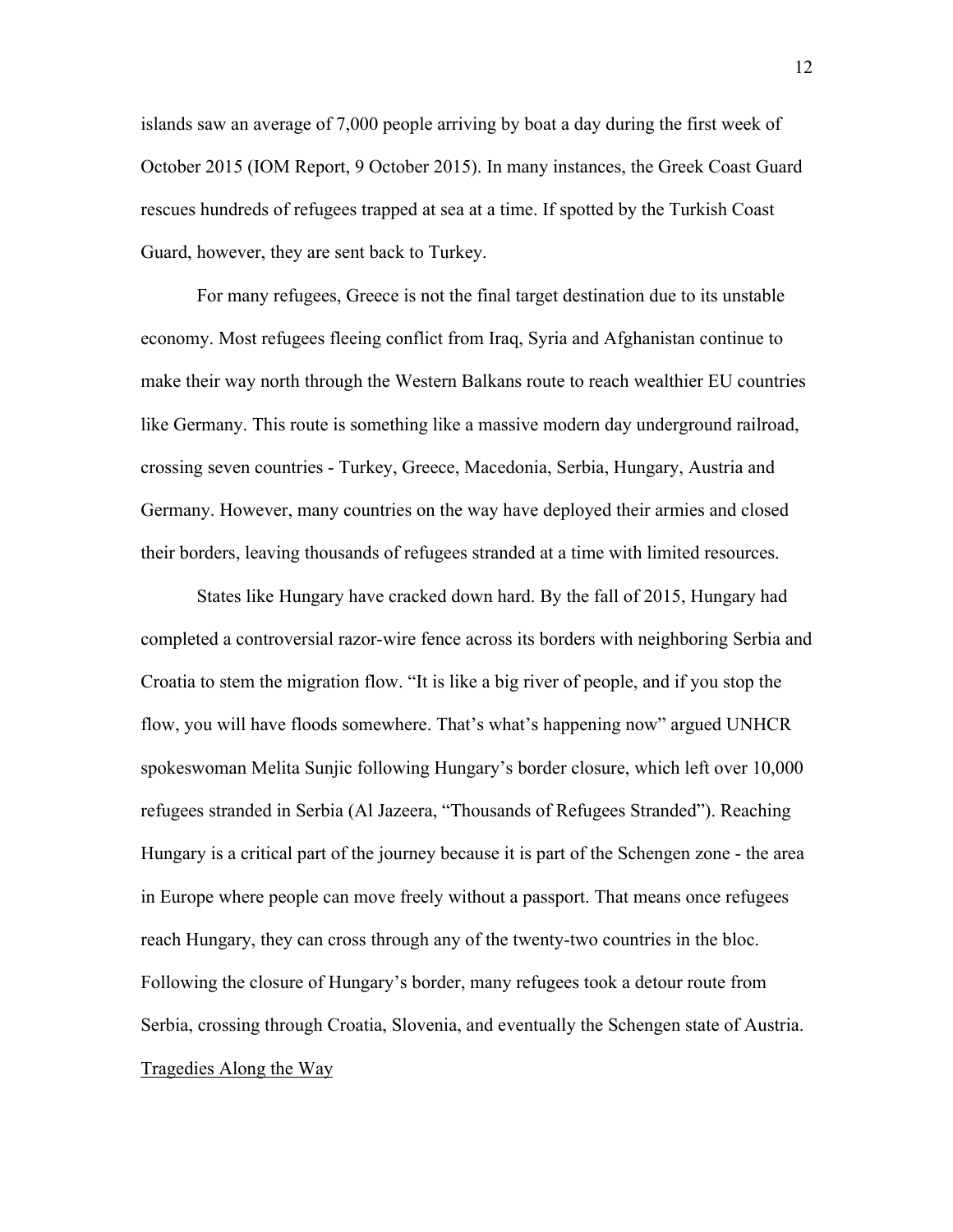#### *Wake Up Call: Lampedusa's Deadly Shipwreck*

On October  $2<sup>nd</sup>$ , 2013 a boat carrying an estimated 500 refugees, mainly from wartorn Eritrea, capsized just 70 miles of the Lampedusan coast. Over 360 people were killed. The disaster sent shockwaves throughout Europe and focused international attention on the EU. For Italy, ignoring the crisis was no longer an option; it was literally too close to home. The Lampedusa shipwreck was the catalyst for greater European intervention in migrant crossings over the Mediteranean.

#### *Deadly Learning Curves of Operations at Sea*

Within the same month (October 2013), Italy launched the first search and rescue operation in the Mediterranean called "Mare Nostrum" which was widely regarded as a success. According to Amnesty International, the program had rescued over 140,000 people stranded at sea in just the first year since its inception (Amnesty International, "Operation Triton cannot replace Operation Mare Nostrum", Dec.2014). In addition to saving lives, the mission effectively tackled the smuggler networks, convicting more than 100 human traffickers in the process (Yardley, "Migration Crisis Puts Europe's Policy Missteps Into Focus"). Italy's Mare Nostrum also offered vital legal and humanitarian relief for those that needed it. The problem, however, was that the mission was costing the debt-stricken Italian government an average of over nine million Euros per month (Amnesty International, "Operation Triton cannot replace Operation Mare Nostrum", Oct.2014). Italy was left alone in dealing with this crisis as European states argued whether or not the search and rescue mission was providing an "unintended pull factor" for migrants to come to Europe. The British Foreign Office minister Baroness Anolay defended the United Kingdom's refusal to support search and rescue missions: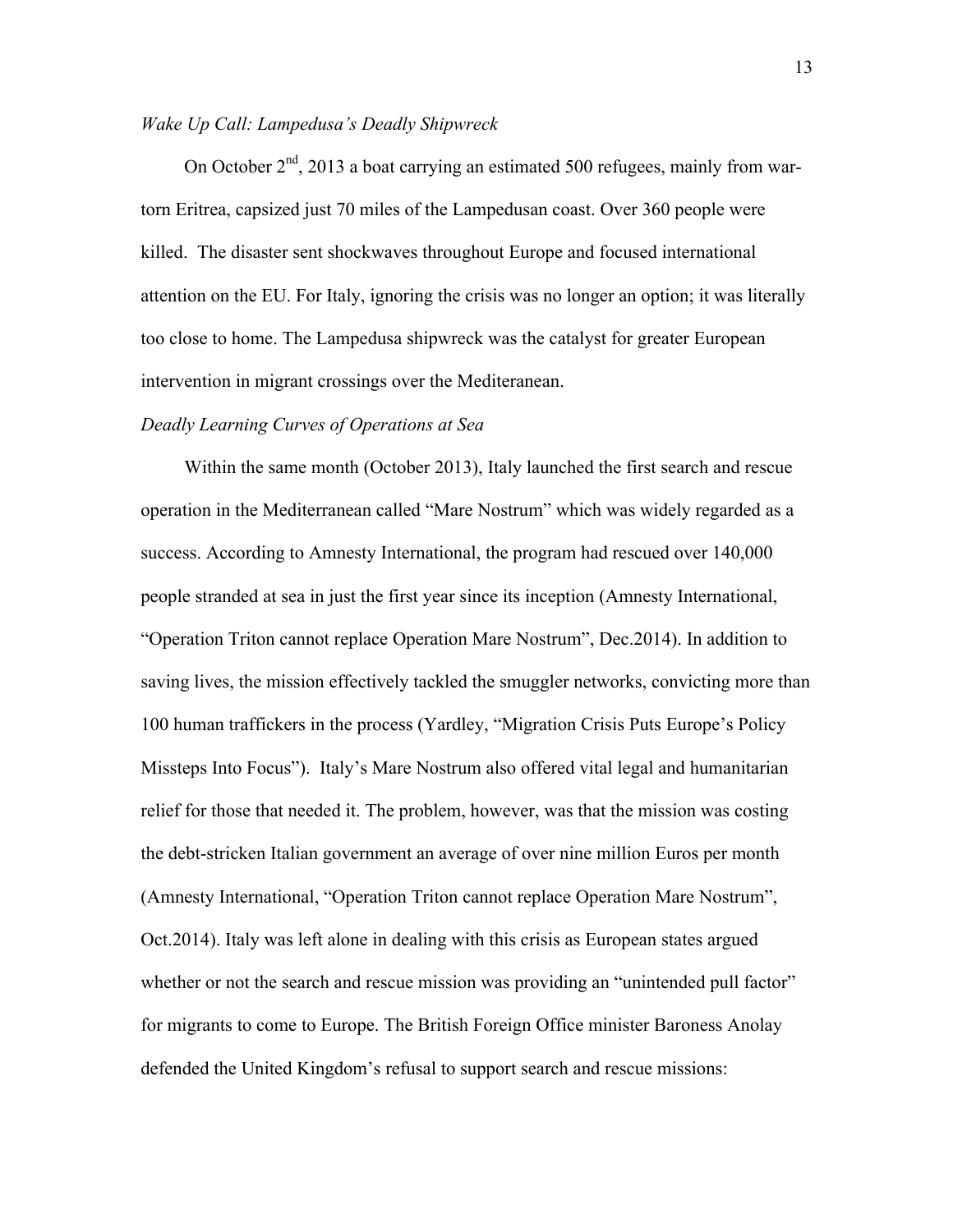"We believe that they create an unintended 'pull factor,' encouraging more migrants to attempt the dangerous sea crossing and thereby leading to more tragic and unnecessary deaths." (Taylor, "Why Britain won't save drowning migrants in the Mediterranean", Washington Post)

The project proved too costly for Italy to handle on its own. Due to financial constraints, the country declared that it would end its program on October 2014, but warned that its closure would lead to a dramatic increase in migrant deaths. This crisis was no longer just an Italian problem, it was a European problem, and demanded a coordinated response. By November 2014, the EU responded by launching the Triton program that was to be carried out by Frontex - the EU's border agency. One might assume that because the EU is operating the Triton mission, it would be significantly more effective than a single-state operation; however, this was not the case. Not only was the Triton program allocated a mere three million Euros a month (a third of what Italy spent on its own) but it also monitored an area less than thirty miles off the European coast compared to the vast 100 nautical miles covered by the Mare Nostrum mission (Amnesty International, "Blueprint for Action"). As UNHCR spokesperson Federico Fossi pointed out, this was a step in the wrong direction. "It was not a search and rescue operation, it was a border control operation" he said in regards to Triton. "We knew that most of the distress calls came from international waters, or even Libyan waters, so we expressed concern, repeatedly calling for massive participation from all member states" (Interview with Federico Fossi, Rome, Italy, 8 September 2015).

As a result, there was an immediate rise in maritime disasters due to boats capsizing in areas that were not covered by Triton's mandate area. Amnesty International

14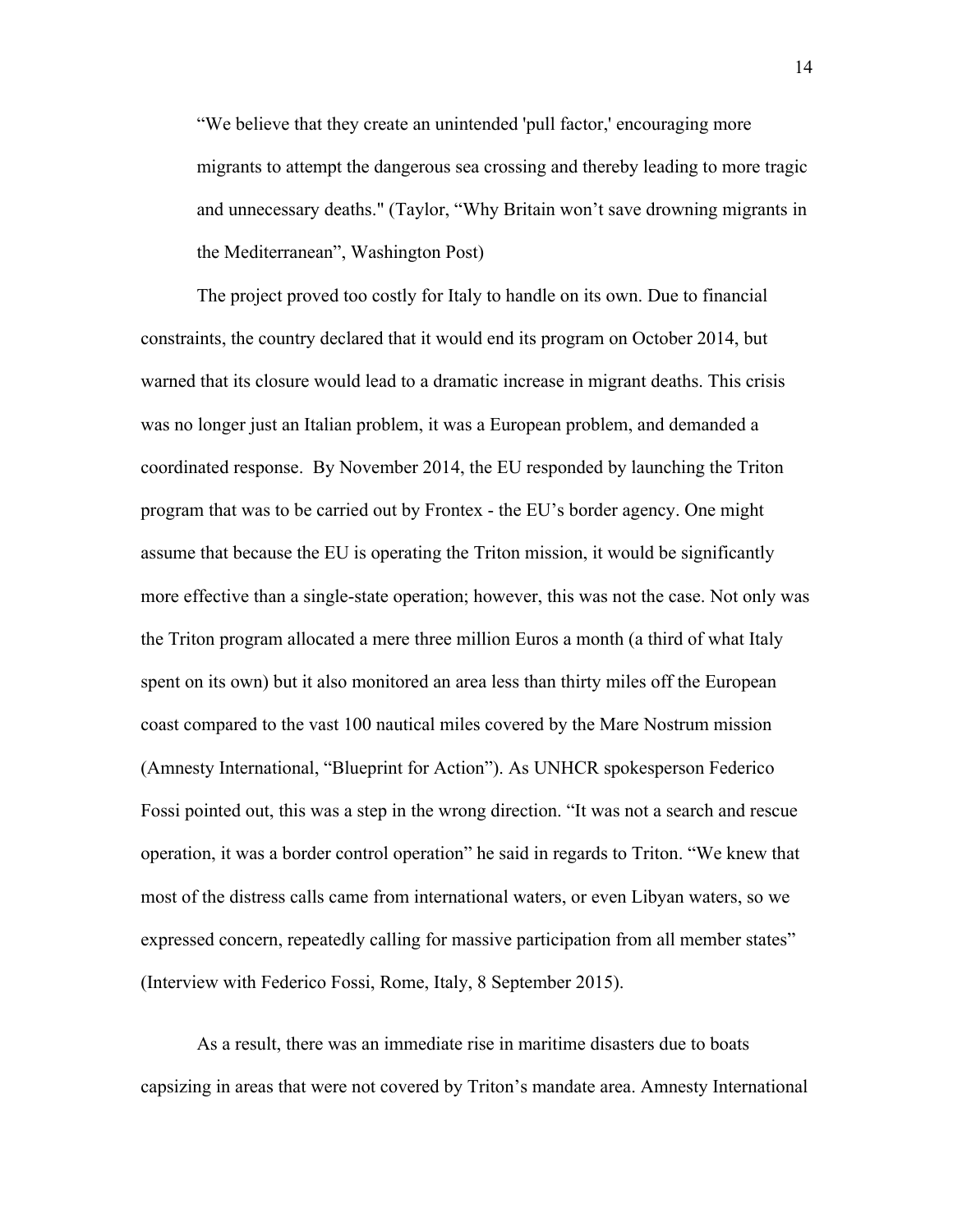claimed that the decision to end the Italian search and rescue mission had "contributed to a dramatic increase in migrant and refugee deaths" - a claim borne out by statistics. For instance, on April 19th 2015, a ship filled with migrants capsized just sixty miles off the Libyan coast shortly after departing from Libya-resulting in the deaths of over 800 migrants according to an estimate by the United Nations High Commissioner for Refugees (UNHCR, "UNHCR welcomes EU Mediterranean plans, but says more needs to be done"). This shipwreck is considered to be the deadliest maritime disaster to ever occur in the Mediterranean. Many experts held Europe responsible, including Loris De Flippi, the president of Doctors Without Borders who argued, "A mass grave is being created in the Mediterranean Sea and European policies are responsible" (MSF, "MSF calls for large scale search and rescue operation in the Mediterranean"). It took an unprecedented disaster for Europe to realize that Triton needed serious changes. Within weeks of the shipwreck, Triton funds were doubled, and the operational area was extended to 138 nautical miles (Amnesty International, 2015, "A Safer Sea").

The problem with Frontex was that it was a shift in the wrong direction-both in terms of resources and its overall objective. Not only did the Mare Nostrum mission cost more and cover more space, but the program also employed 900 military personnel compared to Triton's mere 56 officers (Davies, Nelson, "Italy: end of ongoing sea rescue mission 'puts thousands at risk'). Europe's effort to save migrants in the Mediterranean had been insufficient, underfunded and unproductive when compared to the Mare Nostrum program Italy impressively managed on its own.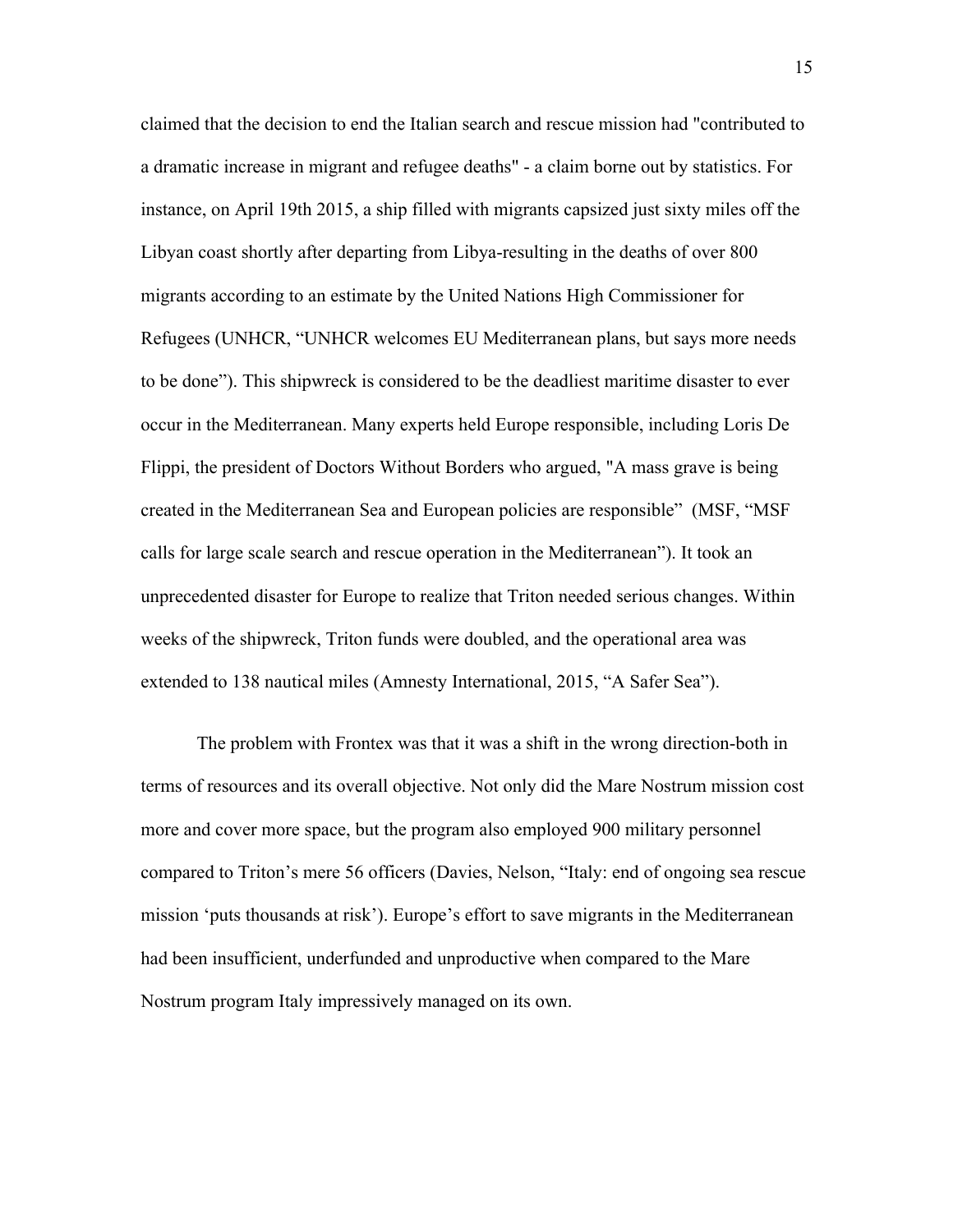#### The Common European Asylum System

The Common European Asylum System (CEAS) was created in 1999 to foster a higher standard of protection for refugees through a collaborative effort that aimed to harmonize common minimum standards for asylum in the EU. The CEAS constitutes a set of directives called Asylum Procedures, Reception Conditions, Qualification, Eurodac, and the Dublin Regulation. Many EU member states and human rights organizations openly acknowledge that the CEAS has failed to properly respond to the influx of refugees arriving in Europe (Bouckaert, HRW, "Europe's Broken Asylum System", Sep.2015). If anything, it has proven to be counterproductive and disadvantageous to both the EU and the refugees it aims to serve. Even if these laws were strengthened, it is ultimately up to member states to enforce them. Still, the refugee crisis has challenged the efficacy of the CEAS and even exposed its fundamental flaws.

One of the most controversial policies in the CEAS is the Dublin Regulation. This policy requires asylum seekers to be processed by the first EU country in which they initially arrived. The purpose of this regulation is to aid in the efficiency of determining refugee status, prevent asylum seekers from filing for asylum in multiple EU states and also to promote better monitoring mechanisms. The problem with this rule, however, is that the majority of asylum seekers are continuing to arrive within Europe's southern periphery. EU member states in this region (such as Greece and Italy) are adversely affected by this rule because it has imposed disproportionate responsibilities when compared to other EU member states, notably wealthier northern European states that have a greater capacity to resettle refugees and asylum seekers. The Dublin Regulation rule essentially coerces southern peripheral European countries to absorb massive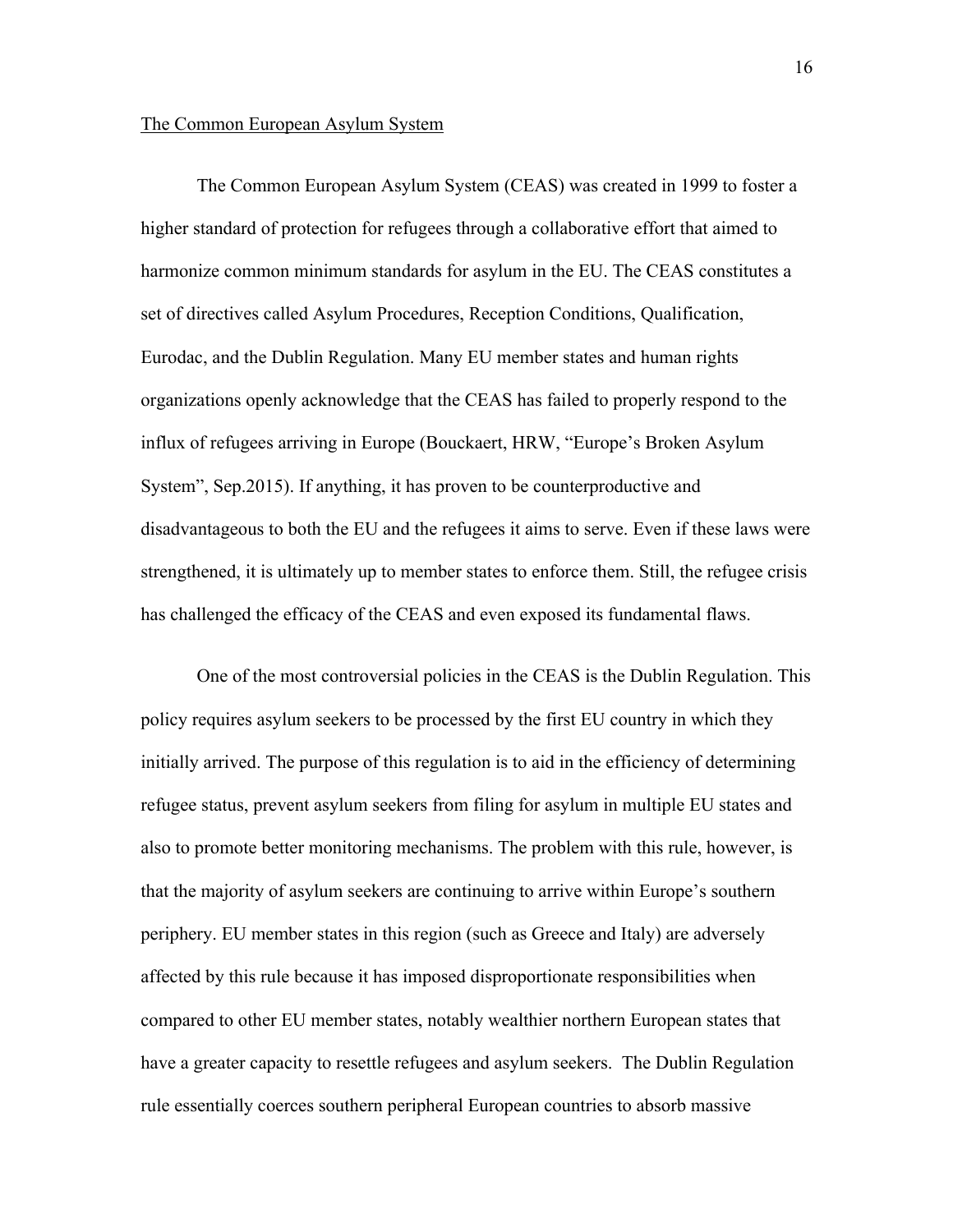amounts of migrants on their own. Consequent, migrant detention facilities in these countries are becoming more densely populated and overrun as more people arrive in record numbers. In September 2015, the European Commission proposed a review of the flawed Dublin Regulation and a quota system aimed at distributing the burden of refugees and asylum-seekers throughout the EU countries more equally.

The proposed quota system would relocate refugees from peripheral states like Greece, Italy, and Hungary across the EU. The number of refugees each member state would absorb would be dependent on the country's GDP, population size, unemployment rate and number of asylum applications already processed. Despite much contention from several European countries, the proposal still passed. The plan aims to relocate the modest figure of 120,000 refugees in Europe over a two-year period, which is only a fraction of the estimated 1.4 million refugees and asylum-seekers the UN expects to arrive in Europe by the end of 2016 (Simon, "UN sees 1.4 million migrant arrivals in Europe in 2015-2016"). The CEAS remains at the core of this problem and its failures have forced the EU to put forward ineffective ad-hoc responses. Until the EU can come together to dramatically revise its broken asylum regime, in a way that expands safe and legal migration channels for those outside of Europe - its refugee crisis will only intensify.

#### Rise of Xenophobia and Xenophobic Violence

A rising wave of xenophobia has permeated throughout contemporary European politics and society. Many right wing nationalist parties in Europe claim that immigration threatens the continent's national and cultural identity. Even though the EU asserts that it was founded on a commitment to promote human rights, the actions and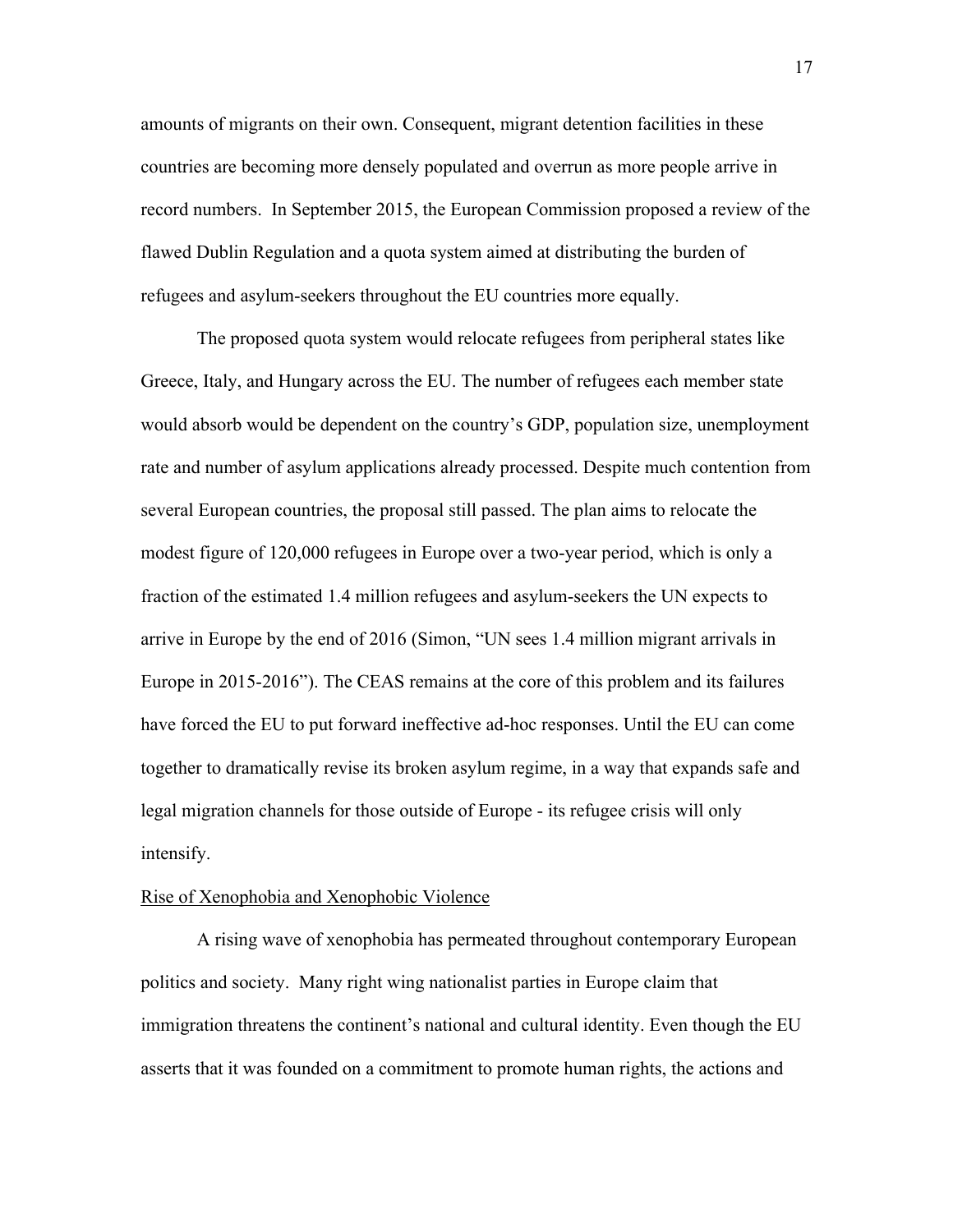rhetoric from some of its member states tell a different story. Countries in Eastern Europe, such as Hungary, have responded to refugees arriving at their border with hostility and repressive tactics that blatantly defy EU values. Unsurprisingly, this defiance has created a rift between the EU leadership and its member states. Xenophobia - whether direct or indirect, not only prevents the EU from generating a collective solution to the refugee crisis but also undermines the EU system as a whole.

As more people from conflict zones in the Middle East continue to seek asylum in Europe, the fear of a perceived "Muslim invasion" has grown. For many Europeans, the prospect of becoming a minority in one's homeland is a rising threat. They worry that the influx of refugees can dilute their country's relatively homogenous cultural identity, increase the risk of terrorism and exploit the welfare system. Far right nationalist parties have capitalized on these fears, mobilizing an anti-immigrant, anti-EU (Eurosceptic) and "anti-Islamization" agenda. Alarmingly, these parties have continued to surge in the polls during the refugee crisis ("BBC, 2014, "Eurosceptic 'earthquake' rocks EU elections").

The 2014 European Parliament elections resulted in historic victories for Eurosceptic nationalist parties across the continent. In France, the National Front party won the majority of votes. "It's a bad day for the European Union, when a party with a racist, xenophobic, and anti-Semitic program gets 25% of the vote" said Martin Schulz, the former president of the European Parliament ("BBC, 2014, "Eurosceptic 'earthquake' rocks EU elections"). Also topping the EU parliamentary elections was the UK's polarizing United Kingdom Independence Party (UKIP). Nigel Farage, UKIP's leader, positioned his party's policies to be critical of both the EU and Muslim migration. Although UKIP claims they are not racist, their own founder, Alan Sked, has distanced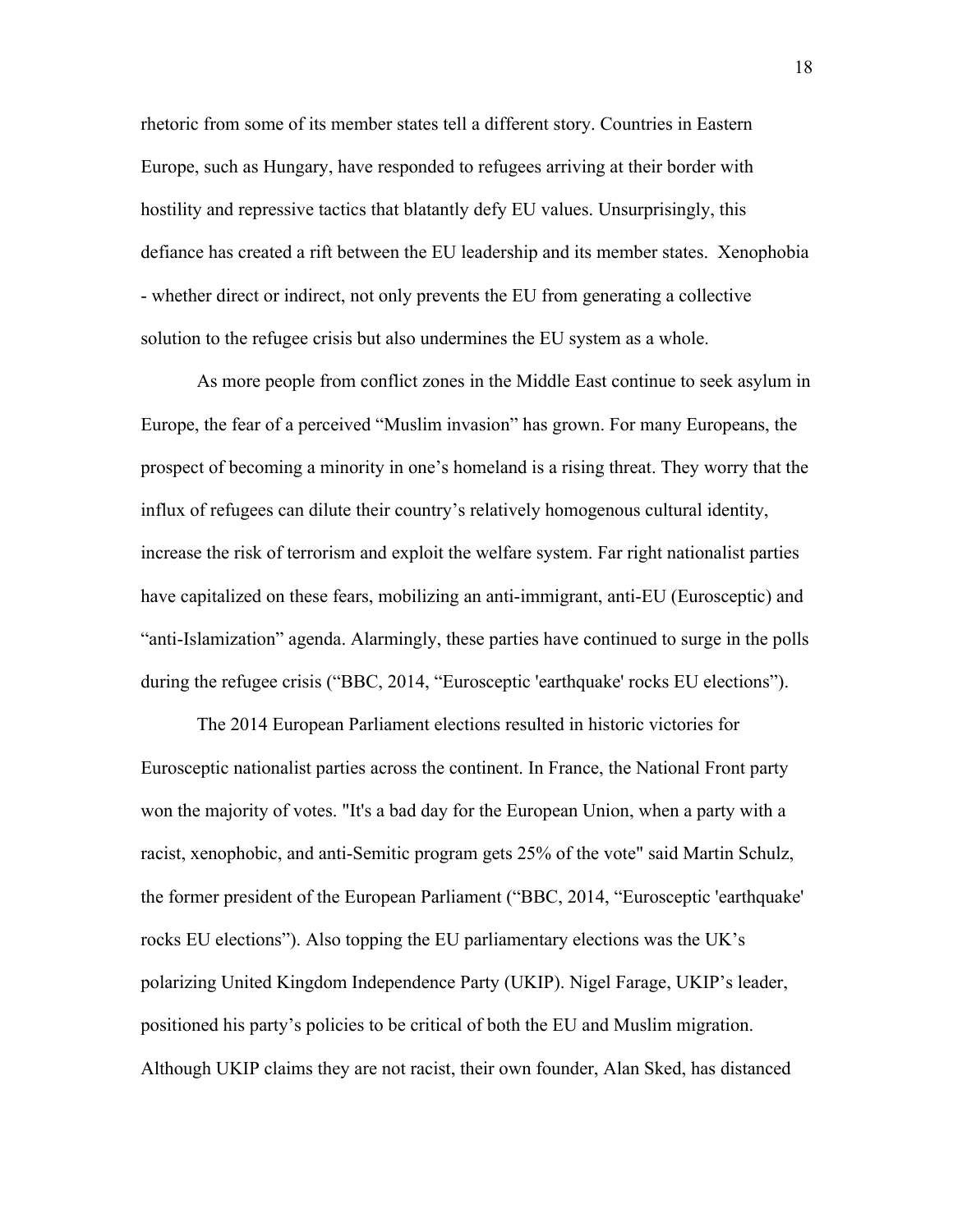himself from what he calls the "monster" he helped create. In a scathing opinion piece about UKIP posted by *The Atlantic*, Sked wrote:

A party that was once moderate, outward-looking, and devoted to preserving parliamentary democracy has mutated into a conduit for right-wing xenophobia, Islamophobia, homophobia, racism, and the denigration of immigrants. (Sked, 2015,"Confessions of a British Politician")

Sked's criticisms demonstrate how the refugee crisis can transform the entire identity of some political parties, as they respond to shifting public concerns and contexts. The timing of UKIP's transformation and success should come as no surprise. Like its nationalist counterparts across Europe, UKIP uses fear-mongering tactics to lure political support.

In Denmark, a similar political shakeup occurred. A nationalist party called the Danish People's Party won the most votes in the EU Parliamentary elections and became Denmark's second largest party following the 2015 general elections. The antiimmigration DPP appealed to voters by advocating for tougher border controls, a policy that directly conflicts with its membership in the passport-free Schengen zone. Meanwhile, the greatest political shift came in Poland, where the Law and Justice (PiS) party won both the presidency and the highest number of seats in parliament. PiS's chairman, Jarosław Kaczyński, warned that Muslim refugees could bring infectious diseases to Europe. The World Health Organization summarily dismissed his claim, reporting that there is "no systematic association between migration and the importation of infectious diseases…the risk for importation of exotic and rare infectious agents into Europe by refugees or migrants is exceedingly low" (WHO report, September 2015).

19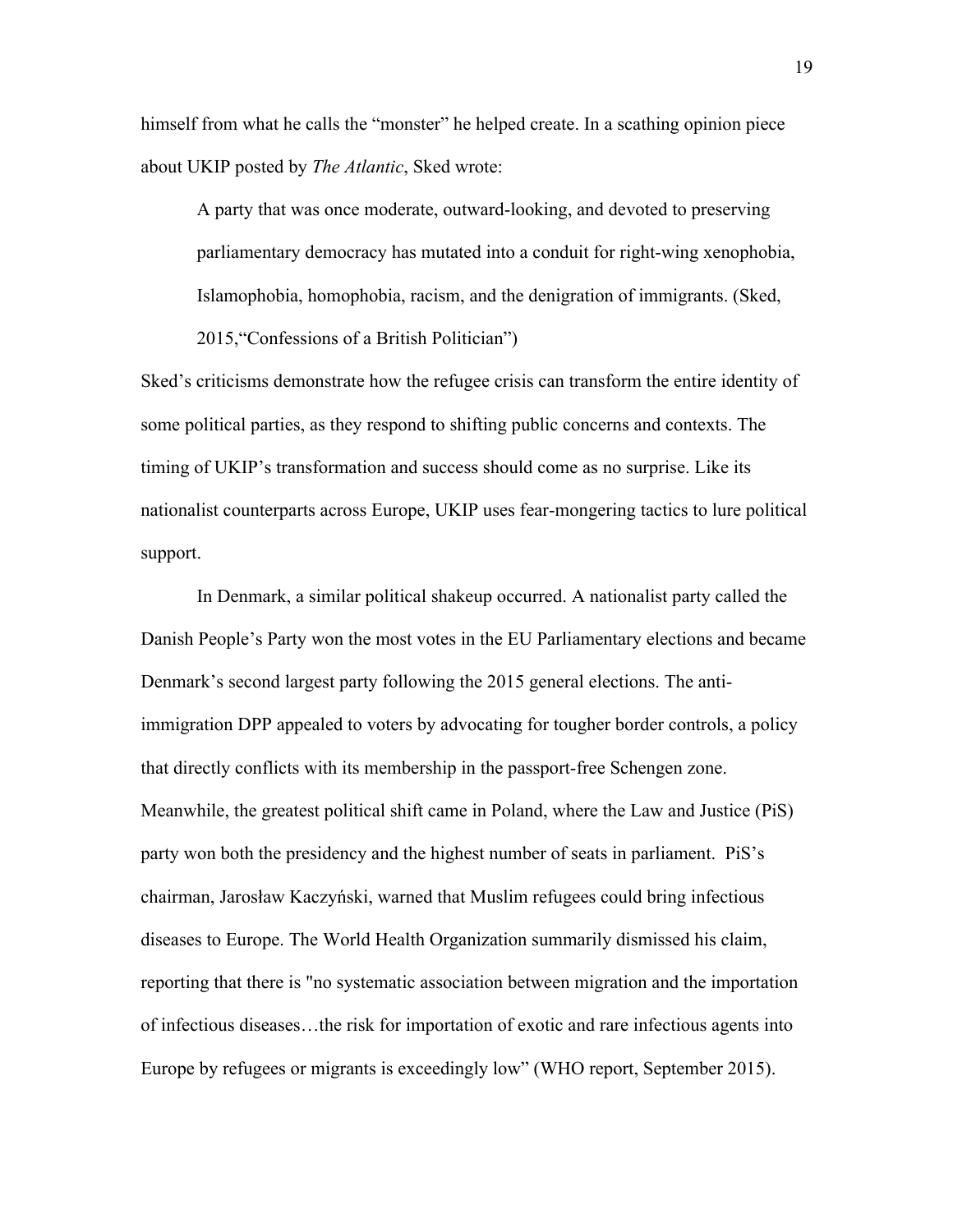Far right nationalist parties have even received a rise in support in leftist countries like Greece and Germany. In Germany, an organization called the Patriotic Europeans against the Islamization of the West (PEGIDA) emerged in 2014. They organize weekly protests in Dresden, Germany criticizing the government's "open door" policy towards refugees. At its peak, their rallies have seen over 25,000 people in attendance. This is especially troubling since Germany has witnessed more anti-immigrant related hate crimes than any other country in Europe. Germany's Federal Ministry of the Interior recorded 202 attacks on shelters for asylum-seekers during the time period of January-July 2015—nearly the same amount of recorded attacks in all of 2014. Of the 202 attacks, 175 were linked to right-wing extremist groups (Somaskanda, "Germany Has A Refugee Problem").

Greece's third largest political party known as the "Golden Dawn" establishes its entire platform based on racist anti-immigration policies. The group's imagery and hate speech is eerily reminiscent of Nazi Germany. Running on the campaign slogan "So we can rid this land of filth," Golden Dawn has consistently blamed the country's debt problems on migrants. Human rights organizations have even accused the party of mobilizing arbitrary attacks on migrants and asylum seekers. The situation had deteriorated so badly by 2012 that Human Rights Watch published a 99-page report that documented several accounts of Greece's xenophobic violence. In one instance,

…in central Athens, gangs of Greeks (affiliated with Golden Dawn), in apparent retaliation for the killing, indiscriminately attacked migrants and asylum seekers, chasing them through the streets, dragging them off buses, beating and stabbing them." (2012, Page.3 HRW, "Hate in the Streets")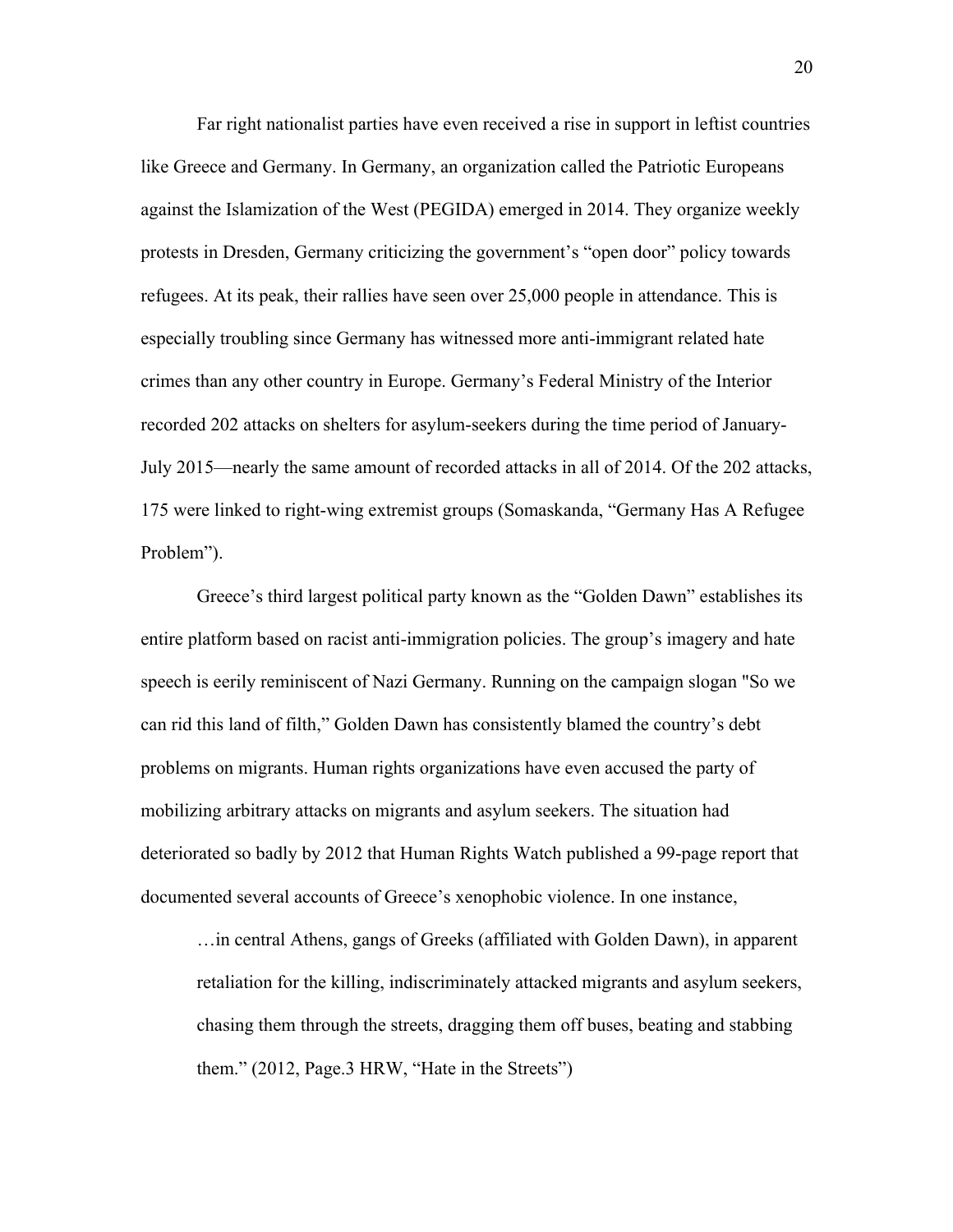In 2013, Golden Dawn member Giorgos Roupakias admitted to murdering Greek hip-hop artist and social activist, Pavlos Fyssa. Greek authorities responded by also charging seventy members of Golden Dawn (including its elected 17 members of parliament) with membership in a criminal organization as the group had been linked to over 300 migrant assaults (Smith, "Golden Dawn leaders brought to court to face charges of murder and assault"). The group's leader, Nikolaos Michaloliakos was charged with murder, money laundering, blackmail and illegal possession of arms. Despite all this, Golden Dawn once again managed to win enough votes in the 2015 election to remain Greece's third largest party.

#### The Case of Hungary

Hungary has been a flashpoint in this crisis and its Prime Minister, Victor Orban, has often times been viewed as its antagonist. Orban and his right wing Fidesz party continues to develop draconian policies towards refugees that are inconsistent with EU and international refugee law. Take, for instance, the Hungarian law passed by parliament in early September of 2015 that criminalizes those who cross its borders illegally - in direct contravention of refugee rights. If convicted, refugees could face imprisonment for up to three years. The law also punishes those who damage the fence or helps migrants and refugees cross the border with up to five years in prison. The move was widely condemned by the international community and human rights organizations. John Dalhusien, Amnesty International's Director for Europe and Central Asia, proclaimed that

Hungary is effectively transforming itself into a refugee protection free zone, with blatant disregard for its human rights obligations and the obvious need to

21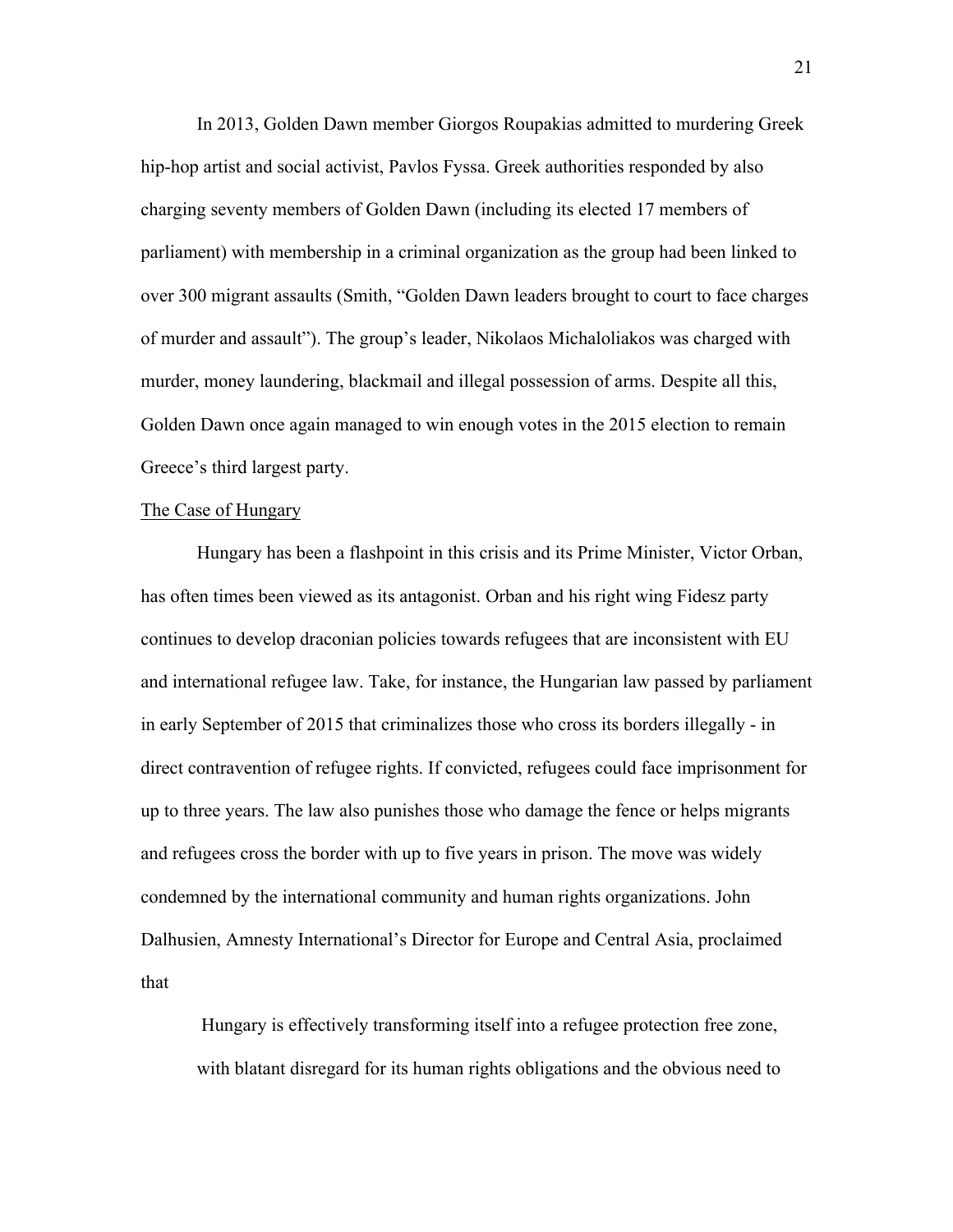work with other EU and Balkan countries to find collective, humane solutions to the current crisis. (Amnesty International, 2015, "Hungary: EU must formally warn Hungary over refugee crisis violations")

Amnesty International warned that the "criminalization and detention of refugees contradicts Article 31 of the Geneva Convention which bans imposition of penalties upon refugees for entering a country irregularly. In practice, refugees often have no choice but to enter a country in breach of its immigration laws" (Amnesty International, 2015, "Urgent Action: Hungary Violate Human Rights of Refugees"). Hungary insists that those arriving at its borders are no longer in need of international protection because they had already crossed through a number of countries it considers "safe" (like Turkey). The Hungarian prime minister justified his anti-immigrant policies with xenophobic rhetoric in an op-ed where he argued:

Those arriving have been raised in another religion, and represent a radically different culture. Most of them are not Christians, but Muslims…This is an important question, because Europe and European identity is rooted in Christianity…Is it not worrying in itself that European Christianity is now barely able to keep Europe Christian?...There is no alternative, and we have no option but to defend our borders. (Mackey, 2015, "Hungarian Leader Rebuked")

In September 2015, Orban "defended" his borders by deploying riot police that openly fired water cannons and teargas at a crowd of refugees on its border with Serbia. As previously mentioned, many refugees do not wish to seek asylum in Hungary, but simply cross through in order to reach wealthier EU states. Yet his regime continues to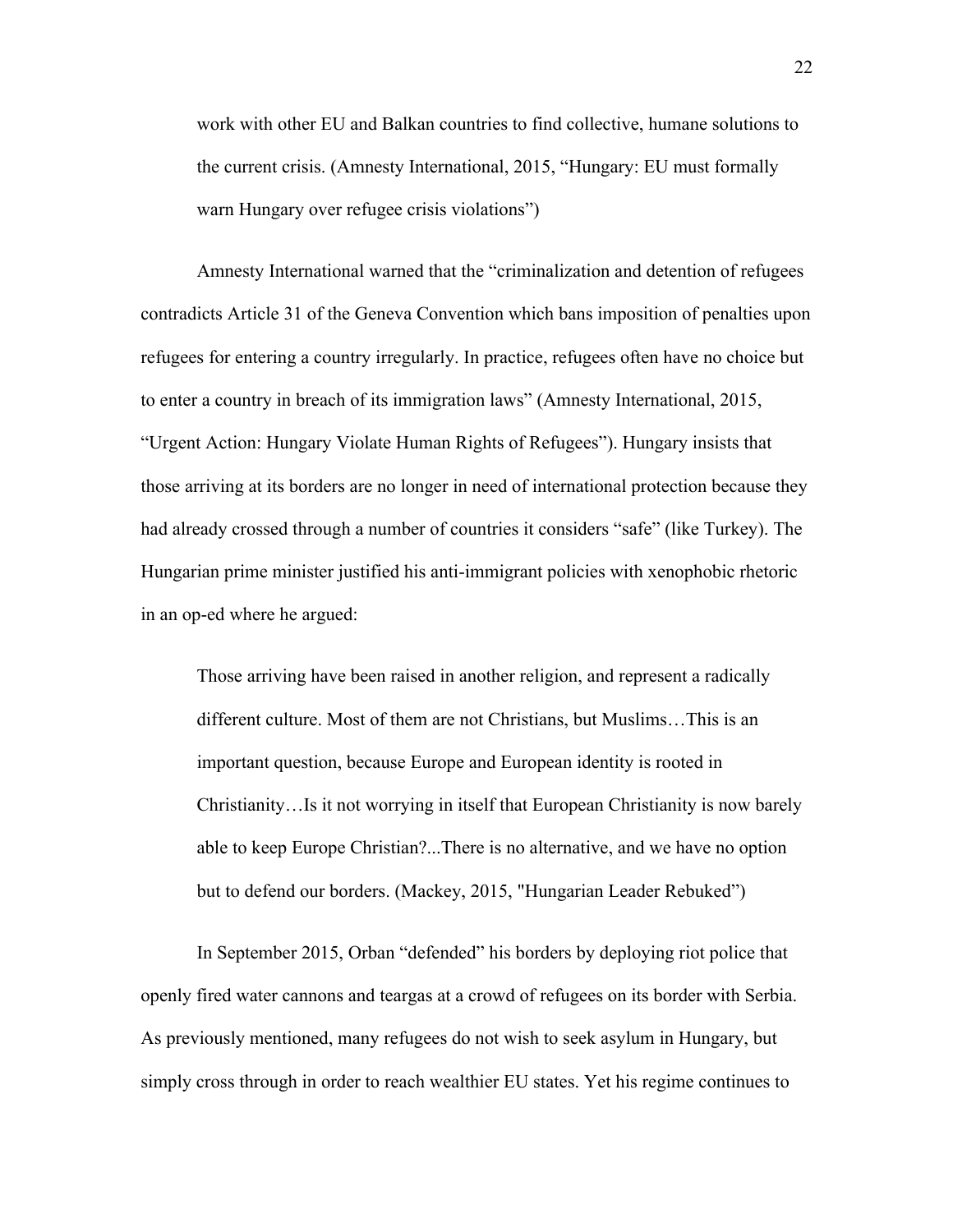persecute those fleeing persecution. These actions suggest that Hungary isn't only concerned with protecting its national identity, but also Europe's. Orban's right wing regime has essentially appointed itself as the frontier protecting Europe from a purported "Muslim invasion."

#### *Justified Fears?*

Europe's rise in xenophobia demonstrates a real concern to preserve national identity. But is this concern warranted? Arjun Appadurai's "Fear of Small Numbers" argues "even the smallest minority within national boundaries is seen as an intolerable deficit in the purity of the national whole" (Appadurai, p.53). He argues that the fear of minority groups stems from the majority's "anxiety of incompleteness" (Appadurai, p.9). Unsurprisingly, this "anxiety" has manifested into the xenophobia we see in Europe today, where states are largely defined by their homogeneity.

If one were to analyze the crisis strictly through numbers, they would realize that not only is the claim of a "Muslim invasion" xenophobic, but also unfounded. Consider the fact that Lebanon, a small developing country (4,010 square miles in size), hosts more refugees than all of the countries in the EU combined. Suppose the EU granted asylum to all 4.5 million registered Syrian refugees around the world - they would make up less than .09% of the EU's total population. Put simply, the EU welcomes a small proportion of refugees compared to smaller developing countries, yet this minimal policy has created a sense of panic.

With these numbers in perspective, the clichéd excuse of "preserving national identity" no longer holds weight. Xenophobia has helped fuel the crisis in Europe just as much as its failed refugee regime has. In order to become the human rights trailblazer that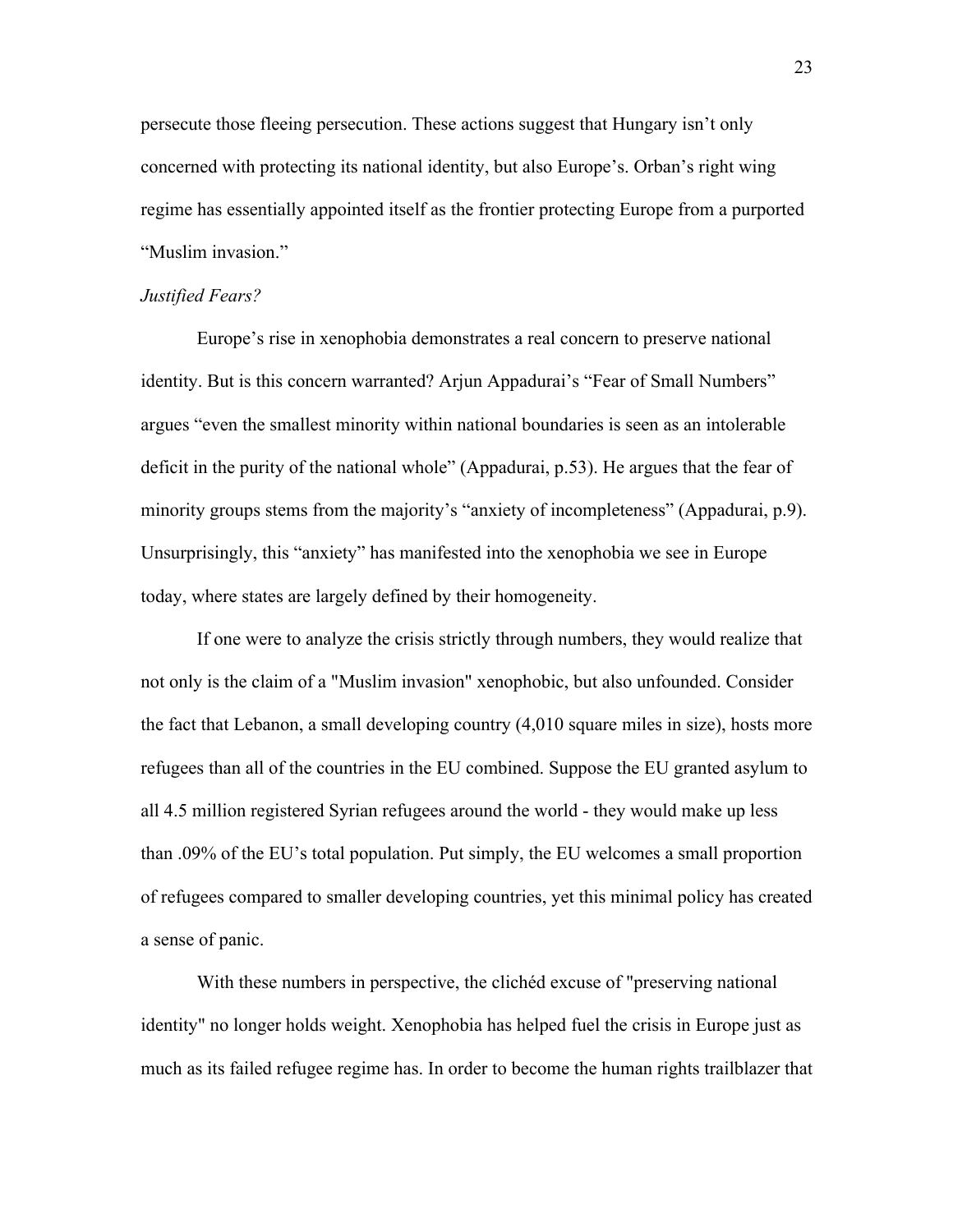the EU prides itself in being, member states must overcome their destructive xenophobic habits. Only then can they find a collective solution that sets the tone for how refugees are treated in Europe and around the world.

#### Where are the Gulf States?

Gulf states such as Saudi Arabia, the United Arab Emirates (UAE), and Qatar are not only some of the richest countries in the Middle East, but also the world. All three of these countries are Sunni powers in the region with a strong interest in seeing Syria's Shiite leader, Bashar Al-Assad, ousted. In serving their geopolitical interests, Saudi Arabia, the UAE, and Qatar have all spent millions of dollars financing the Syrian opposition, which has only exacerbated the war and the humanitarian situation. While wealthy Gulf States have had no problem providing Sunni rebel factions with advanced weaponry and funds (Gardner, BBC, "Gulf Arabs") - they have done virtually nothing to host Syrian refugees who have become displaced by the violence they helped fuel.

Amnesty International highlighted in a report that in all of 2014, "The six Gulf countries - Qatar, United Arab Emirates, Saudi Arabia, Kuwait and Bahrain - have offered zero resettlement places to Syrian refugees" (Amnesty International, Dec.2014). Gulf countries have responded to the criticisms by claiming that they have welcomed thousands of Syrians to their country and provided millions of dollars in humanitarian aid. While true, it doesn't address the fact that not one country in the Gulf is a signatory of the 1951 Refugee Convention and that only Syrians with a work visa can enter the Gulf States legally. Even then, they are unable to apply for citizenship.

Refugee policy in the Gulf, for the most part, is non-existent and its borders are closed to anyone fleeing persecution. The irony is that Gulf countries are far more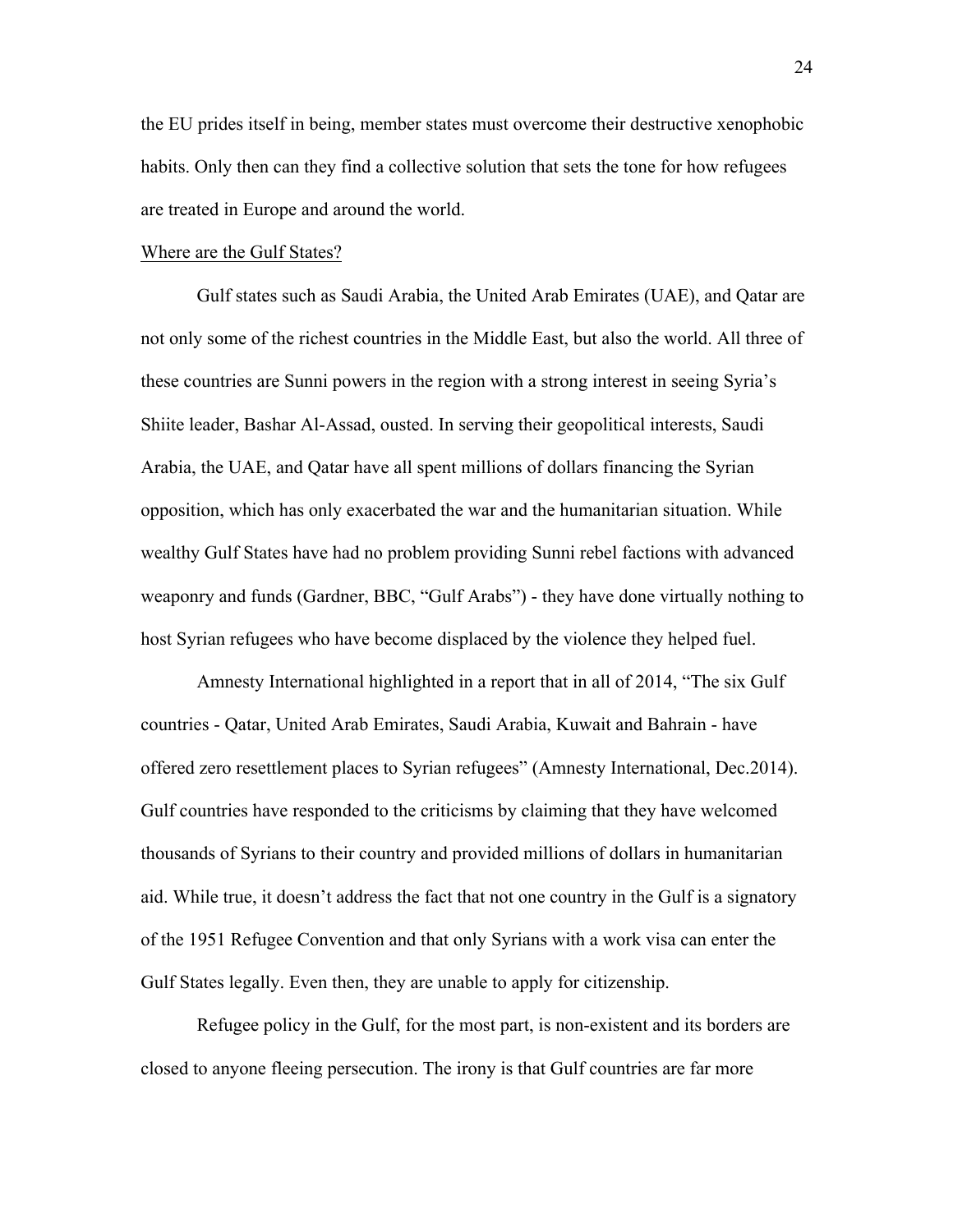capable of accommodating refugees than Jordan and Lebanon. States like Qatar and the UAE have become economic powerhouses largely in part by welcoming migration. In fact, migrants outnumber the native populations in both Qatar and the UAE (although they do not have full rights at the natives). These countries have a history of welcoming migrants and turning them into productive citizens. Yet when it comes to Syrian refugees, the Gulf has been inexplicably reluctant. If the Gulf had the political will to assist with the humanitarian situation, they would help with the resettlement of millions of displaced Syrians. Their inability to do so has only helped push more Syrians across the Mediterranean, risking their lives to make it to Europe.

#### **2.0 Methodology**

#### Fieldwork

My field research was conducted in Rome, Italy for seven days from September 2-9, 2015. The objective of this fieldwork was to personally engage refugees and human rights professionals in the non-profit and international non-governmental organization sectors by asking them a series of open-ended questions. I visited and interviewed staff and clients at volunteer assistance centers such as the Joel Nafuma Refugee Center (JNRC), Migration, Asylum and Social Integration Center, and Jesuit Refugee Services. I also interviewed large transnational organization representatives such as those at the International Organization for Migration and the United Nations High Commission for Refugees.

All my subjects were informed on how their information would be used. Prior to the interview, I made it clear that they would be recorded, and would be given the option to refuse any question they did not wish to answer. All my subjects were advised that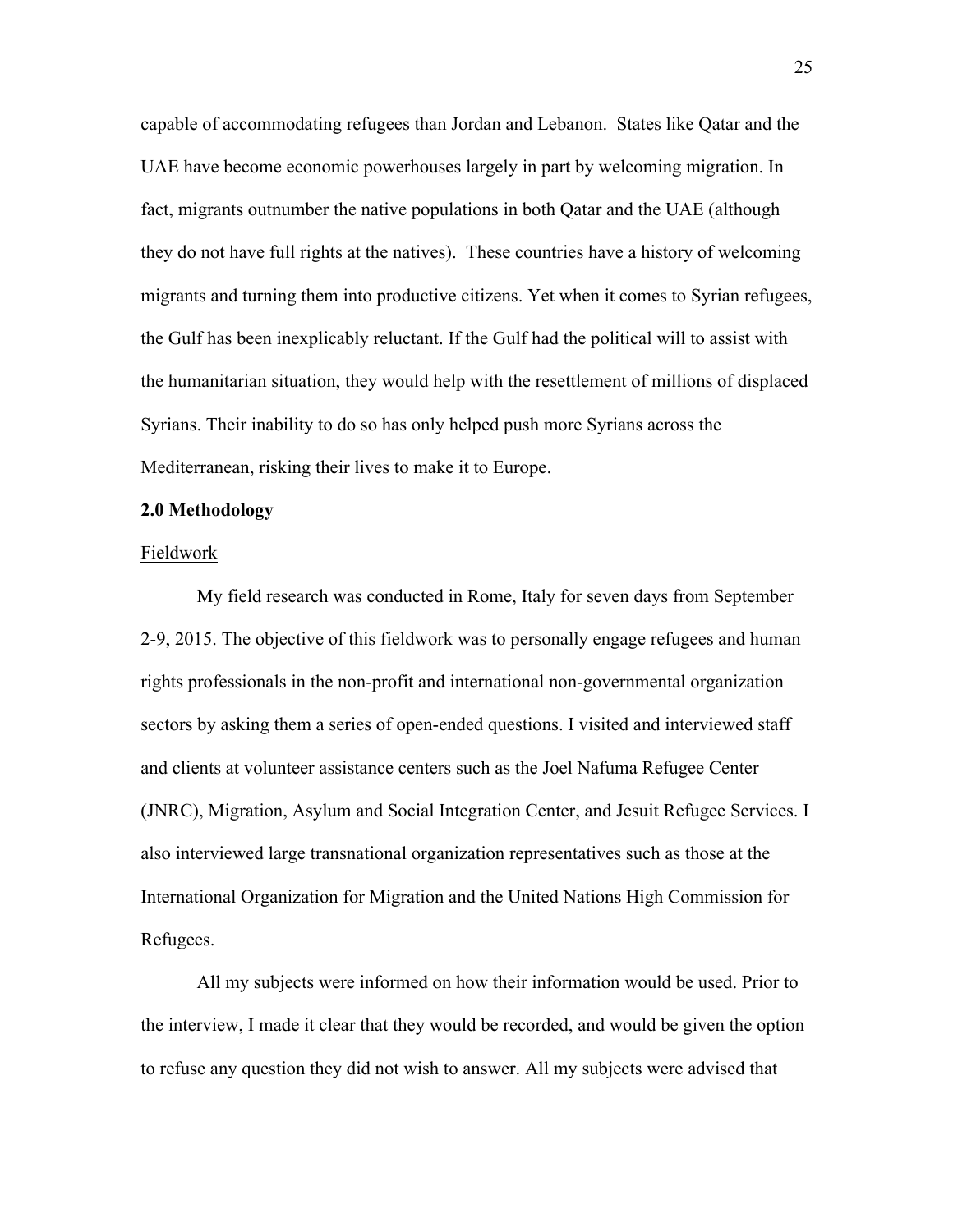they could use a pseudonym if they wished. The interviews were asked in the form of open-ended questions based off specific interview guides for each subject that I developed prior to leaving San Francisco. The interview guide for refugees, for example, contains questions regarding their reasons for fleeing to Europe, the process by which they arrived, and their current living conditions (compared to previous conditions in their country of origin). Interviews with human rights experts focused on the Common European Asylum System, push/pull factors, and their organizational efforts to respond. All interviewees were fluent in English therefore translation was not needed.

As a researcher using human subjects I understood the importance of participant confidentiality and data security. In accordance with the IRB protocol at USF, I ensured that I made all qualitative data that could be used to identify subjects confidential. I removed major identifying details and replaced these details with pseudonyms. All subjects were informed of this practice before the interviews were conducted. My data was collected primarily though a voice recorder on my smartphone, which is protected by a passcode. In between each interview I quickly uploaded the file to my computer, and transcribed my interviews. The transcriptions were uploaded on a secure and password protected flash drive.

#### Recruitment and Sampling Strategy

Before my trip, I researched all relevant organizations based in Rome, compiling a list of over forty well-qualified candidates. I wanted to ensure that I gave those on the front lines of the refugee crisis in Europe a voice in my paper - from lead intergovernmental organizations to local nonprofits, and the refugees they serve. To do this, I sent out a mass email to all the organizations I listed - introducing myself,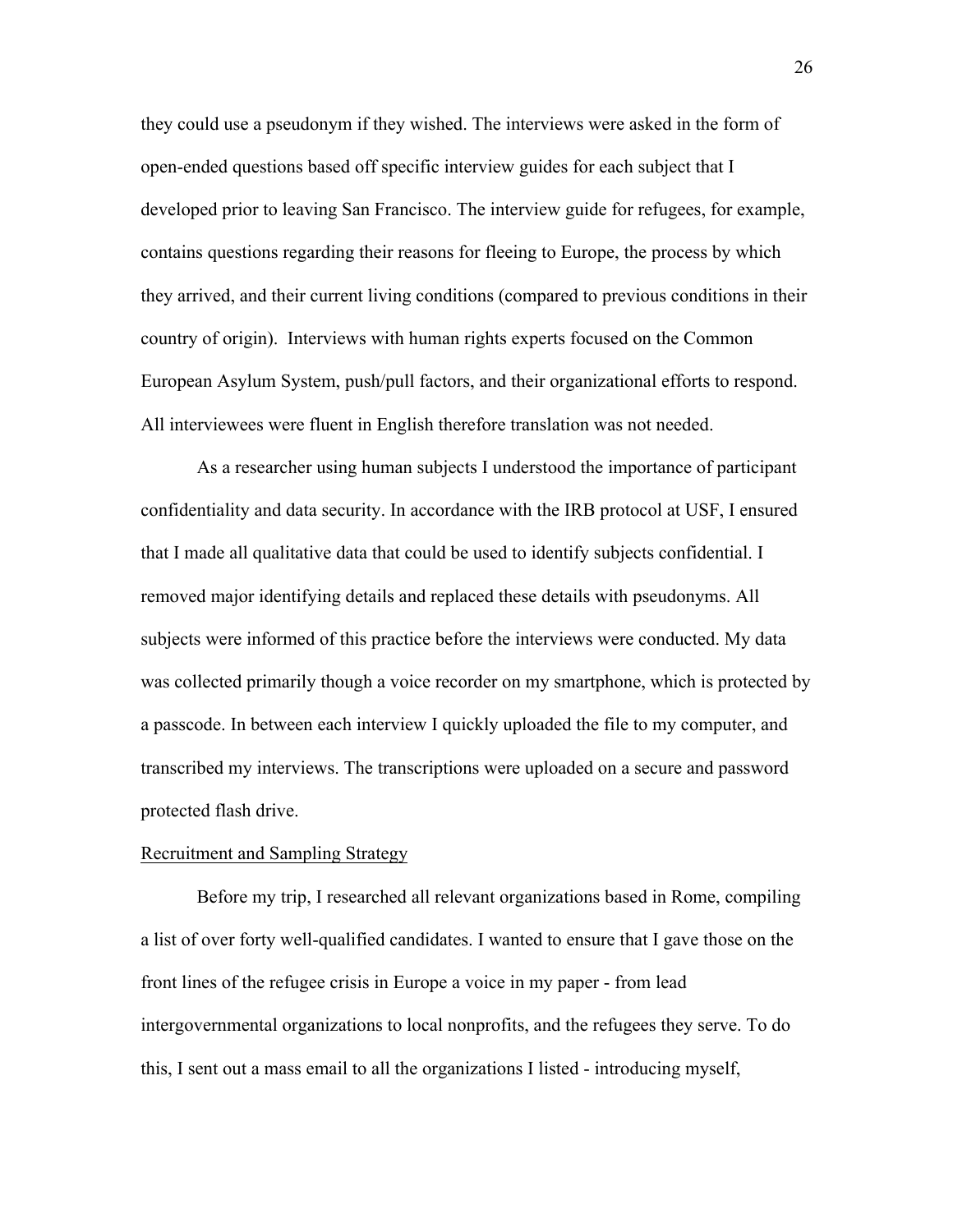explaining the purpose of my research and dates I would be available. I then created a calendar that included the time and location of each scheduled meeting.

The two refugees I interviewed, Adan and Omar, were Malian refugees who lived and worked at the Joel Nafuma Refugee Center (JNRC) in Rome. I chose to interview Adan and Omar because they both spoke English, escaped persecution in Mali and paid to be smuggled through the Central Mediterranean (Africa to Italy or Malta) – the deadliest route to Europe. Furthermore, both Adan and Omar had already experienced the EU asylum process since they entered Europe irregularly in 2012.

#### Interview Strategy

During my field research, I used two different interview strategies - semistructured interviews with human rights professionals and unstructured interviews with refugees. According to Russell Bernard's "Methods in Anthropology," semi-structural interviews use open-ended questions that follow a script and are mainly used with "high-level bureaucrats and elite members of a community—people who are accustomed to efficient use of their time" (Bernard, p.212). This method was ideal for my interviews with human rights professionals because many of them were in leadership positions within their respective organizations and allocated a fixed time for our interviews. The open-ended questions facilitated great discussion and created a more natural dialogue. My script allowed me to quickly refer to follow up questions, and key facts for interviewees to expand on. My respondents reacted very well to this technique, answering each question for several minutes at a time, which significantly extended the set duration of each interview.

I used unstructured interviews with refugees due to the sensitive and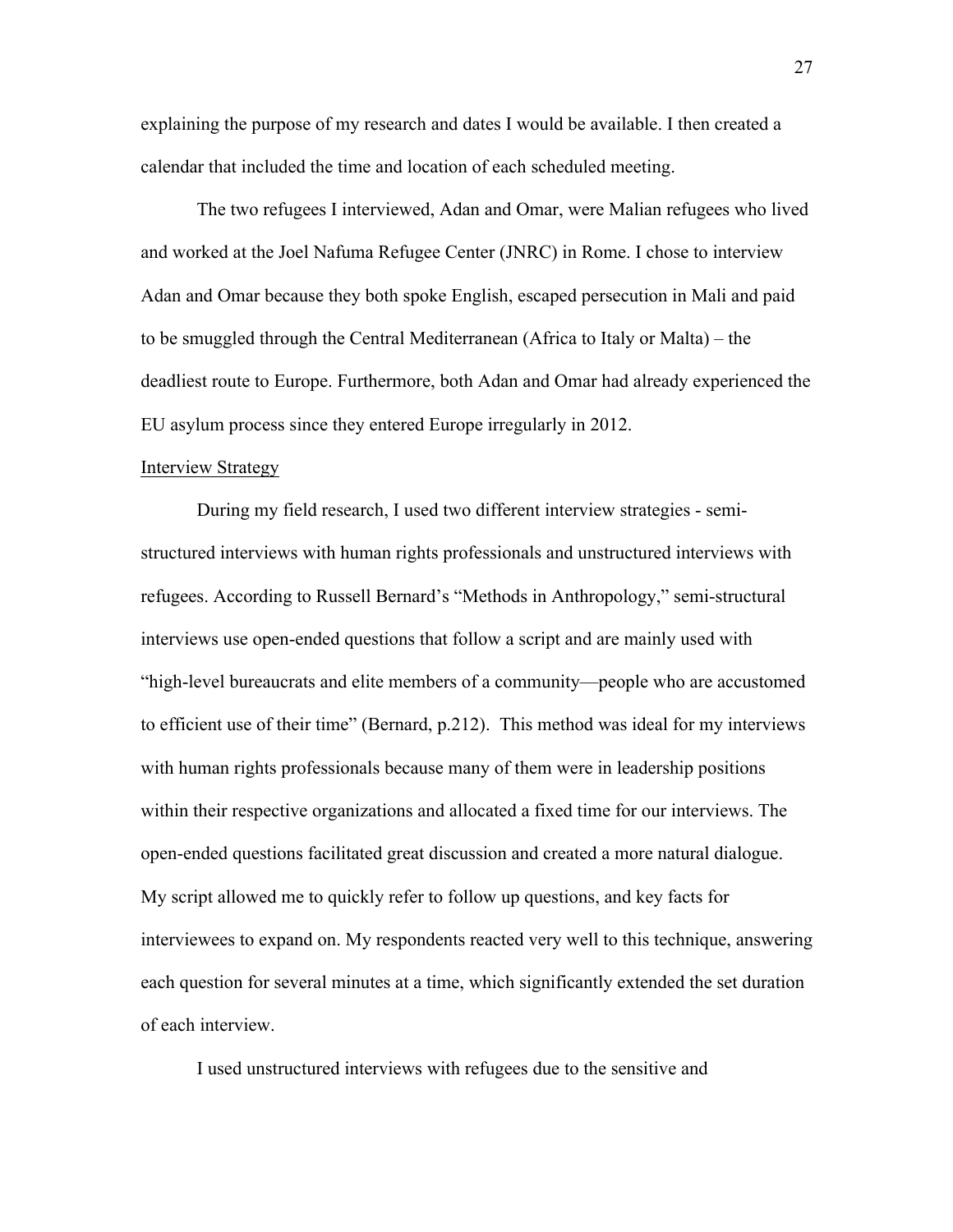unpredictable nature when dealing with people who may have endured a traumatic experience. According to Bernard, unstructured interviews are best for learning about the "lived experience of fellow human beings" (Bernard, p.213), which were ideal for my interviews with Adan and Omar since I wanted to learn about their experiences in dealing with violent smugglers. I used my guide to help me set the agenda, rather than asking all the questions verbatim. This allowed for a more human interaction, giving my informants the ability to lead the conversation without getting off-topic and express themselves on their own terms and pace (Bernard, p.211).

#### **3.0 Literature Review**

#### The EU's Identity Crisis

The European Union is still very much regarded as an experiment. Formed in 1993, it is a product of political negotiation in a continent that had been historically plagued by conflict. For years, member states mutually reaped the benefits of the EU system, including internal free trade, common external tariffs and open borders. In spite of this, the same system responsible for bringing together much of Europe is also a source of European continental tension, in the event that a common response to the refugee crisis has not been realized.

But how does the EU play a role in forging a sense of "community" in Europe? Is it possible to create a communal relationship amongst many different nations, containing different ethnicities and languages? Benedict Anderson describes a nation as an "imagined political community" which is both "inherently limited and sovereign." Where "members of even the smallest nation will never know most of their fellow members, meet them, or even hear of them, yet in the minds of each lives the image of their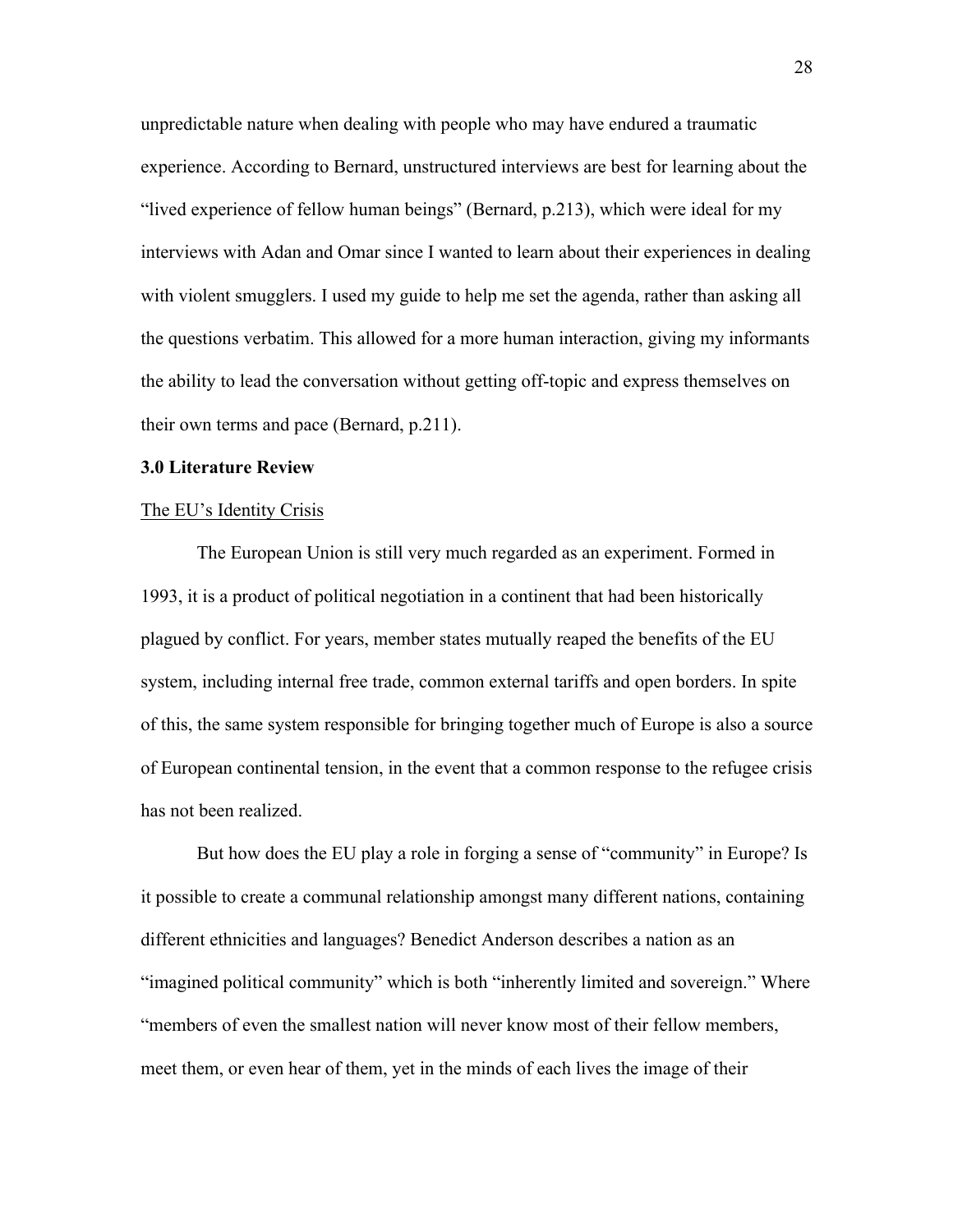communion" (Anderson, 2006:p.6). For example, an American living in Florida will never meet the three hundred million plus Americans that live across the country, but they are bound by the fact that they are all "American" experiencing life in the same country simultaneously- regardless of who they are and where in the U.S. they live. To Anderson, members in an "imagined community" have a shared understanding of the political space in which they coexist. Despite the fact that people living in this space never know each other personally, they feel "deep, horizontal" connections to "comradeship" that has created a "fraternity" amongst one another making that community possible (Anderson, p.7). This "fraternity" is even stronger in many European nations, which, unlike the U.S., are primarily composed of distinct and homogenous populations.

Despite the fact that the EU is composed of several different nations, they are all part of a broader European "imagined community" the EU seeks to achieve. The EU, reinforcing a pan-European identity, operates as a political authority that exercises power over an imagined community of European citizens. In order to actualize the concept of the EU, symbols are used to create expressions of community. These symbols help make the abstract relationship between the EU's different member states and its people feel more intimate. American historian, Michael Waltzer describes the significance of political symbols by arguing that "The state is invisible; it must be personified before it can be seen, symbolized before it can be loved, imagined before it can be conceived" (Walzer 1967, p. 194). The EU is no exception - using symbols in the form of a common currency (Euro), passport, flag, anthem, and regional policy (such as the Common European Asylum System) that unite its various peoples across state lines. However, the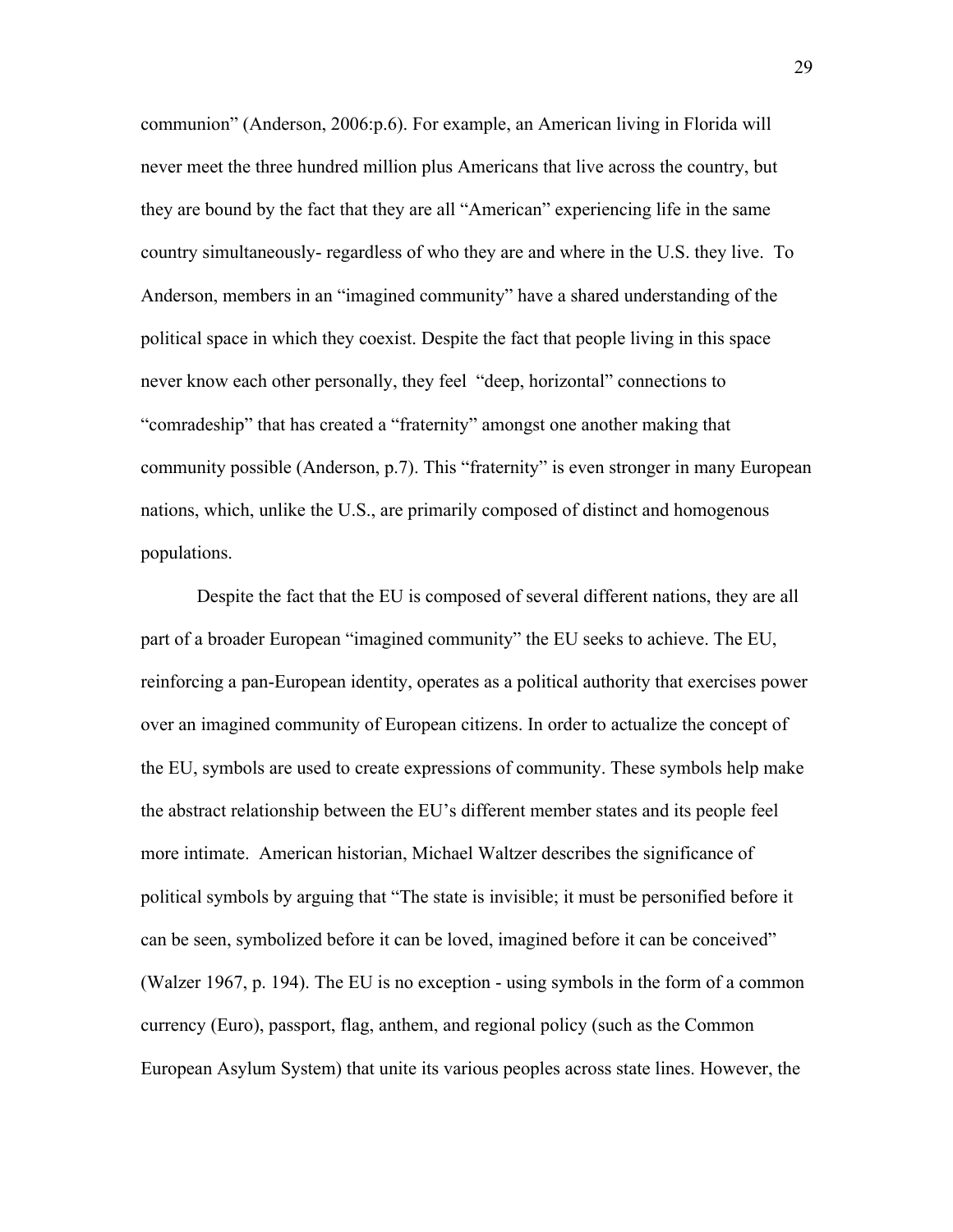vitality of the EU is contingent on how the EU system and its symbols interact with national identities. Often times these symbols and institutionalized practices work congruously with member states and their identities, particularly when EU membership is beneficial to them (ex. free movement of labor, goods, services and capital). However, the refugee crisis is creating a direct and disproportional clash between the various national, regional, and/or local level identities and the transnational European identity, sparking tension between nation-state sovereignty and the EU political system. The unprecedented influx of refugees arriving in Europe may very well change a nation's demographics, identity, and culture; a change many EU member states are reluctant to accept. As the EU gridlocks over a collective political solution to the current refugee influx, the rise of nationalism amidst an escalating refugee crisis continues to threaten the very social fabric or "imagined community" that holds the EU together.

The Maastricht Treaty (the founding legislation of the EU) highlights the purpose of promoting social cohesion and solidarity amongst member states. But as countries disagree on how to manage the refugees coming into their borders, the very solidarity the EU was founded on is now threatened. Member states are split on how to respond to the refugee crisis. Some, abiding by the Maastricht Treaty's firm commitment to the protection and compliance of human rights and fundamental freedoms are welcoming to refugees, such as Germany. Others, fueled by xenophobia and nationalism, have stood firm on securing and closing their borders.

This phenomenon is best described in Samuel Huntington's "Clash of Civilizations" (1993). Huntington hypothesizes that the "principal conflicts of global politics will occur between nations and groups of different civilizations" (1993: p.22).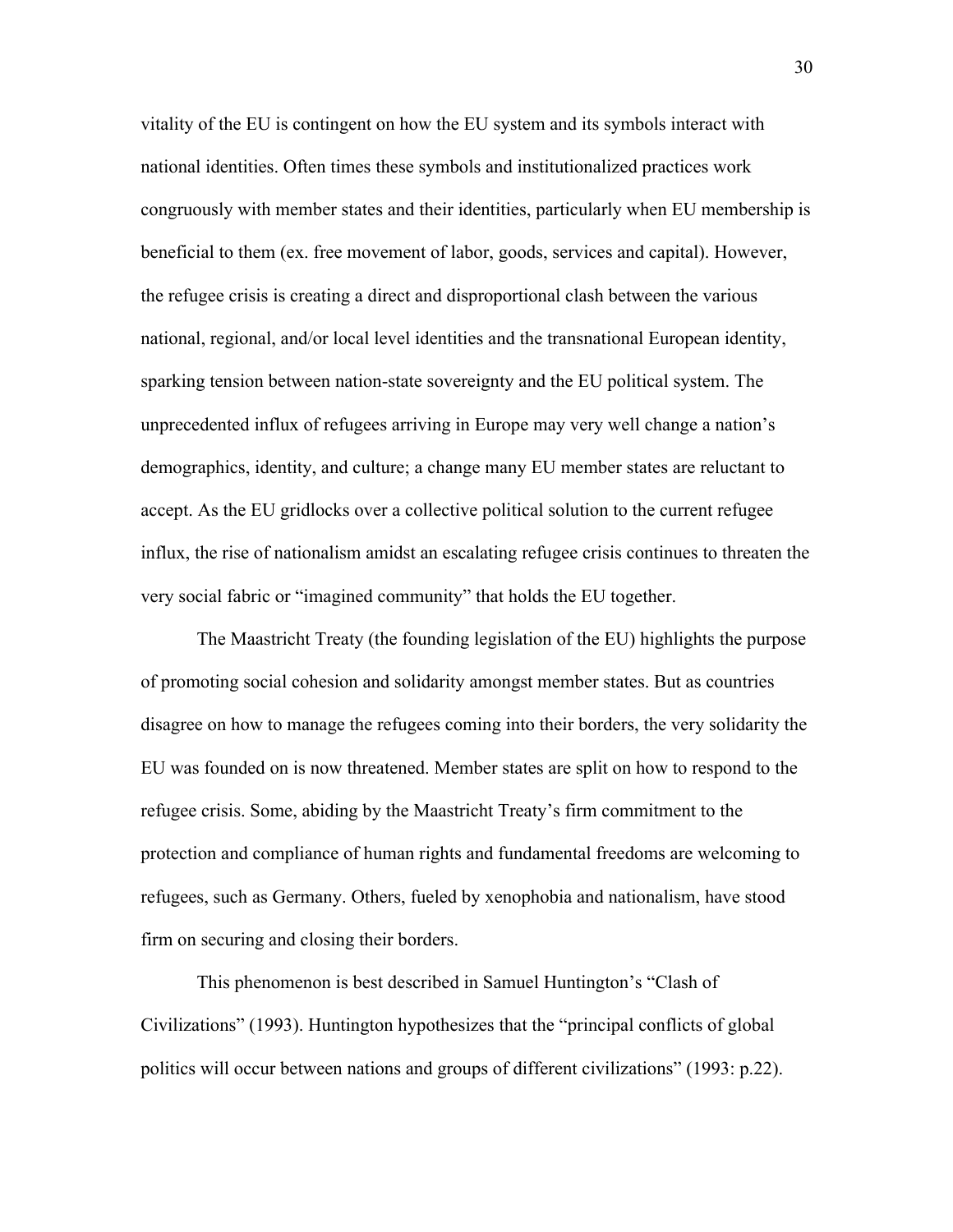His paper puts into perspective why some nations are wary of accepting foreigners. According to Huntington, a person's political and economic identity is more mutable than his or her culture. Thus, one can go from poor to rich or from a communist to a democrat, but your cultural identity is one that sticks with you. The EU is comprised of millions of people, all of whom carry different ethnicities and religions. Some member states are more homogenous than others, making it easier to establish a national identity. But is it possible for the EU as a whole to share a common European identity that can unite its people together through the bad times as well as the good? The EU has undoubtedly disrupted the traditional nation-state system. While European nationals still refer to their country as a source of identity- the introduction of the EU has reinforced the concept of what it means to be "European" and added another institutionalized layer of identity for every citizen.

However, the characteristics of what makes up this "European Identity" remains unclear. If being European is defined by believing in the EU's common principles of solidarity and human rights, then it can compliment, welcome, and integrate immigrants. However, if it is defined simply by sharing a common historical inheritance in Europe, exclusionary measures on "non-Europeans" will inevitably continue to be imposed. In order for the EU to identify the best solution toward its refugee crisis, it must first and foremost learn what it means to identify as "European."

#### Why Some States Are Less Hospitable than Others

The majority of refugees arriving in Europe come from Muslim-majority countries, such as Syria, Afghanistan and Iraq. This could explain some European member states' reluctance to open their borders to thousands of Muslims. According to

31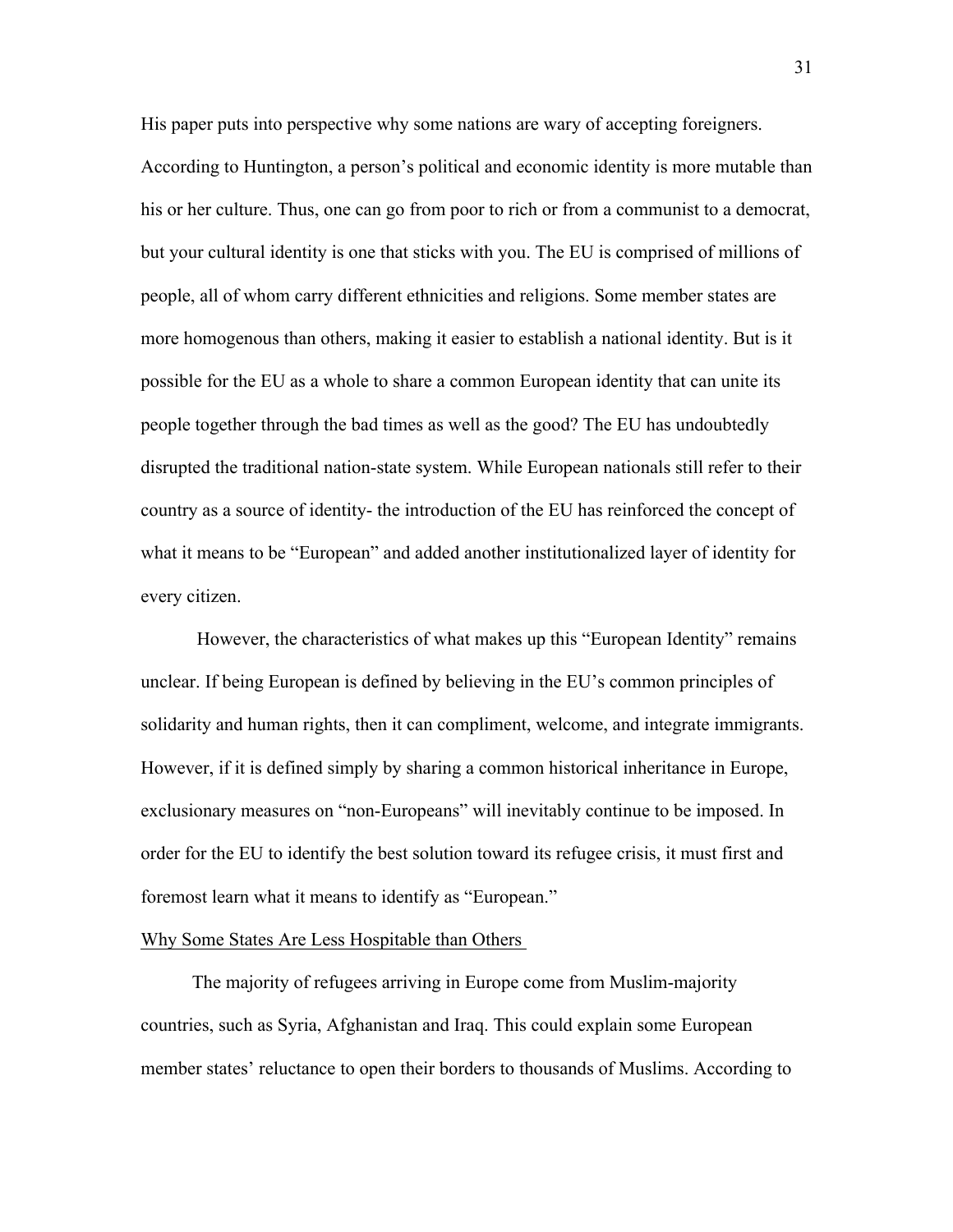Huntington, conflict along the fault line between Western and Islamic civilizations has been going on for over 1,300 years starting with the Muslim conquest of Spain in 711 AD.

Islamic and European civilizations have clashed from the eleventh to the thirteenth century. The Crusaders attempted with temporary success to bring Christianity and Christian rule to the Holy Land. From the fourteenth to the seventeenth century, the Ottoman Turks reversed the balance, extended their sway over the Middle East and the Balkans, captured Constantinople, and twice laid siege to Vienna (Huntington, 1993, p.31).

He claims, "On both sides, the interaction between Islam and the West is seen as a clash of civilizations" (p.32). Interestingly enough, Hungary, an EU member state that was once the scene of the Ottoman-Habsburg wars from the 16th through the 18th centuries, has been one of the least accommodating countries to Muslim refugees. This is no coincidence.

"These are countries that have long histories of dealing with invasions from the south," said Mitchell Orenstein, a professor of Central and Eastern European Politics at the University of Pennsylvania regarding Hungary and other parts of Central and southeastern Europe that were once under Ottoman rule (Resnikoff, "Hungary's Rightward Shift"). "Hungary is full of former mosques because it was taken over briefly by the Ottoman Empire. It was liberated via the Hapsburg Empire. So these things have very deep resonance in countries that are more the borderlands of Europe" (Resnikoff, "Hungary's Rightward Shift"). Other nearby borderland countries may be experiencing a similar resonance as policies towards refugees suggest that a fear of a "Muslim invasion"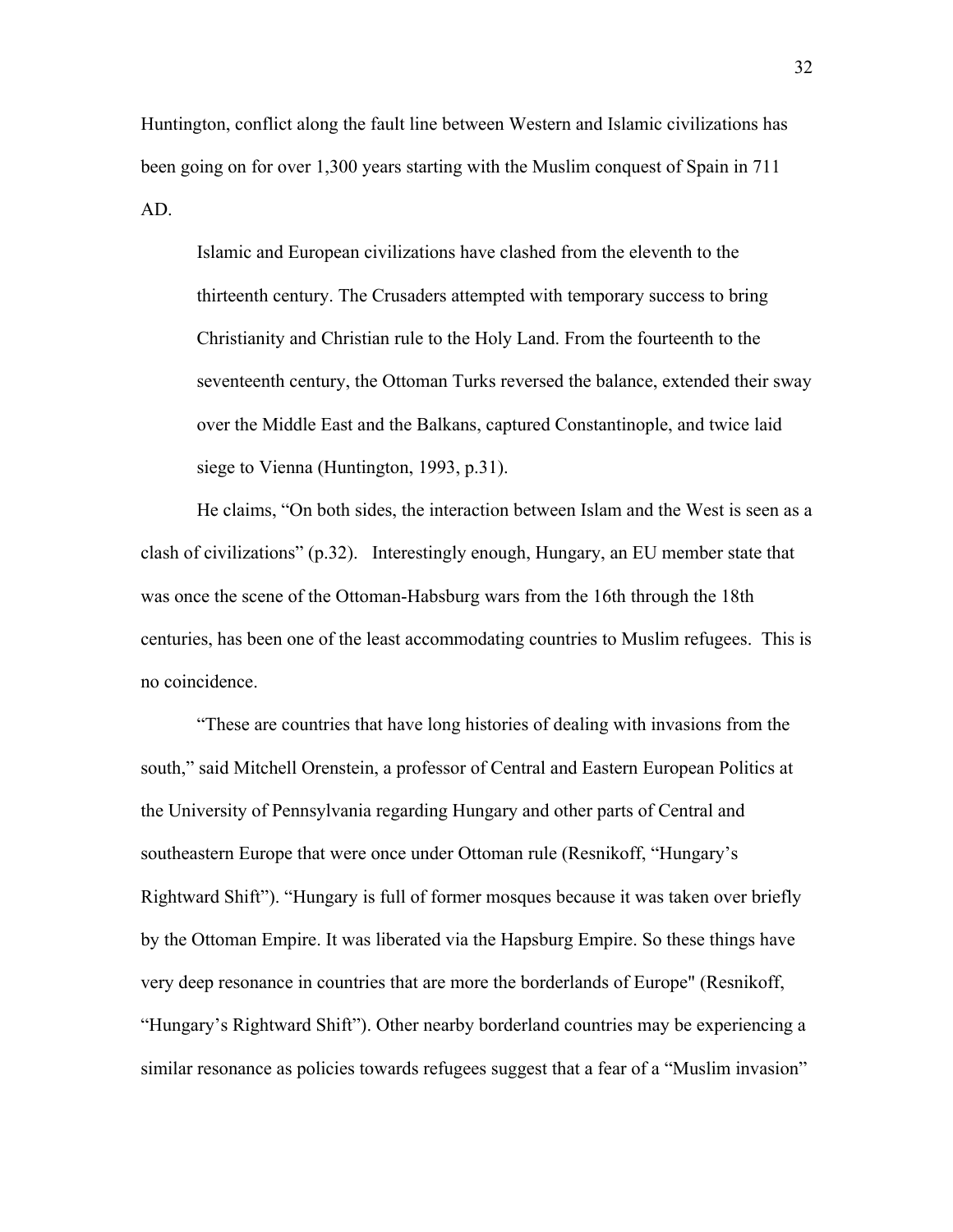still lingers. Slovakia, for example, another European country once occupied by Ottoman forces, will only accept up to 200 refugees, contingent that they are all Christian rather than Muslim. The Czech Republic and Slovakia have expressed their disdain with refugees by refusing to accept refugee quotas proposed by the European Commission. "Refugees from a completely different cultural background would not be in a good position in the Czech Republic," argued Czech President Milo Zeman (Tharoor, "Slovakia will take in 200 Syrian refugees"). Slovakian Prime Minister Robert Fico defended his country's tough stance on accepting migrants by saying "Since Slovakia is a Christian country, we cannot tolerate an influx of 300,000-400,000 Muslim immigrants who would like to start building mosques all over our land and trying to change the nature, culture and values of the state" (Tharoor, "Slovakia will take in 200 Syrian refugees"). These anti-immigrant sentiments are widespread across eastern parts of central Europe. In fact, this region is precisely where Huntington defines a significant dividing line that marks the boundary of the eastern part of Western Christianity. Huntington argues that this line marks the "cultural division of Europe between Western Christianity (west of the line) and Orthodox Christianity and Islam (east of the line)" (1993:p.31). This line also happens to coincide with the historic borders between the Hapsburg and Ottoman empires.

It is no surprise the states lying at the crossroads of what Huntington calls the "eastern boundary of Western Christianity" serves as flashpoints for debates on European identity and refugees. According to Huntington, "the most important conflicts of the future will occur along the cultural fault lines separating these civilizations from one another" (1993:p.25). Right wing politicians from countries such as Poland, Czech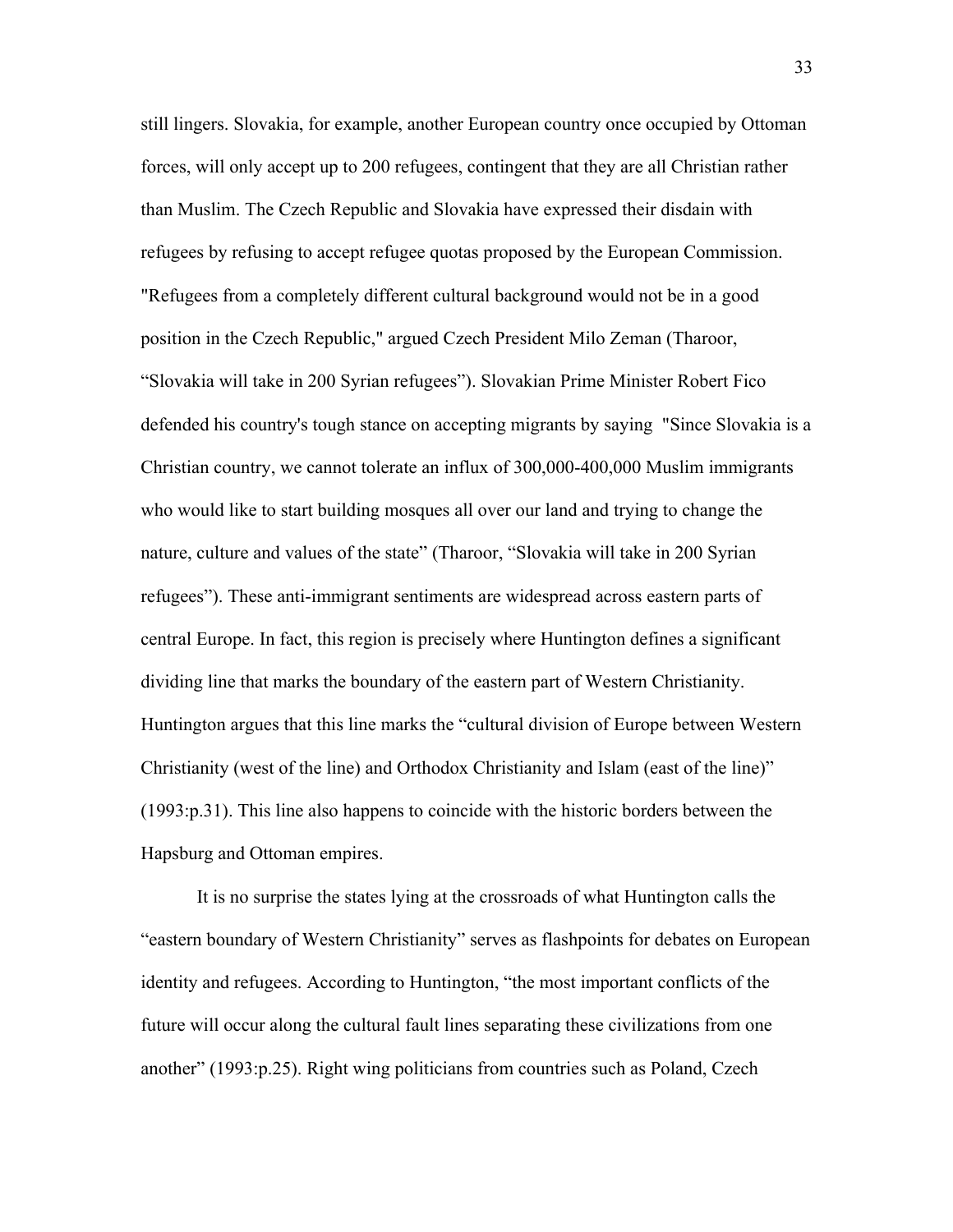Republic, Slovakia, and Hungary incite fear by warning of a "Muslim Invasion" despite the fact that the majority of refugees are merely crossing through to seek asylum in other parts of Europe. Their geography and history with Muslims have helped generate protectionist politics that strive to maintain boundaries Christian Europe and the Muslim East.

# The "Arab Problem"

The resistance of some European states to accept refugees can be attributed to the fact that the majority of them are Arab. Europe's encounter with the Middle East has a history of generating an unflattering representation of Arabs and Muslims. Edward Said (1979) uses the term "Orientalism" to define the West's cultural and ideological portrayals of people living east of Europe, known as the "Orient" (1979). Colonialism helped fuel the West's patronizing attitude towards people of the Orient. In Western literature, the West has been depicted as superior to the East both politically and socially. The Orientals appeared intrinsically "antidemocratic, backward, barbaric" (Said, 1979: p.150). This was especially the case for Arab Muslims of the Middle East. Said quotes British colonial administrator Evelyn Baring, who served as Consul-General of Egypt from 1883–1907: "I content myself with noting the fact that somehow or other the Oriental generally acts, speaks, and thinks in a manner exactly opposite to the European" (Said 1979:  $p.39$ ). The 19<sup>th</sup> century French diplomat referred to Arab Orientals as "civilized man fallen again into a savage state" (Said, p.171). Over a century later, these biased attitudes have re-emerged, as chauvinistic governments view refugees as incompatible with European society.

For generations, this superiority has played a strong role in rationalizing the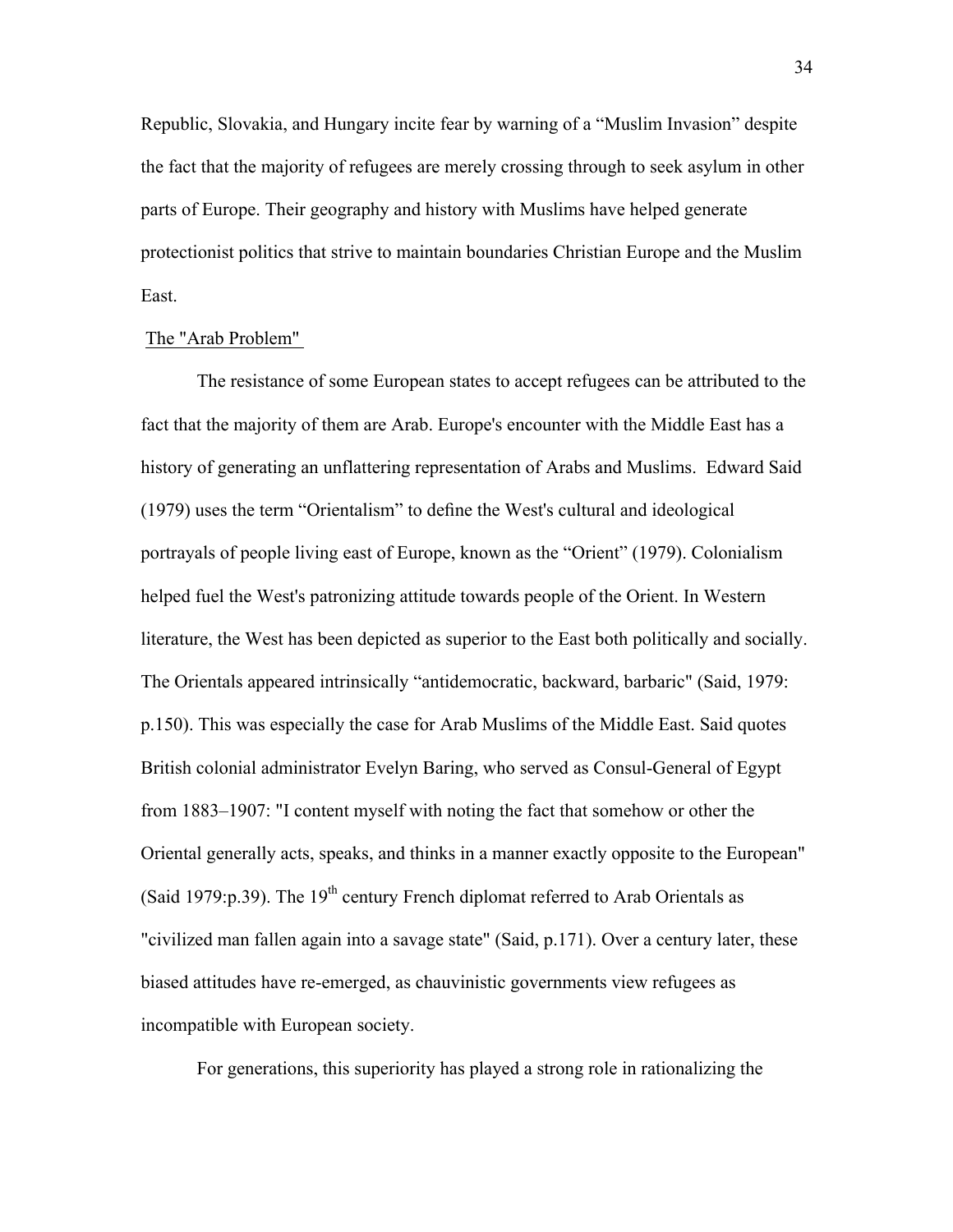West's aggression in the region. In fact, military aggression was hardly ever viewed as a conquest but rather a moral duty to deliver liberty. According to Said, "Everywhere, one encountered Orientals, Arabs whose civilization, religion, and manners were so low, barbaric, and antithetical as to merit reconquest" (Said, p.150). From the Crusades to the colonization of the Middle East following World War One, to the US invasion of Iraq in 2003, the Middle East has a long and difficult history with Western incursions. One could even argue that western involvements in the region have, at the very least, contributed to the instability that has displaced millions of people, especially given that the Islamic State emerged in the power vacuum created by the US-invasion in Iraq.

The post 9/11 era has reintroduced toxic western stereotypes of Middle Easterners into European public discourse, largely by equating the Middle East and its people with terrorism - a region that western armies fight to "liberate" from brutality. In this political milieu, when hundreds of thousands of Arab Muslims fleeing violence arrive at Europe's doorsteps, panic ensues. To many nationalistic governments in the EU, these people aren't viewed as refugees in need of help, but rather a liability to national security, stability, and identity.

Despite the fact that the EU prides itself on putting human rights at the forefront of its agenda, EU members are split on how to respond to these refugees. With the sudden arrival of thousands of Arab Muslim refugees, Orientalism has once again permeated throughout European public discourse and policies - most notably in conservative media, and certain national political approaches. Right-wing ultranationalists in Europe have responded by taking a hardline on immigration. Consequentially, in many cases across Europe, the nation-state is flexing its power over the EU system, unwilling to absorb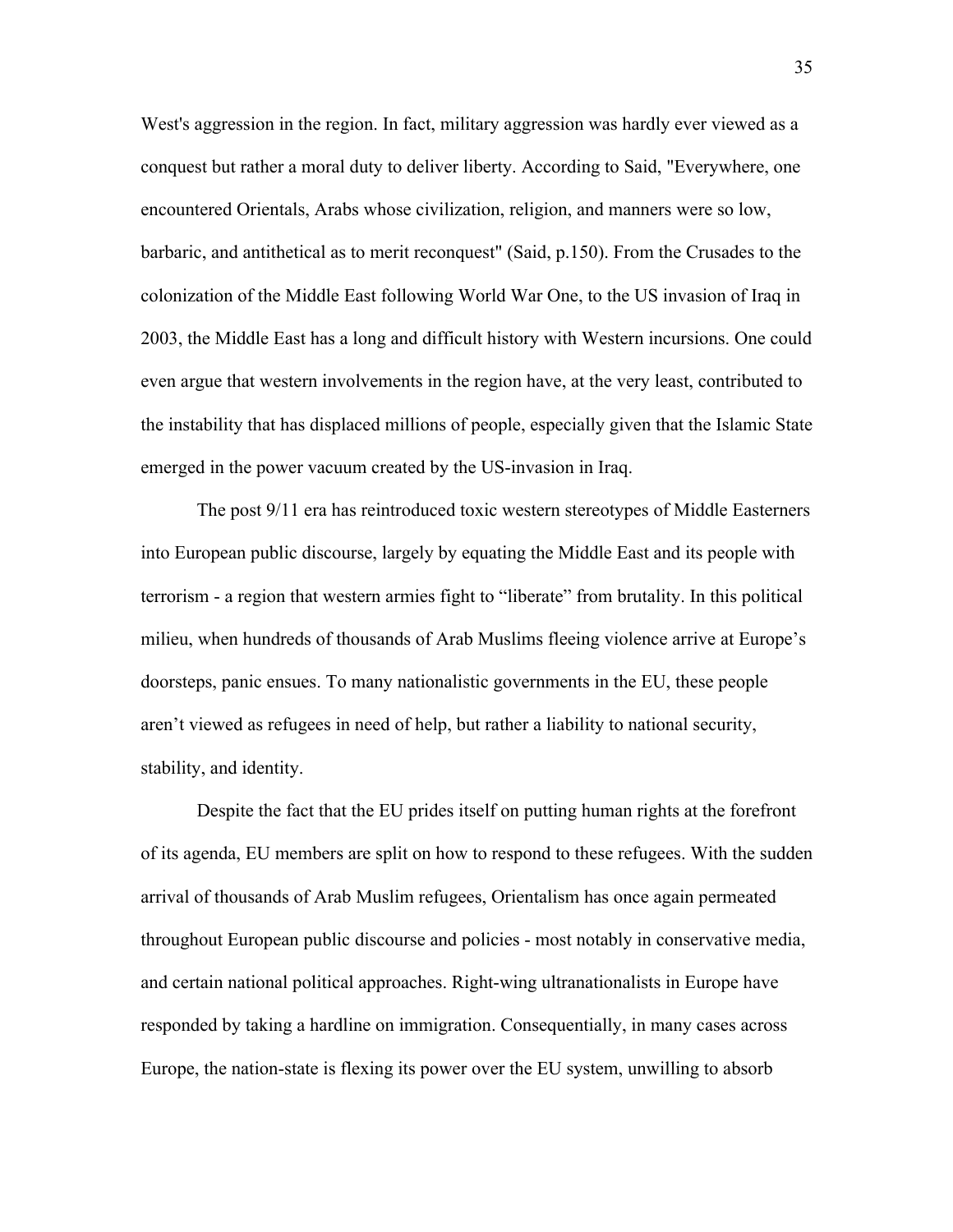large numbers of people who are perceived as the "complete opposite" of what it means to be European (Said, 1979:p.39).

# The Exception of the "Non-Citizen"

What exactly makes the movement of people across international borders a crisis situation? Managing a sudden influx of hundreds of thousands of asylum seekers is logistically difficult and places a significant strain on government resources. Nonetheless, the lackluster response to this influx by the international community, particularly in the developed West, demonstrates the nation state's tendency to prioritize the protection of its sovereignty over the protection of human life. Hannah Arendt, once a refugee herself escaping Nazi Germany, argued that the concept of human rights only applied to those with specific qualities, particularly citizenship. In her experience as a refugee in Europe during the 1930s and 40s, a person who lacked all the relevant qualities of being a citizen "except that they were still human" had no rights (Arendt, 1973:p.299). According to Arendt "We have really started to live in One World. Only with completely organized humanity could the loss of home and political status become identical with expulsion from humanity altogether" (Arendt, 1973:p.297). Arendt is explaining a problem she considers endemic around the world; once refugees are forced outside of their polity, they are effectively stripped of their natural rights and expelled from humanity. Agamben explains this phenomenon by referring to Arendt's "Origins," where he argues "In the system of the nation-state, the so-called sacred and inalienable rights of man show themselves to lack every protection and reality at the moment in which they can no longer take the form of rights belonging to citizens of a state" (Agamben, 1998: p.75). In other words, human beings are not guaranteed a set of inalienable rights, only citizens.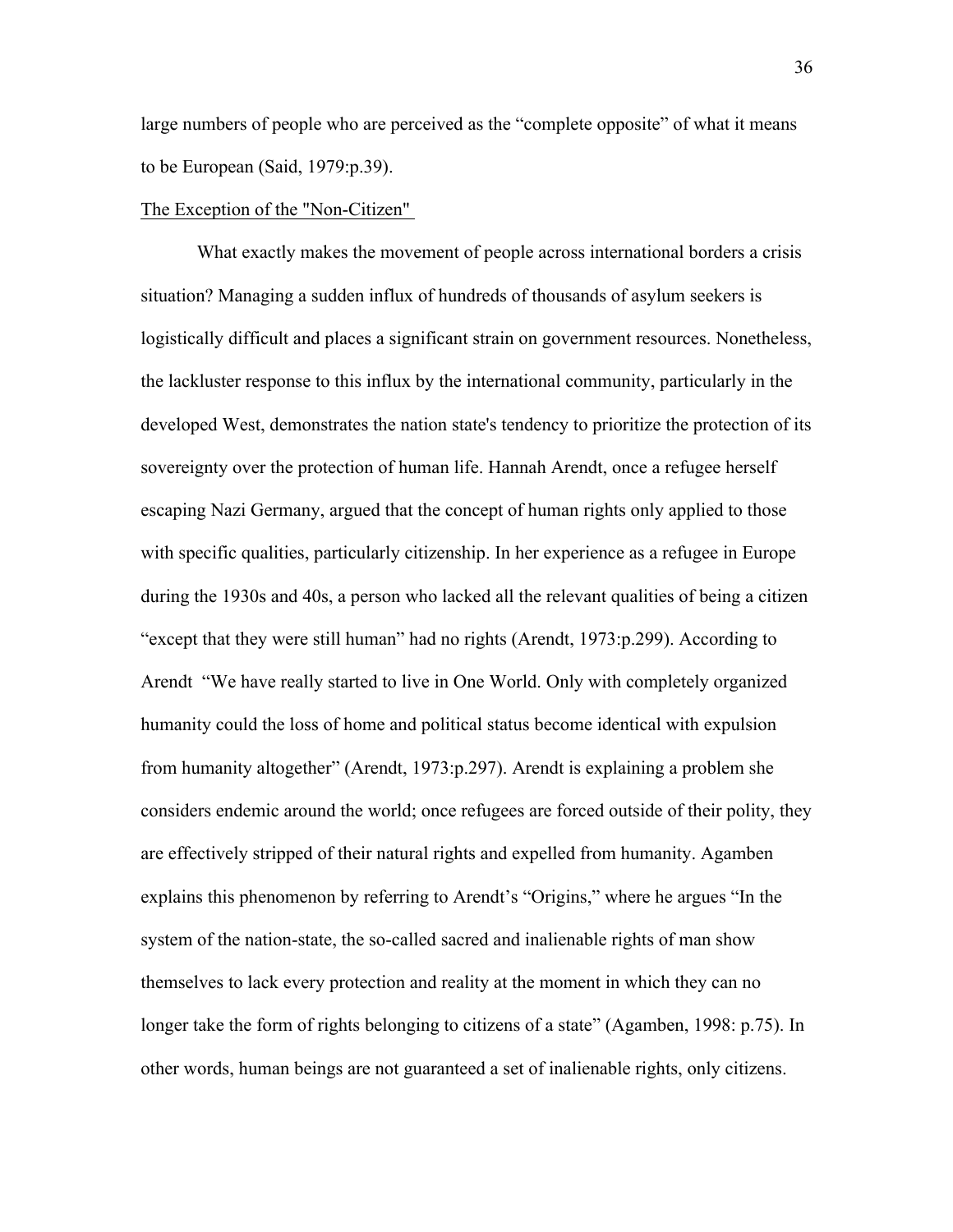This rights conundrum can explain why many refugee camps in the Middle East and elsewhere lack a political presence. The jurisdiction lies on the power of camp administrators, in many cases the United Nations High Commissioner for Refugees (UNHCR). Since refugees are not citizens of the country in which they live, they are not recipients of certain rights and/or services granted by the state. They lack, what Arendt calls "the right to have rights" (1973: p.296). We see this in Turkey, Lebanon, and Jordan - where refugees have no clear legal right to work, although the 1951 Refugee Convention guarantees this right. The stateless people that occupy refugee camps or urban self settlements are often secluded from the host nation's civic life, and blocked from immersing themselves in society – in fact this is one of the primary policy reasons why refugee camps are instituted. Because refugees are not members of the sovereign state, they are distinguished from the "authentic life" of a citizen and considered as a "life lacking every political value" (Agamben, p.78). Often times, refugees hold no political identity and are excluded from the political realm of that country.

Host countries with exclusionary policies towards refugees contradict international refugee law, which states that refugees should have access to courts, free movement, education, work, and documentation (1951 Convention Relating to the Status of Refugees). The nation state doesn't recognize the refugee as a citizen with sacred life, but rather a bare life living in a "state of exception" (Agamben 2005:p.1). The state of exception, according to Agamben is the "state of imbalance between public law and political fact," where laws are suspended for providing continual security of the state particularly in times of an emergency. In many ways, refugee camps have served as a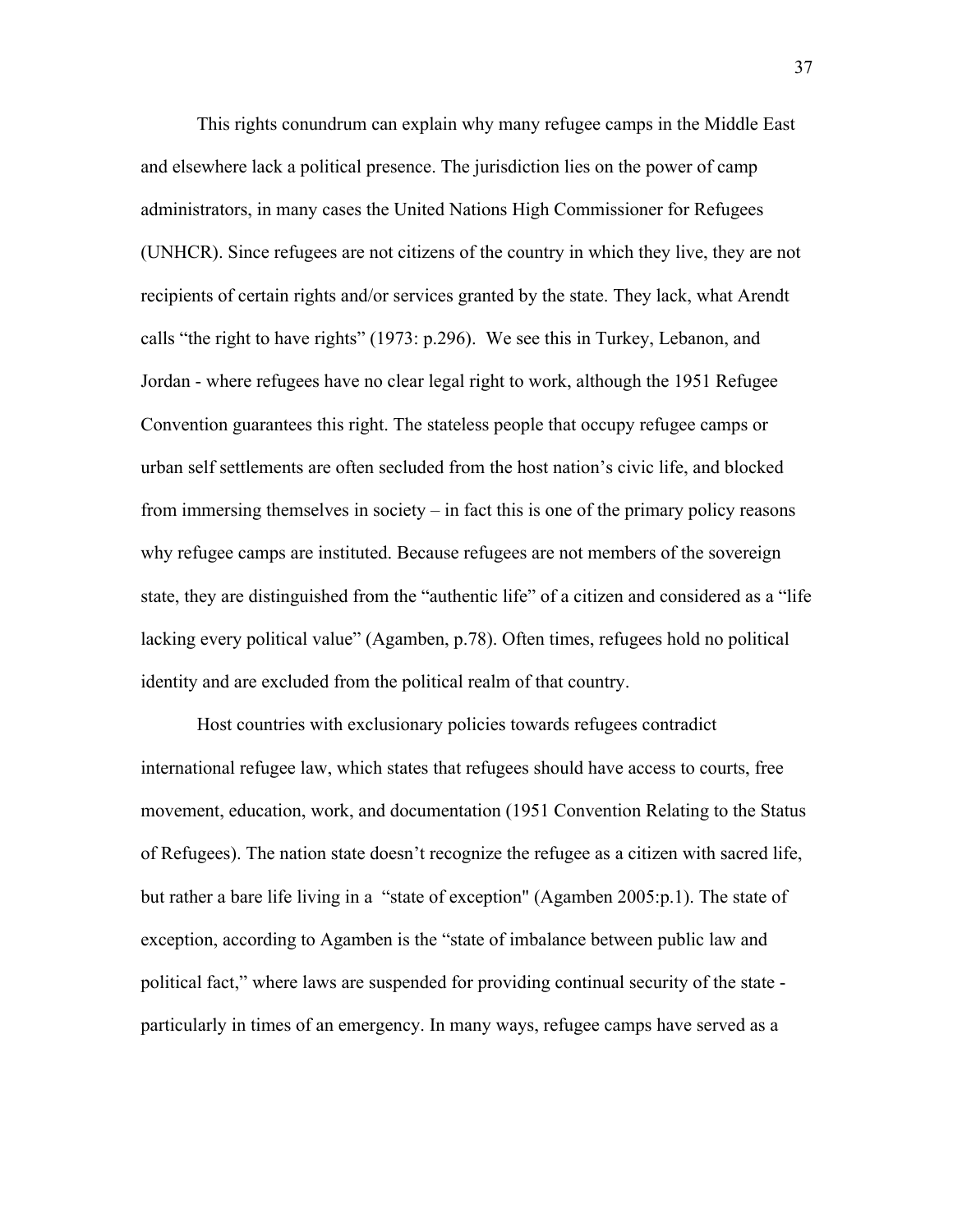microcosm of Agamben's "state of exception". Here, the host state includes bare life in politics solely through exclusion.

Refugees may be protected under international law, but those rights are contingent on the cooperation of the host state to enforce them. For example, in formal camps across Jordan and Turkey that host a portion of Syria's 4.5 million refugees worldwide, the "bare life" of Syrians are indeed living in the state of exception; stranded in overcrowded camps with little to no hope other than returning to old lives in Syria. Taking this into account, it isn't hard to fathom why so many refugees in the region choose to cross the Mediterranean to find a meaningful life for themselves and their families.

Once in the EU, refugees waiting on their asylum claim live in migrant detention facilities. These facilities, similar to the refugee camp, are a space of exception because they lack the rights afforded to EU citizens. Asylum seekers are technically protected and guaranteed a certain level of reception under the EU's Common European Asylum System (CEAS), but it is ultimately up to the host member state to enforce these measures. However, many EU countries - such as Italy and the United Kingdom have outsourced their asylum services to for-profit private contractors (Trilling, "Europe's Migrant-Industrial Complex" 2015). Their indifference towards the life of the non-citizen is evident. When contractors operate in a state of exception and are in charge of implementing the rights of refugees, the pervasive exploitation of non-citizens become common. In many cases, multinational corporations have been the center of corruption and mistreatment of vulnerable refugees with little to no accountability (Trilling, "Europe's Migrant-Industrial Complex" 2015). A foreign policy report on Europe's privatized detention centers found: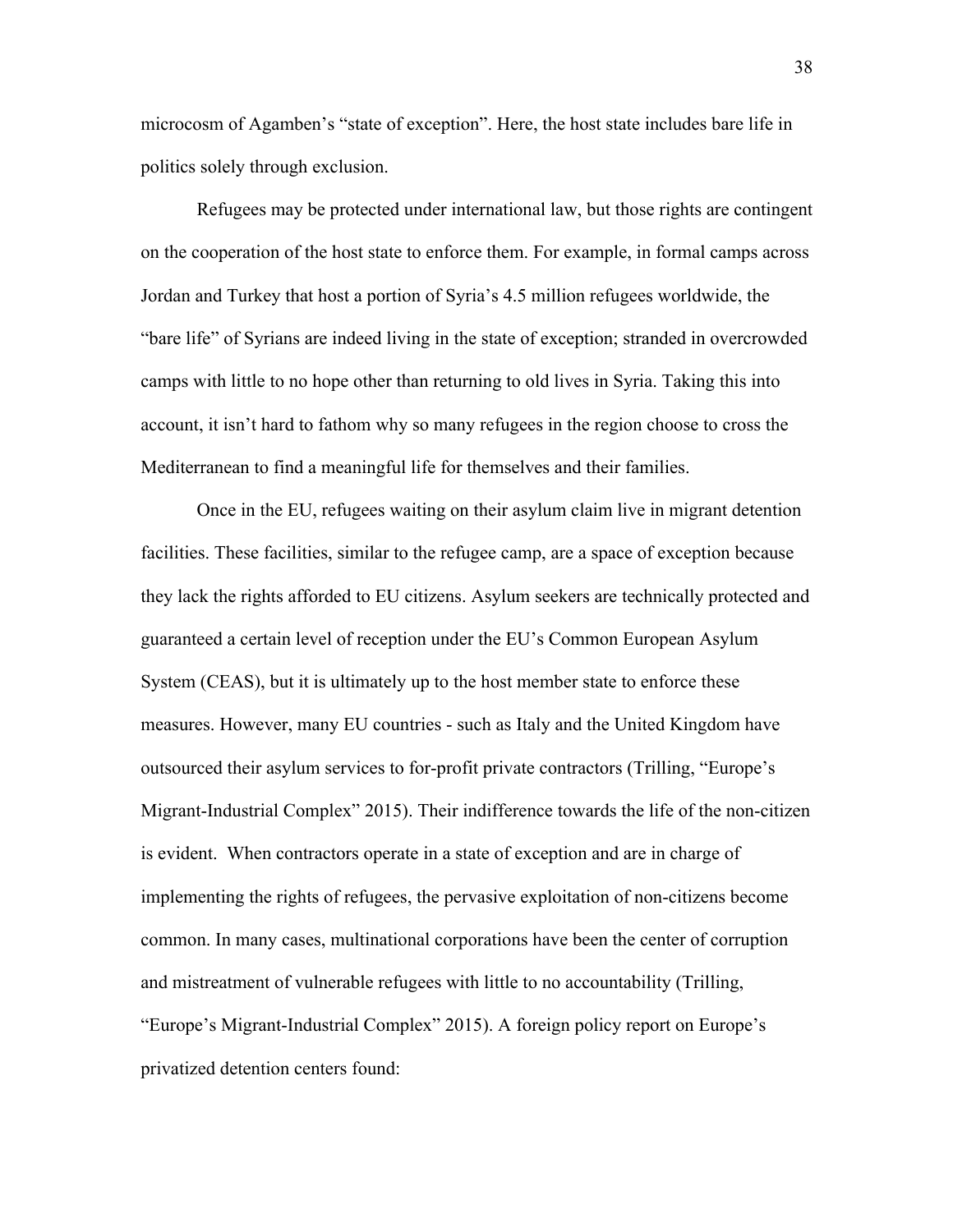As Italy confronts its massive humanitarian challenge, the task of looking after the new arrivals claiming asylum has become a lucrative business and has created new opportunities for corruption. This month, one of the most notorious corruption cases popped back into headlines when Italian police arrested 44 people, including prominent politicians, who they suspected of corruptly allocating contracts to run migrant reception centers. (Trilling, "Europe's Migrant-Industrial Complex" 2015)

In Britain, two thirds of migrant detention centers are privately operated. Yarl Wood, a private detention center run by a company called Serco just outside of London was "the subject of repeated allegations about the sexual abuse of female detainees" (Trilling, 2015). Asylum seekers are not allowed to work, as they are non-citizens. Their space of exception is in the form of state-funded housing. According to the report:

When Britain began expanding its use of detention centers — prisons in all but name for migrants who have claimed asylum or whose claims have failed and are awaiting deportation — in the early 2000s, it welcomed private contractors to do the work. According to British investigative journalist Clare Sambrook, this "created a market" in which contractors sought to maximize their profits by running the detention centers at low costs and allowing the state to neglect its responsibility to care for migrants…Three multinationals — G4S, Serco, and Clearel — now run these housing projects. A Public Accounts Committee report in April 2014 said that the standard of accommodation was often 'unacceptably poor,' while journalists have reported on asylum-seekers being forced to live in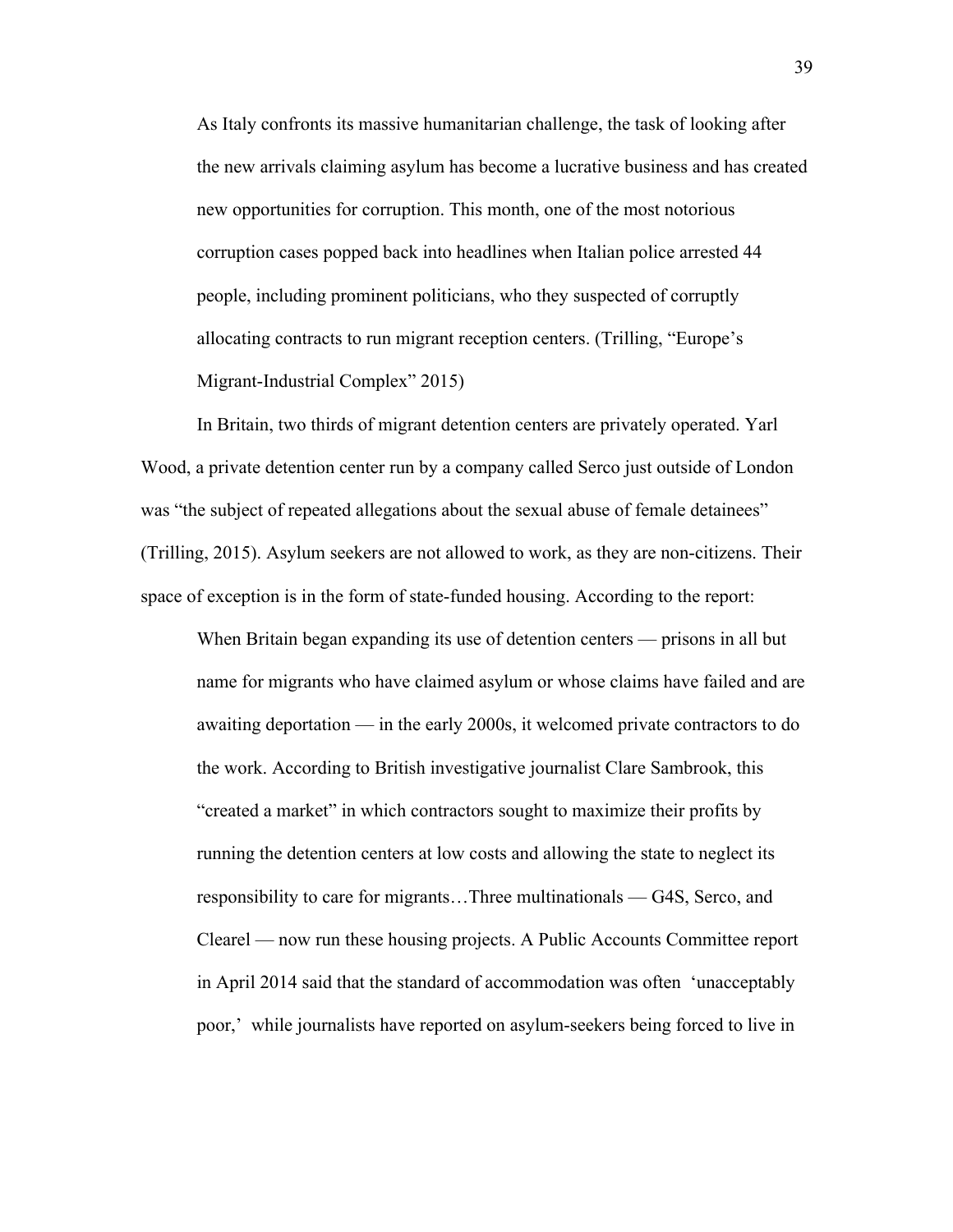crowded, damp, and rat-infested homes. (Trilling, "Europe's Migrant-Industrial Complex", 2015)

These accounts demonstrate some EU member states' disregard for refugee rights. Those waiting for their asylum claim have been put in a state of limbo, deprived of rights granted to citizens and the rights granted to refugees as they await a verdict on their asylum claim. States like Britain and Italy would rather pay private firms to handle their "problem," human beings who are marginalized simply because they lack the constructed concept of citizenship.

# Learning from History

Hanna Arendt's work emerged at a time when the world, particularly Europe, did little to protect Jews from persecution. The Islamic State of Iraq and Syria (ISIS), in a pattern similar to Nazi Germany, has systematically carried out human rights violations against ethnic and religious minorities as it takes over large swaths of land in the Middle East. Syrians and Iraqis fleeing the Islamic State are in a similar predicament as the Jews of Europe during the 1930s and 1940s - struggling to find protection. Describing the plight of the Jews in Europe after WWI in the 1943 article "We Refugees," Arendt notes the following, which could equally be applied to refugees entering Europe today:

We actually live in a world where human beings as such have ceased to exist for a while since society has discovered discrimination as the great social weapon by which one may kill men without bloodshed; since passports or birth certificates, and sometimes even income tax receipts, are no longer formal papers but matters of social distinction. (Arendt, 2007:p.273)

The perilous journey refugees make to escape radical groups like ISIS is itself the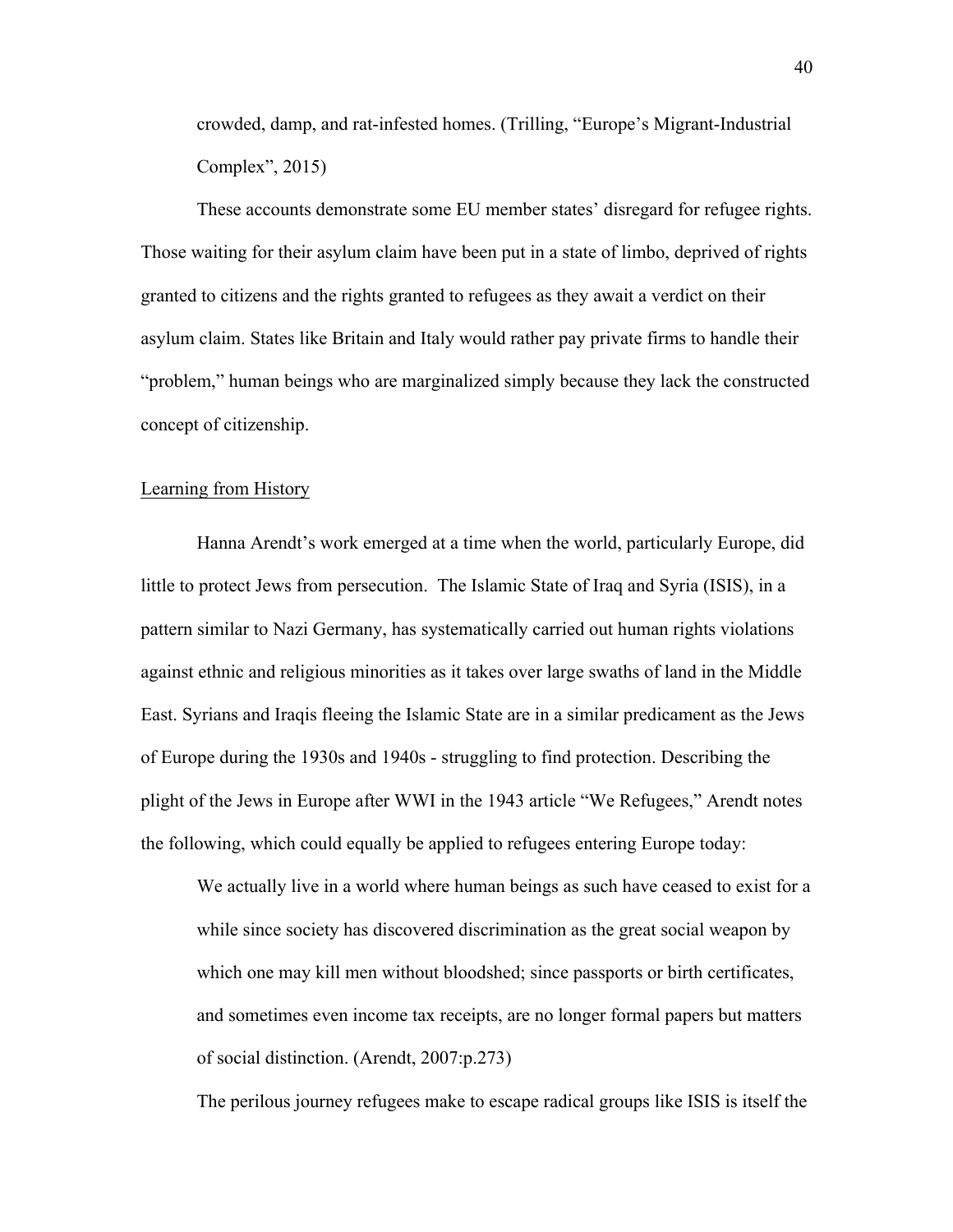outcome of the very "social distinctions" Arendt alludes to. Refugees escaping persecution in much of the Middle East cannot apply for a visa until they are on European soil not only because their own national bureaucracies have disintegrated, but also because they will almost certainly be turned down for regular travel. Even then, the bureaucratic process could take months, even years, before their asylum application is granted. In the event that an asylum seeker manages to reach Europe, certain right-wing governments, such as Hungary, stand as an intimidating obstacle between themselves and EU countries like Germany and Sweden that are willing to grant asylum.

By simply not having required documentation, refugees en route to the EU are treated as inferior criminals because they cross "irregularly" and are therefore deemed as "illegal migrants," in direct contradiction of the principles and rights outlined in the Convention and Protocol on Refugee Status. These labels serve as a rationale for ultranationalist governments to not only deny refugees protection but also to resort to aggressive tactics to repel them away. Arendt's "We Refugees" was written over 70 years ago, but her criticisms of how refugees are treated still very much applies to the indifference towards refugees in Europe today. The international community may have expanded on refugee's legal rights since Arendt's time, but the reality for many on the ground remains largely unchanged.

## **4.0 Data Analysis**

# Defying the Dublin Regulation

The Dublin Regulation creates a structure of criteria for identifying the Member State responsible for the examination of an asylum claim in Europe. This policy requires asylum seekers to be processed in the first EU country in which they initially arrived. The

41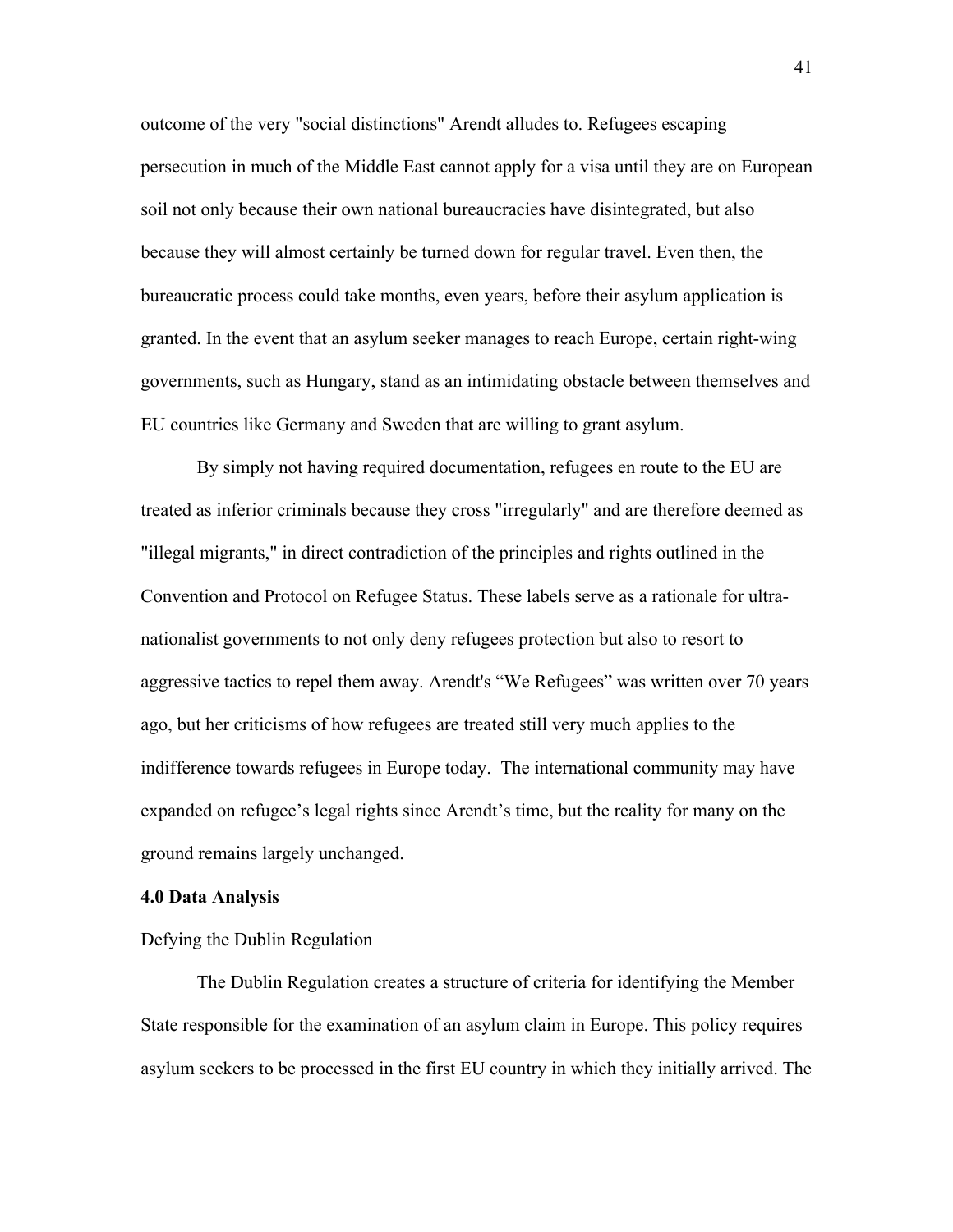purpose of this regulation is to aid in the efficiency of determining refugee status, to prevent asylum seekers from filing for asylum in multiple EU states and also to promote better monitoring mechanisms. The problem with this rule, however, is that the majority of asylum seekers that use the central Mediterranean route are continuing to arrive within Europe's southern periphery. Countries such as Italy and Greece are adversely affected by this rule because it imposes disproportionate responsibilities when compared to other EU member states, notably wealthier northern European states that have a greater capacity to accommodate large numbers of refugees.

Many refugees arriving in Europe's southern periphery choose to continue northward on their journey, coming directly at odds with the Dublin Regulation. They seek a life in more economically stable European countries that puts them in the ideal position to get back on their feet. In doing so, they refuse to get processed in the country they arrive in. Federico Fossi, spokesman of the UNHCR in Rome, argues that

Up until last year, it looked like just an Italian thing. The debate was why Italy, being the external border of the EU, should be left alone in dealing with this? There is a cost involved and we need help to process all these people. In 2014, people started to refuse being finger printed in big groups, Syrians and Eritreans, because they didn't want to stay in Italy and if you are finger printed according to [the] Dublin Regulation, you have to apply for asylum in that country whereas, if you avoid being fingerprinted you can go to another country and you can ask for protection there. So that created some problems other European countries were accusing Italy of doing it on purpose, its like closing one eye and letting them go. (Interview with Federico Fossi, Rome, Italy, 8 September 2015)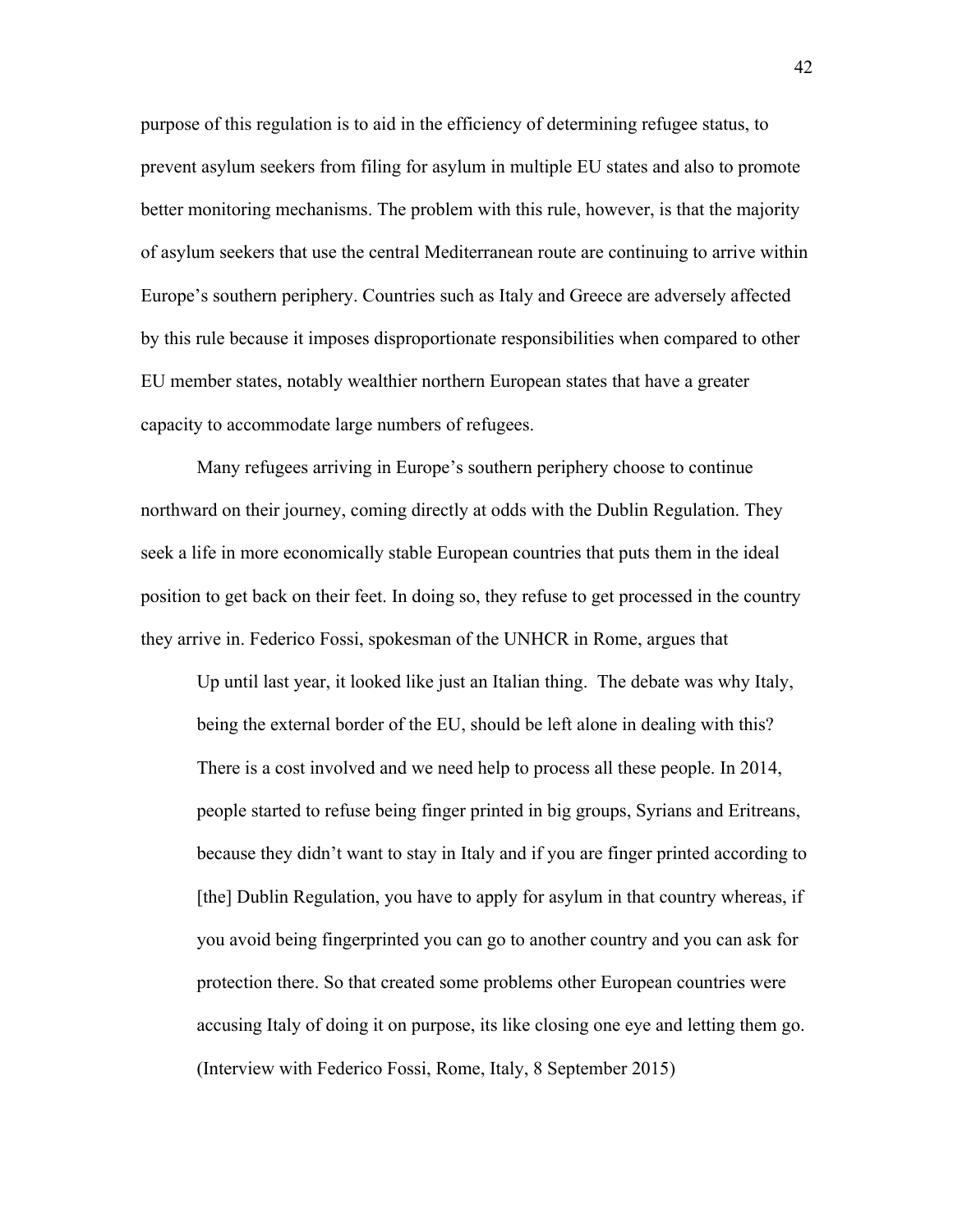This process has contributed to the wave of migration that is proliferating into all parts of Europe today. There is simply no incentive for entry states like Greece and Italy, who face an array of economic problems of their own, to comply with the Dublin Regulation and enforce refugees to stay when they do not want to.

In August 2015, Germany announced that it was discontinuing the application of the Dublin Regulation for Syrian asylum seekers, which effectively stopped deportations of Syrians back to their European country of entry. "Let's be frank. The Dublin process, in its current form, is obsolete," proclaimed German Chancellor, Angela Merkel in a passionate speech made to the European Parliament in October 2015 (Al-Jazeera.com, "EU asylum rules rendered 'obsolete'"). The German government estimated that the country would accept 800,000 refugees before 2016. This move was viewed as a critical act of solidarity with entry-point states. When the economic and political leader of the EU decides that it has to suspend the Dublin Regulation for the purpose of providing asylum and safeguarding the solidarity of the EU, it is a clear indication that the Dublin Regulation is not only ineffective, but also counter-productive to its very mandate.

Hence, refugees are not abiding by the Dublin Regulation and continuing north without being processed, entry states are failing to enforce the measures, and wealthier states such as Germany are directly suspending the regulation. The actions and sentiments of member states, refugees, and the non-governmental agencies that support them indicates one clear message - the Dublin Regulation needs to be amended or replaced.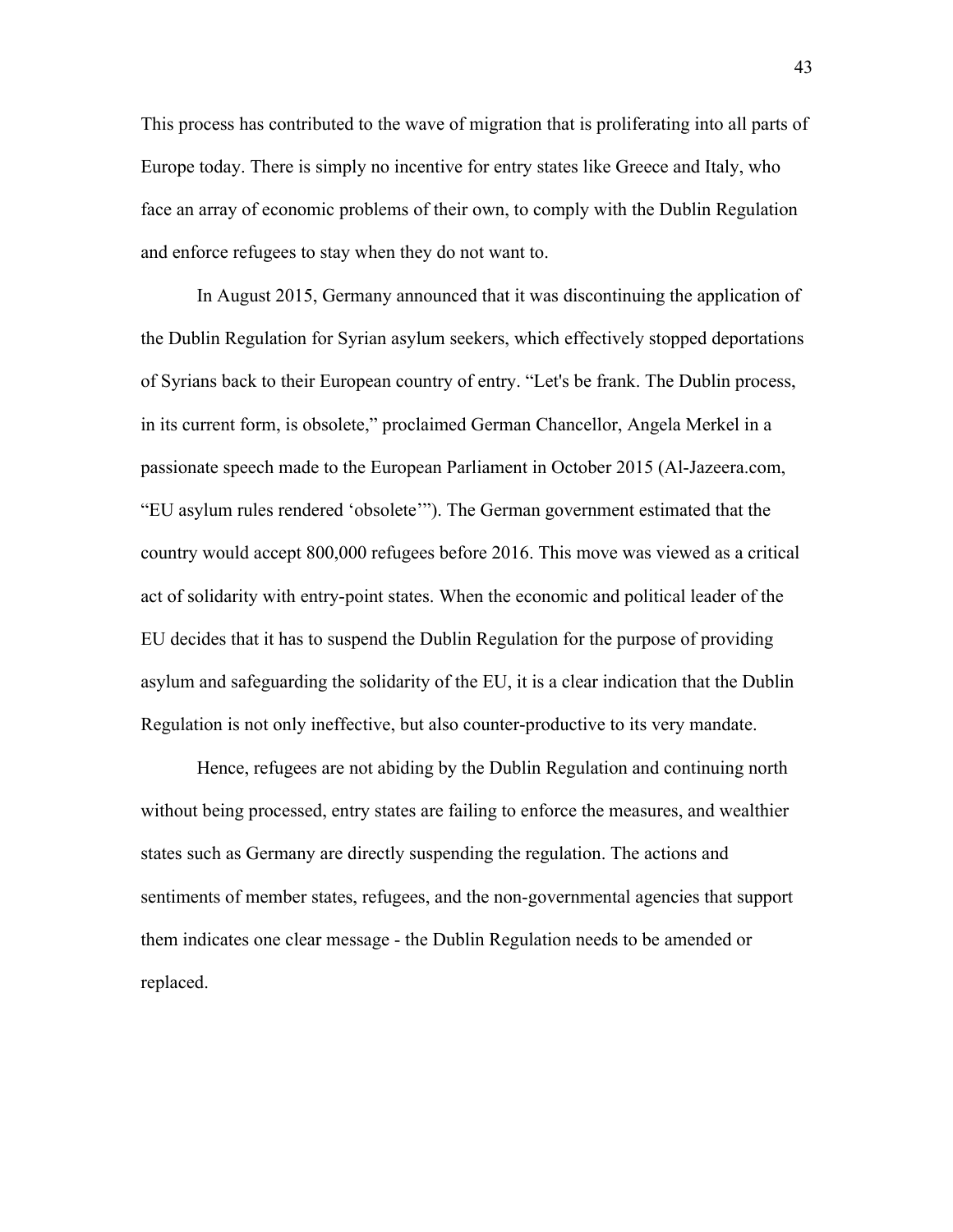*Inefficiency and Ineffectiveness in the Common European Asylum System (CEAS)*

Adan is a refugee I interviewed at the Joel Nafuma Refugee Center (JNRC) in Rome about his reception in Europe on September  $7<sup>th</sup>$  2015. He explained that he fled the civil war in Mali by taking a boat across the Central Mediterranean. Upon arriving in Malta in 2012, he made a fake document that allowed him to take a plane straight to Rome. He was able to do this because Maltese authorities did not notice his arrival, subsequently bypassing all EU safeguards for asylum seekers. When he arrived at the Termini train station in Rome, he stumbled upon several other refugees gathered in what appeared to be a makeshift camp and asked them how he could seek asylum; they guided him to the police station. The police station would process Adan under the Dublin System through the European Dactyloscopy, the European fingerprint database used for identifying asylum seekers and irregular migrants (something that should have been done in Malta according to official procedures). Adan immediately experienced the bureaucratic delays of the EU asylum system. "When I got to the police station, there were already several refugees. The police only accepted ten a day. On the sixth day I finally got in and they took my fingerprints and photo for identification." But even after being processed, Adan was still left on his own: "I was homeless for five months before I even got housing. I spent my nights in between a parking lot near the Coliseum, refugee assistance centers and the Termini station."

Adan's story indicates that there is a clear disparity between a refugee's legal rights in Europe and the unfortunate realities. Many of the directives that make up the CEAS were not observed and subsequently failed to properly accommodate Adan, starting with his initial arrival in Malta. For example, the Dublin Regulation was not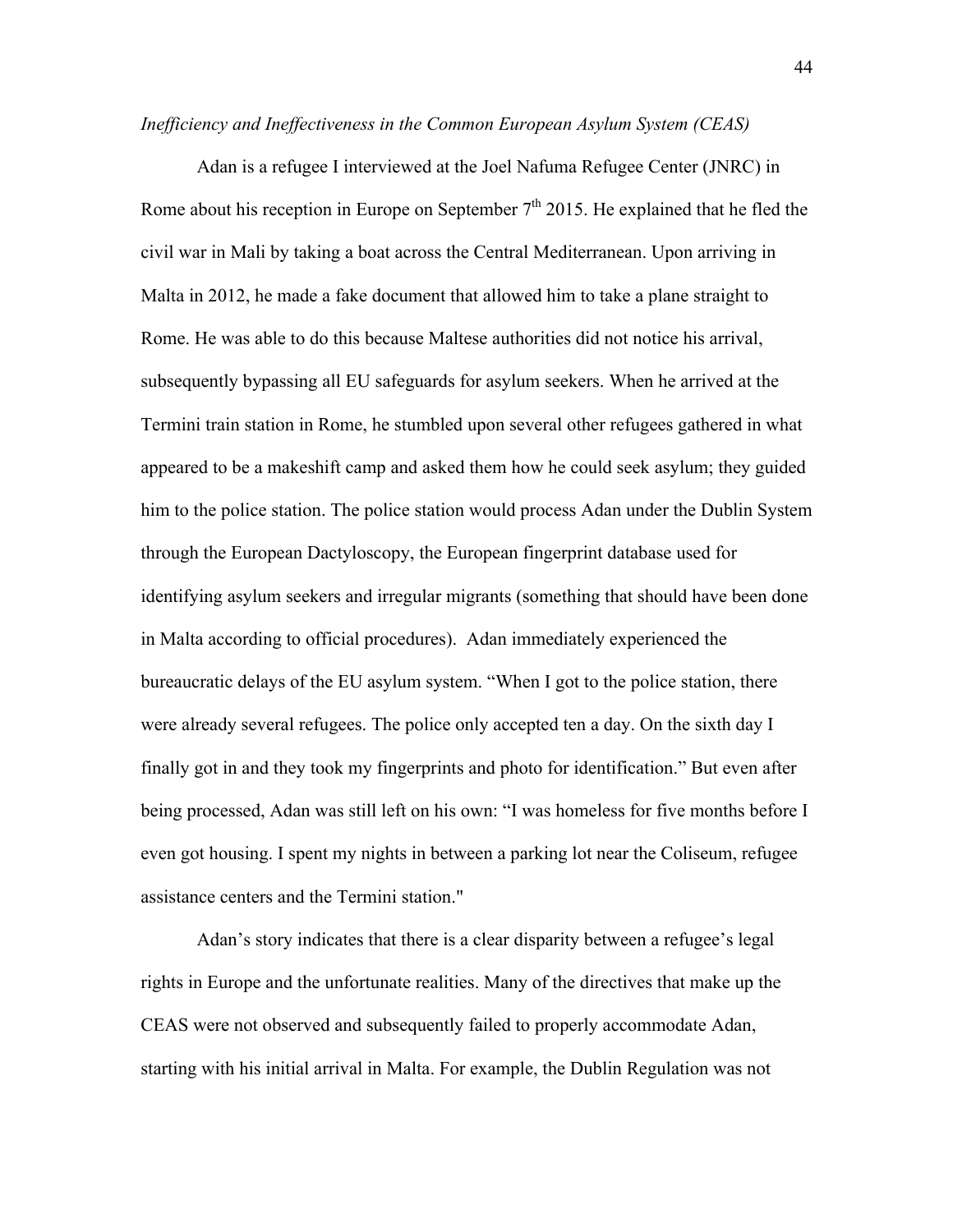applied because Malta (the first country entered) did not process his asylum application; instead, the paperwork was completed in Italy. Since the Dublin Regulation was not in effect, Adan effortlessly sidestepped the entire system by using the fake travel documents that got him to Italy. This indicates that refugees are not only victims of the system, but also actively capitalizing on its failures. Second, the Receptions Directive failed to establish humane reception conditions for Adan as he waited on a decision to be made on his asylum application.

Under this directive, Adan was guaranteed material support such as food, housing, and healthcare to ensure an adequate standard of living while his application was pending. Yet, at a time when he needed support the most following his dreadful journey across the Mediterranean - he was left homeless and unable to work for five months. Third, under the Qualification Directive, Italy failed to efficiently determine whether or not Adan was qualified for international protection. Adan was fleeing civil war in his home country and therefore had a strong claim to refugee status under the 1951 Refugee Convention. Nevertheless, it still took over five months before his application was finally approved. Lastly, when Adan arrived in Malta, he was unaccounted for due to the country's lack of border assessment mechanisms. Because of this, he was not granted access to the legal aid and interpretation services that are guaranteed under the Asylum Procedures Directive. If adequate asylum infrastructure were in place, Adan would have had his asylum application processed upon arrival limiting his ability to skirt the system.

Adan's case may be just one specific example, but it highlights the inability of the CEAS to provide a fair and efficient asylum procedure several years prior, before the EU began to witness the record influx of refugees entering its borders in 2015. Adan's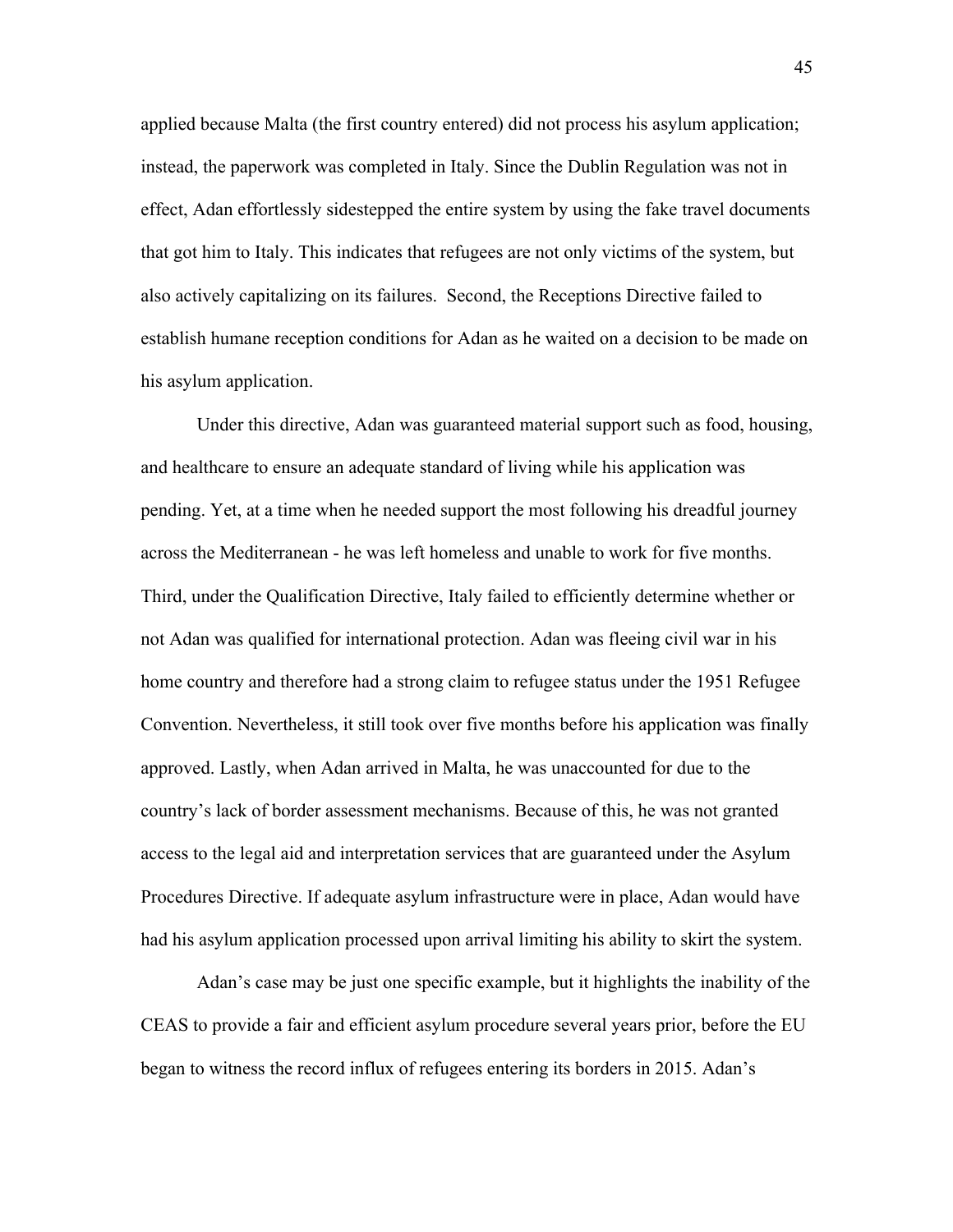experience three years ago puts into perspective the incredible hardships for the thousands of refugees arriving at Europe's borders, and the lack of preparation for the EU to accommodate them.

# Dangerous Smuggler Networks: Devastating Impacts & Root Causes *Exploiting Refugees*

In 2014, a total of 3,279 refugees died on their journey to Europe - 2,447 of those died on the central Mediterranean route. This route, mainly facilitated by smugglers in Libya, capitalizes on the country's lack of governance and refugees' desperation to seek asylum. Thousands of people from Syria and other parts of Africa flock to Libya as a transit point to Europe, where smugglers charge anywhere from \$1,000 to \$3,000 per passenger (Interview with Flavio Di Giacomo, IOM Rome, Italy, 8 September 2015). To make as much money per trip as possible, smugglers overcrowd refugees on unseaworthy vessels that often times capsize mid journey - such as the April 2015 shipwreck off the coast of Lampedusa that killed over 800 people (UNHCR, "UNHCR welcomes EU Mediterranean plans, but says more needs to be done", Apr. 2015).

These refugees flee through Libya to escape the physical and mental trauma inflicted on them in their home countries. But often times, their experiences with smugglers only make matters worse. Many refugees that make it to Libya have already endured a long journey through the Saharan desert. Once in Libya, they are rounded up in warehouses where they may be subjected to torture, sexual violence and inhumane conditions by their smugglers before making their perilous journey across the Mediterranean (Interview with Flavio Di Giacomo, IOM Rome, Italy, 8 September 2015).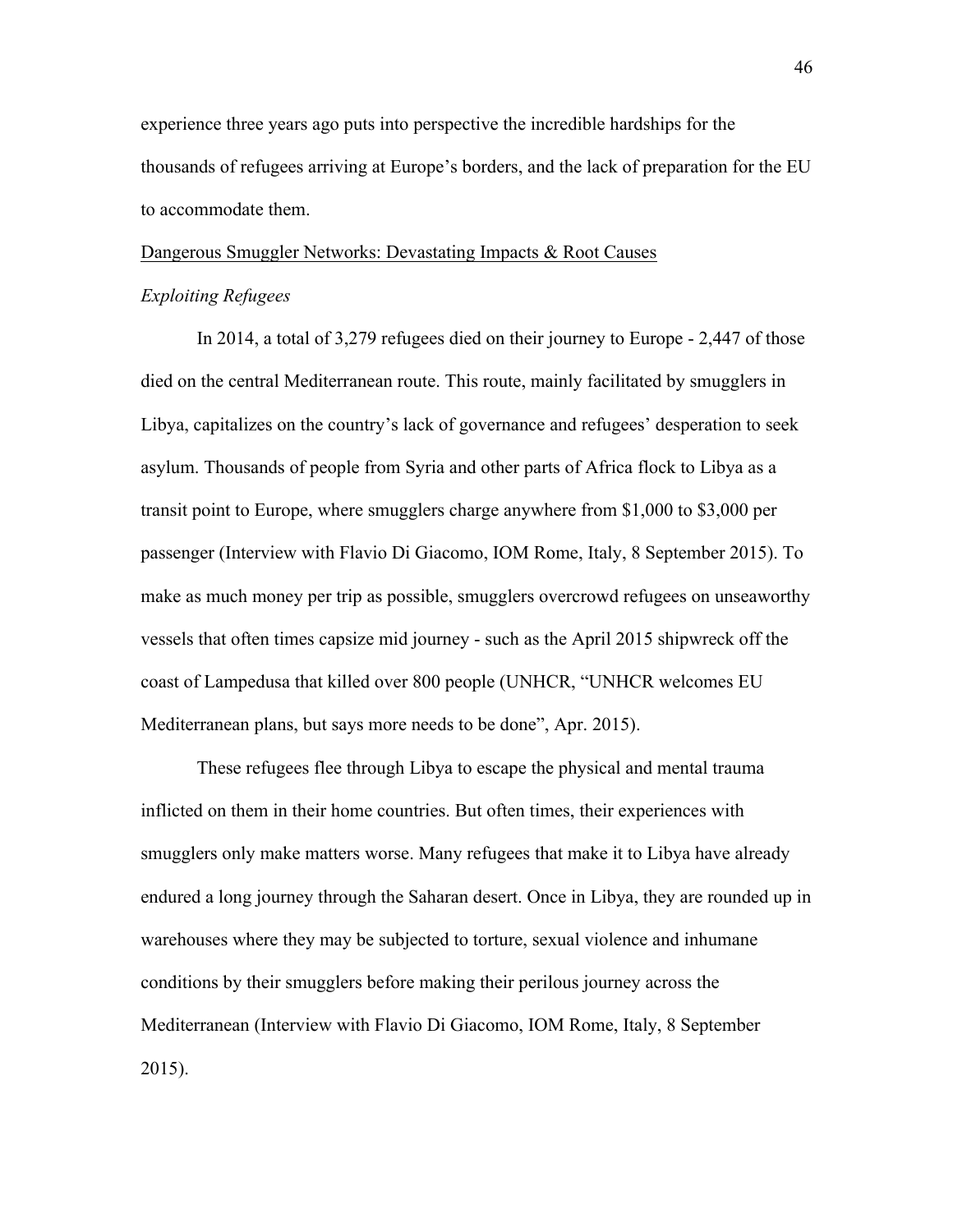I asked Flavio Di Giacomo, spokesperson for the IOM in Italy, to elaborate on the deplorable conditions for migrants in Libya, He explains:

The smugglers are becoming increasingly violent. In 2007-2008, there were a lot of Eritrean women who arrived pregnant because they were raped. Usually when a migrant pays for their trip, they are gathered in small warehouses in Libya, with 100-150 people with just one toilet for example. We know that at night, smugglers go in there and rape women in front of children. They beat the men, and ask for more money. We spoke to one man who was forced to drink dirty water. So the conditions are terrible there. (Interview with Flavio Di Giacomo, IOM Rome, Italy, 8 September 2015)

Unfortunately, the situation does not get any better once migrants board their boats. Many interviews revealed that refugees are positioned according to their ethnicity and/or how much they are able to pay. According to Federico Fossi, those who pay the most money are at the top with life jackets, and those who pay the least are overcrowded in the hull of the boat where they are most vulnerable. Rescuers frequently recover bodies that died of asphyxiation. Di Giacomo of the IOM reported a similar account explaining that

Western Saharan Africans are forced to stay in the hull of the boat, which is the most dangerous part. There are 100-200 people in there with just one small window to exit. It's a trap actually - many times people die from the fumes of the engine and if there is a wreck, they're the first to die because they drown… The migrants are provided with extremely worthless vessels. There are two kinds of vessels. One is old fishing boats, which are very old and unsafe and could never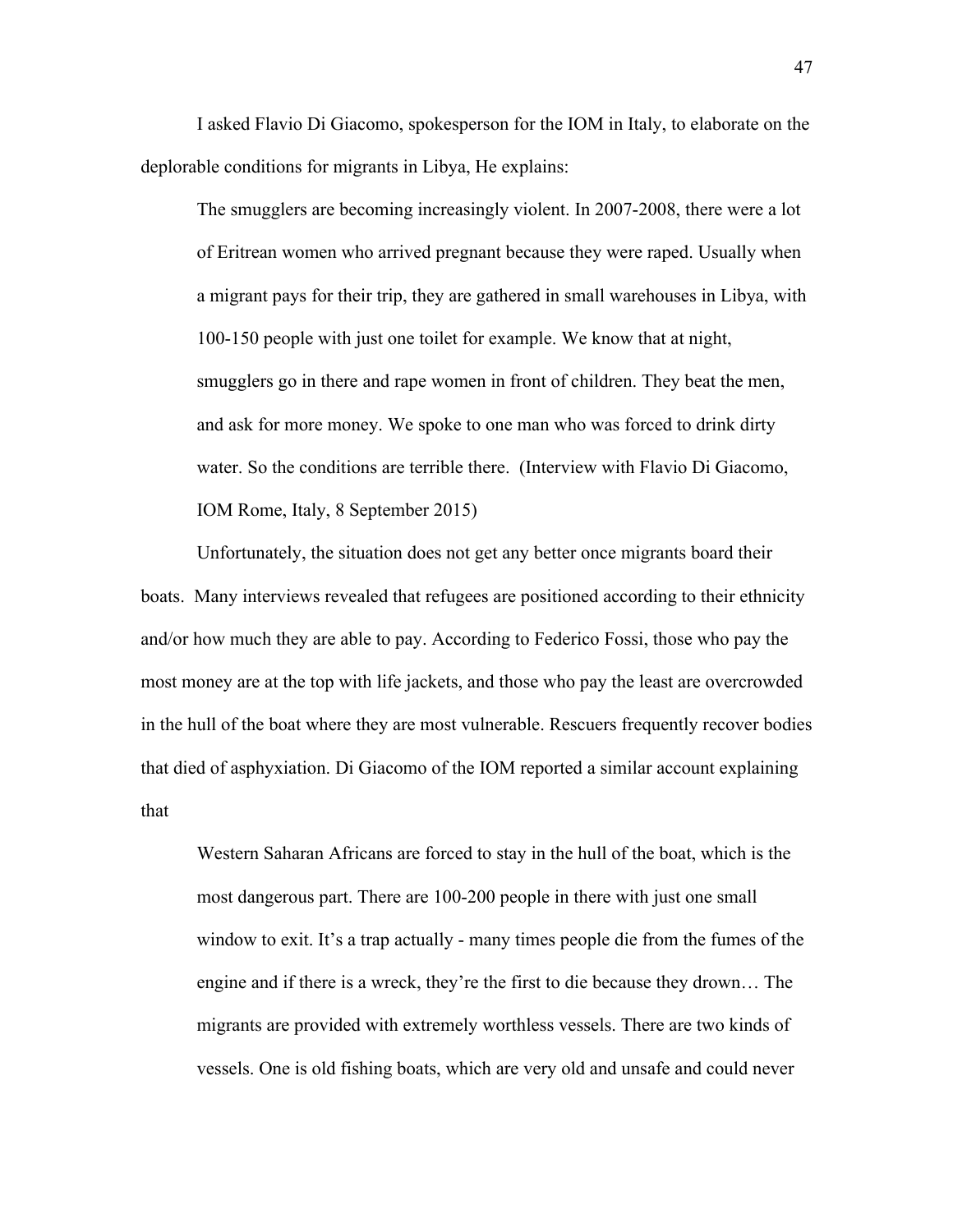make a trip all the way to Italy. There are also rubber dinghies, which are being used a lot right now. They are inflated at the beach, filled up with migrants, up to 140 people on one boat. The quality is so bad that when it's too hot it starts to deflate (Interview with Flavio Di Giacomo, IOM Rome, Italy, 8 September 2015).

Piero Ritjano, director of the Joel Nafuma Refugee Center (JNRC), added that that the smugglers have created "a first and second class system." According to Piero, refugees who complained of the conditions were often times beaten or killed by the smuggler hosting the boat (Interview with Piero Ritjano, Joel Nafuma Refugee Center, Rome, Italy, 4 September 2015). What these accounts uncover is that even if a vessel successfully makes its way onto European shores, many migrants forced to travel in the ship's hull all too often lose their lives because there is simply not enough air. The smugglers have created a de facto social class system, re-inscribing global systems of power on refugee bodies and experiences, particularly along lines of race and class.

Even in the best-case scenario where a search and rescue ship spots migrants midjourney, the situation can turn deadly in a matter of seconds. "When people on boats in distress see that a rescue boat is approaching they start to panic, they move to one side of the boat, and the boat capsizes. It sinks very rapidly and those trapped in the hull lose their lives" explains UNHCR'S Federico Fossi (Interview with Federico Fossi, Rome, Italy, 8 September 2015). Tragically, even rescue operations may result in loss of life due to fear of apprehension by the authorities.

#### *Mental Trauma Associated with Smuggling*

For those that make it to shore physically unharmed, the mental trauma can remain. An interview conducted with Omar (Joel Nafuma Refugee Center, Rome, Italy)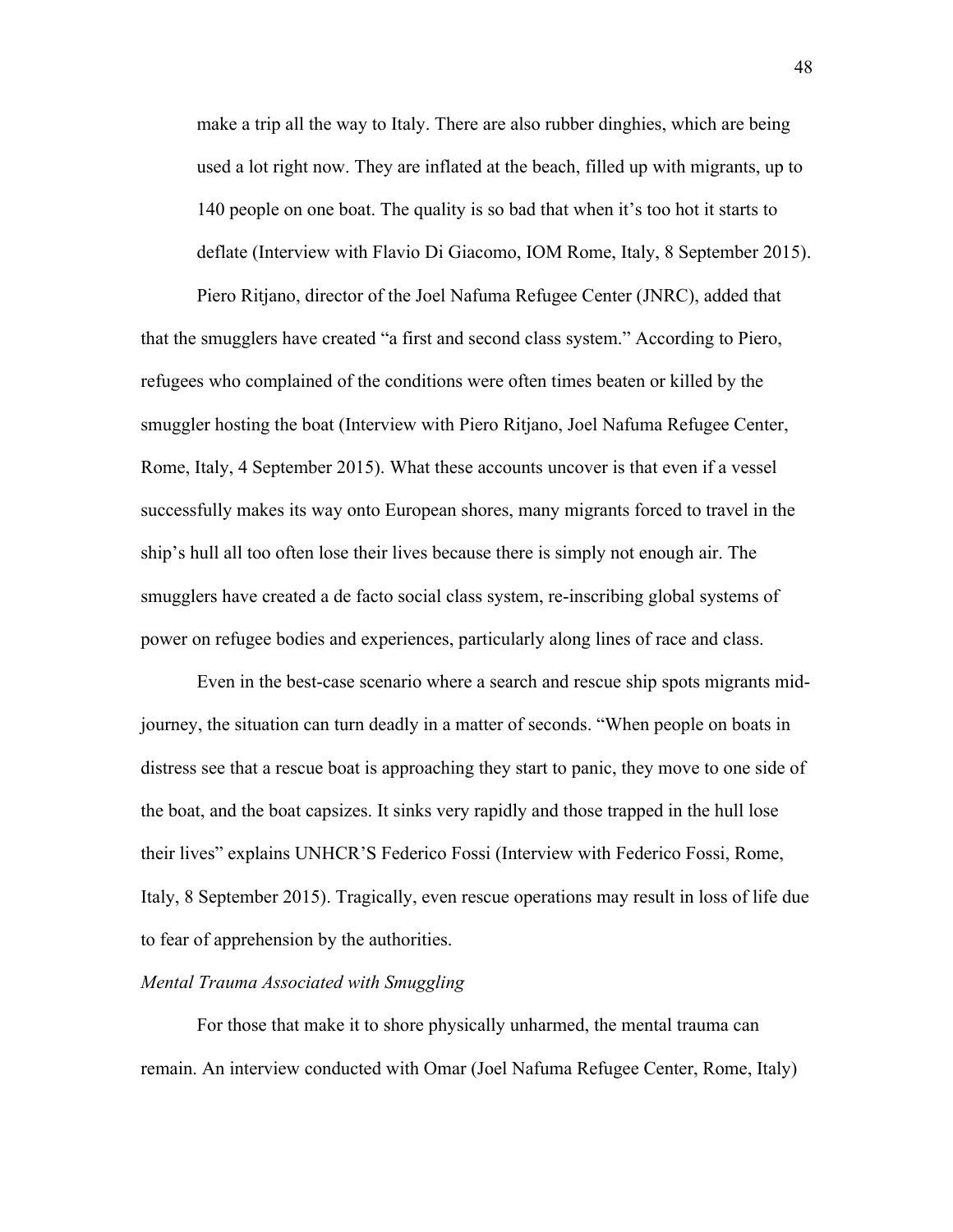revealed just that. Like Adan, Omar was smuggled across the Central Mediterranean to escape civil war in Mali. Omar initially agreed to meet with me to discuss his experience with smugglers and the factors that pushed him into Europe. However, it was evident from the start of the interview that his journey was incredibly traumatizing. It was difficult for him to simply recall the details. Staring at the floor, avoiding all eye contact, Omar explains regretfully:

Look, I've spoken to so many people from all across the states. At first, I wanted to tell my story. I wanted to let everyone know. But for me, it's not easy revisiting the past, talking about my journey to Europe brings painful memories. It came to the point where I decided that I had to worry about myself, my mental health. I can't keep reliving my journey…I am sorry but I can't continue speaking about it. He made it clear that it wasn't that he didn't want to continue with the interview but rather that his mental distress stifled him.

Yet despite the fact that Omar was unable to provide specific details of his journey, it was his very inability to do so that spoke volumes. His interview brought to light the psychological distress associated with human smuggling. In just my short time with Omar, I realized that he displayed the typical symptoms of someone with Post Traumatic Stress Disorder - severe emotional distress, avoidance of the account and sudden changes in emotion/behavior (WebMD, "Post-Traumatic Stress Disorder – Symptoms") Omar's interview raises a critical question: How many refugees that are successfully smuggled into Europe go undiagnosed with mental illnesses? After all, refugees have by definition experienced traumatic events in their home country - this is what drives them out. The perilous journey in the hands of criminals only adds to that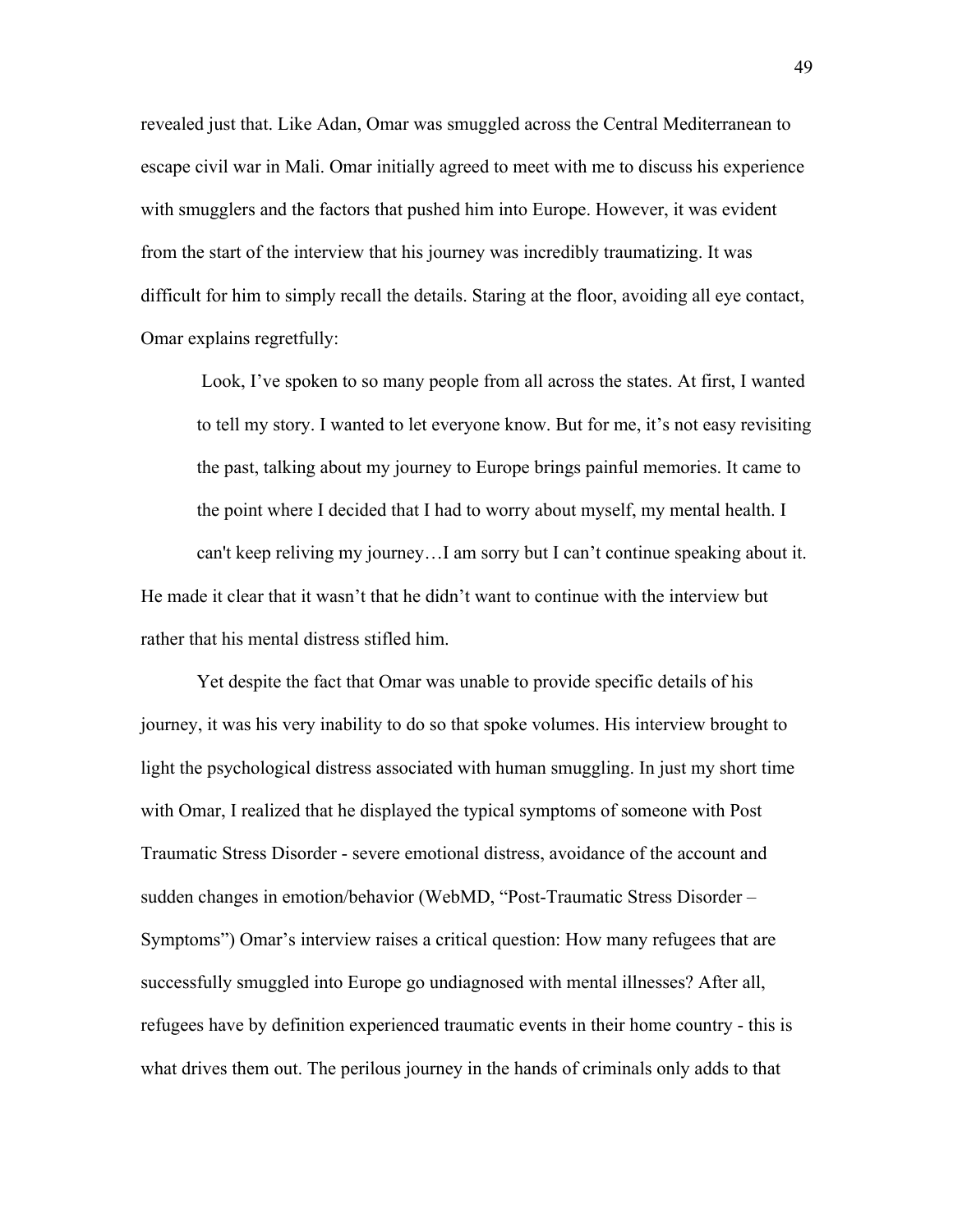trauma. The CEAS should ensure that all member states comply with the Receptions Directive, which guarantees access to mental health care for all asylum seekers entering Europe. This would prove advantageous for both refugees and European governments. By receiving a mental health evaluation, refugees will become aware of the pain they're suffering and can be treated accordingly. As a result, member states would be able to integrate these refugees into their own societies more effectively.

#### *Smugglers: An Indirect Consequence of CEAS*

Every single person I interviewed during my research in Rome, whether from the UN, IOM, or refugee assistance centers, all indicated that these smugglers wouldn't exist if better legal channels for asylum existed. It was without question, one of the main themes throughout all my conversations in Rome.

"They should have a legal way to get protection into [sic] the EU but it's not the case. So what do they have to do? Go in illegally, risking their life, paying the traffickers, and then eventually the EU will give them protection" argues Federico Fossi, of the UNHCR (Interview with Federico Fossi, Rome, Italy, 8 September 2015). The frustration and shame expressed by people working on the front lines to alleviate this crisis was strongly felt.

The smuggler industry is perhaps the only element of the refugee crisis that serves as both a pull and a push factor. One could a make a strong case that the European Common Asylum System and its inability to provide practical means of entry for refugees has indirectly fueled the smuggler industry. The CEAS fails to specifically address how a refugee can legally enter the EU safely without the use of people smugglers. Add that to the fact that visas have become increasingly difficult to obtain for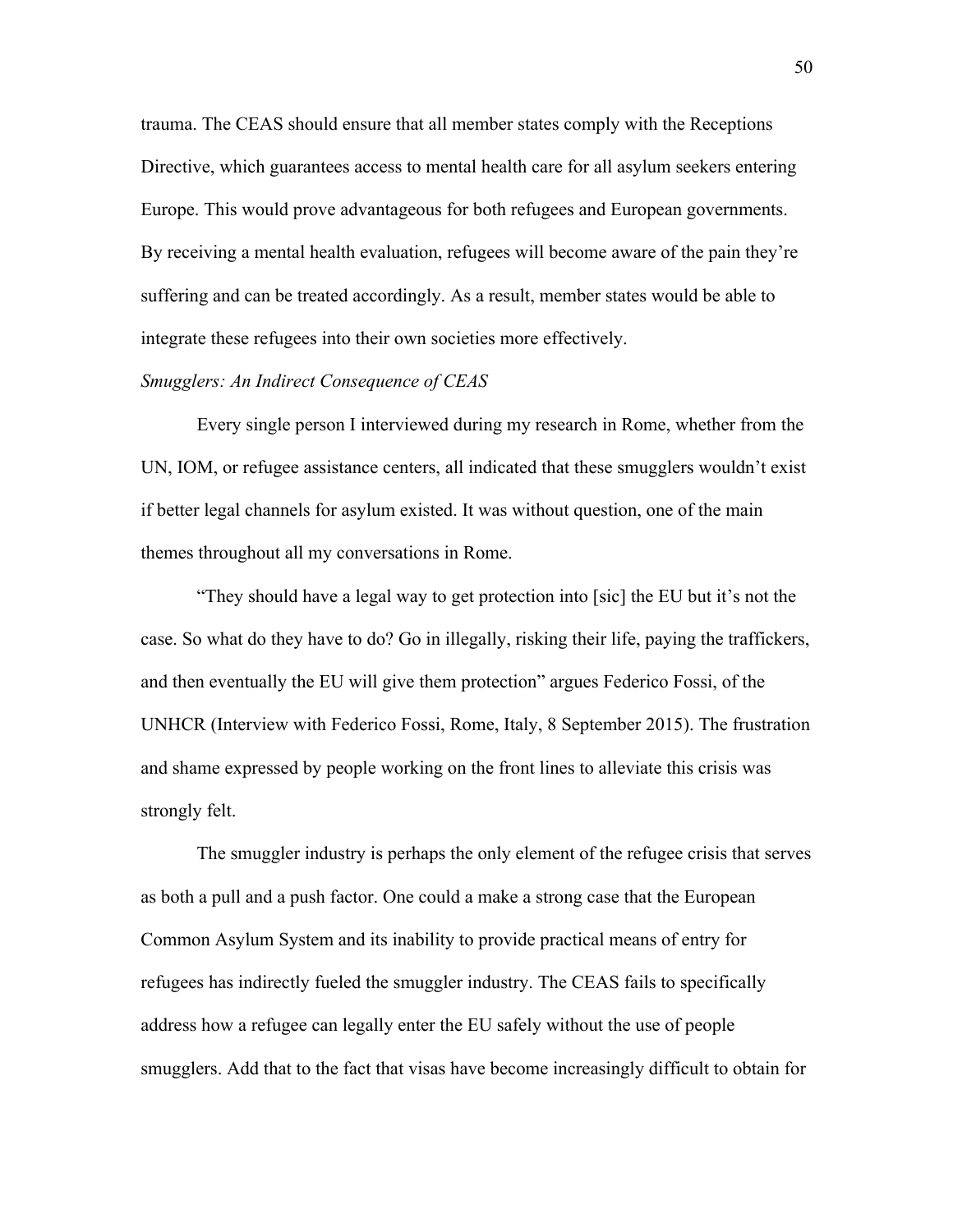people living in war torn countries, so that those fleeing for their lives feel they are left with no other option. Despite calls by European leaders to target these smugglers militarily, the more appropriate and seemingly pragmatic response would be through a political solution. Chiara Perri, Program Director of Jesuit Refugee Services in Rome argues,

The weakness of the European system is that all this legislation starts the moment a refugee is on European territory. There is nothing specific about how a refugee can access the territory of asylum. The creation of safe channels into Europe is something that was left out of European legislation, it doesn't touch this issue at all and now of course this is the main gap. (Interview with Chiara Perri, Jesuit Refugee Services in Rome, Italy, 4 September 2015)

The basic principle of supply and demand teaches us that businesses prosper when they provide a much-needed service that was once not widely available. In this case, smugglers exploit the gap that the CEAS has created and are providing the only alternative for refugees to reach Europe. The EU must dramatically revise its policies in a way that provides quick and safe legal means of protection for those seeking it. In order to effectively prevent the smuggler industry from exacerbating the humanitarian crisis, the EU must expand and strengthen legal migration and asylum channels. By doing so, the middle-men (smugglers) could be put out of business. Until then, the smuggler industry will continue to profit off the failures of EU legislation at the expense of thousands of innocent refugees.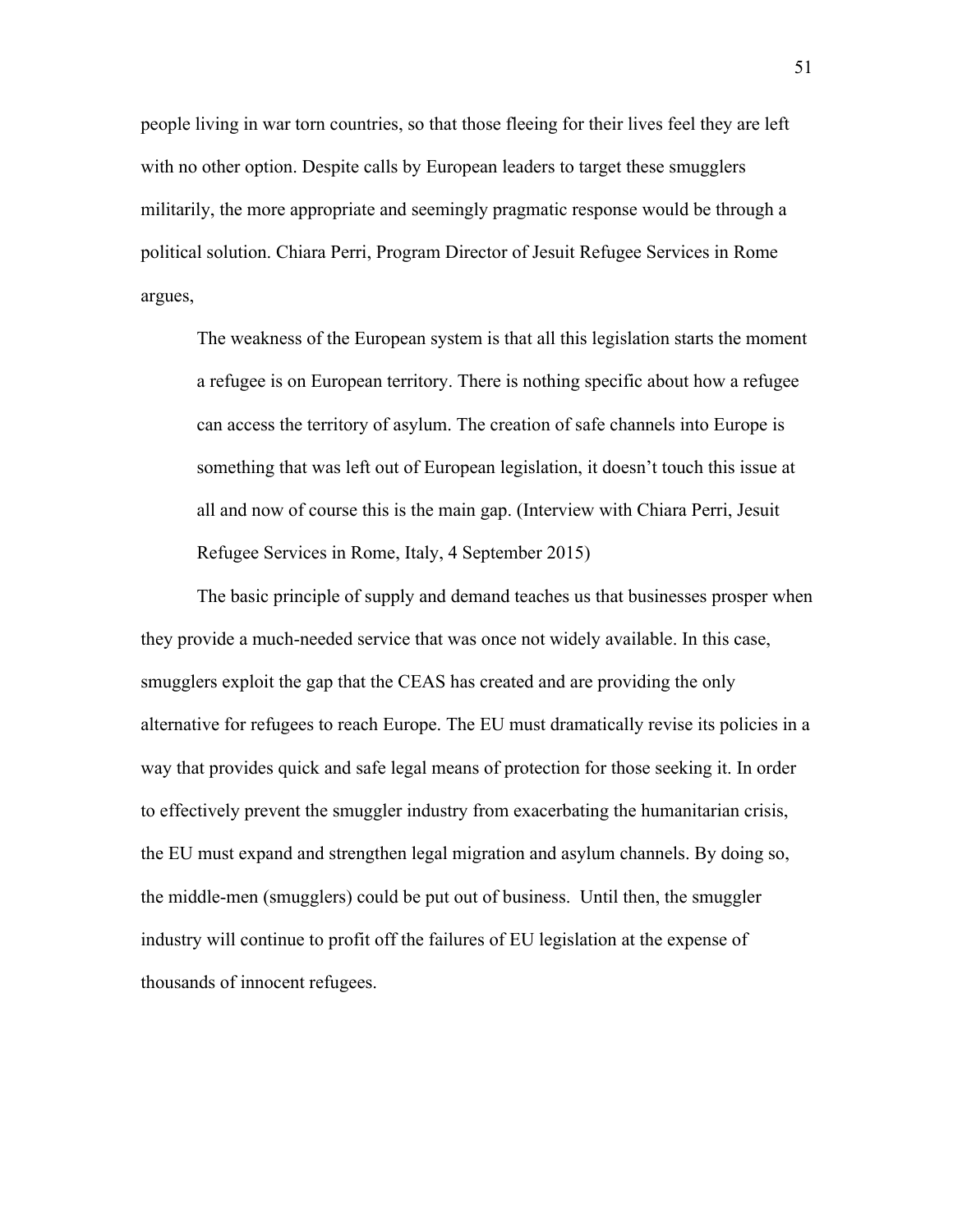#### Syrian Refugees: Influencing Migration Shifts

In 2014, the most popular route into Europe for refugees was through the central Mediterranean. Consider the fact that 87,915 refugees arrived in Italy from January-July of 2014 - by far the most arrivals of any European country. During that same time period in 2015, however, 93,542 arrived, an 8% increase from the previous year. Yet despite this increase, Italy was no longer the highest recipient of refugees. In Greece, the situation had escalated dramatically, witnessing a staggering 750% surge in arrivals from January -July 2015 compared to the same period in 2014. In July of 2015 alone, the UNHCR reported that 50,242 people, mostly Syrians, arrived in Greece compared to 43,500 for the whole of 2014. This dramatic increase undoubtedly made the eastern Mediterranean route the most commonly used compared to the central Mediterranean in 2014 (UNHCR Operational Update, July 21- Aug 21, 2015).

Most notably, 66% of refugees arriving in Greece from January to mid-August, 2015 were from Syria. In Italy, the number of Syrian refugees arriving from January to July 2015 compared to the same time period the year prior decreased by 66%. "Flows are changing" argues Federico Soda, Director of the IOM Coordinating Office for the Mediterranean in Rome in reference to refugees arriving in Italy (IOM, "Mediterranean Migrant Arrivals Approach 250,000"). "Some nationalities are increasing compared to last year. This is the case with Somalis (from 3,190 to 7,538), Sudanese (from 1,301 to 5,658) and Nigerians (from 4,702 to 11,899.) Others, like the Syrians, are decreasing." The Syrian war has undoubtedly produced the majority of new refugees in the past five years. As demonstrated, the Syrian migration route dictates where the influx is the strongest.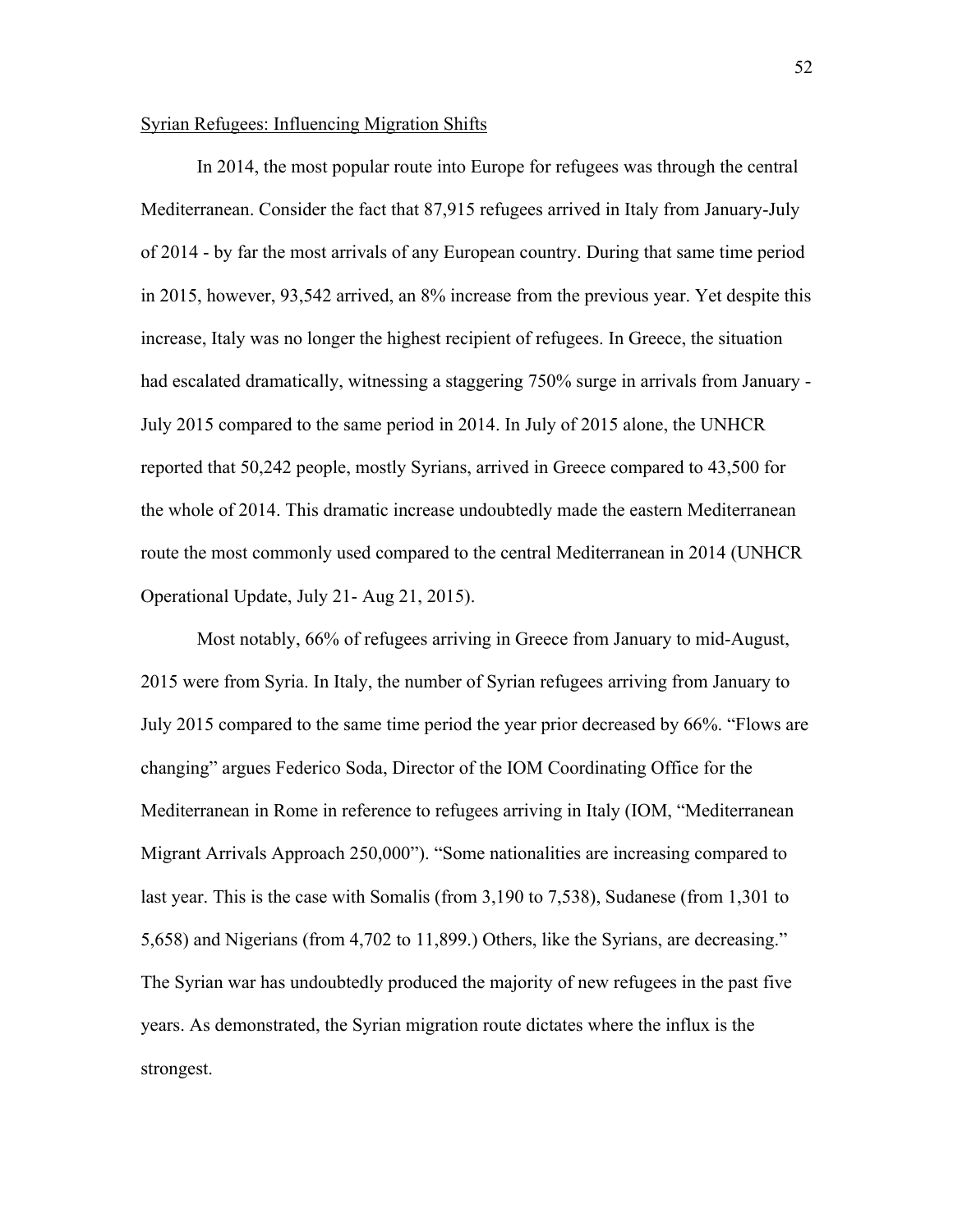In order to effectively comprehend why the majority of refugees are now opting for the eastern Mediterranean route, one must consider two main factors; Turkey's proximity to Greece and its multiplying Syrian refugee population. At its closest point, Turkey is less than 1.7 km away from the Greek island of Samos. According to Samos' mayor, Michaelis Angelopoulos, the island receives an average of 800 refugees a day (Scheven, "Refugee Crisis: On a Greek Island, Two Worlds Meet"). Kos, Greece, part of the Dodecanese island chain, is less than four kilometers from the coast of Bodrum, Turkey and received 34,500 refugees from January to July of 2015. Lesbos, Greece, an island less than 34km from Dikili, Turkey received a staggering 61,636 refugees, the highest number during that same time period (BBC, "Migrant crisis: Greek ship at Kos to house refugees"). Unsurprisingly, two of the top Google searches in Syria are "sea separating Turkey and Greece" and "Greece map." Additionally, Turkey houses 1.9 million Syrian refugees - more than any other country in the world. "It's not very difficult to understand why there has been a huge flow of people arriving from Turkey to Greece" says Flavio. "There are a lot of people who don't want to go to the refugee camps, the majority of them just left Syria and want to go straight to Germany, Sweden or Norway." (Interview with Flavio Di Giacomo, IOM Rome, Italy, 8 September 2015)

This drive could explain why so many up until 2015 were using the central Mediterranean route - as Germany lies just north of Italy. Di Giacomo added that last year, many Syrians who could afford a ticket were simply flying to a country close enough for them to reach Europe that didn't require a visa. Sudan is the only country in the MENA region, other than Turkey, that doesn't require Syrians to have a visa.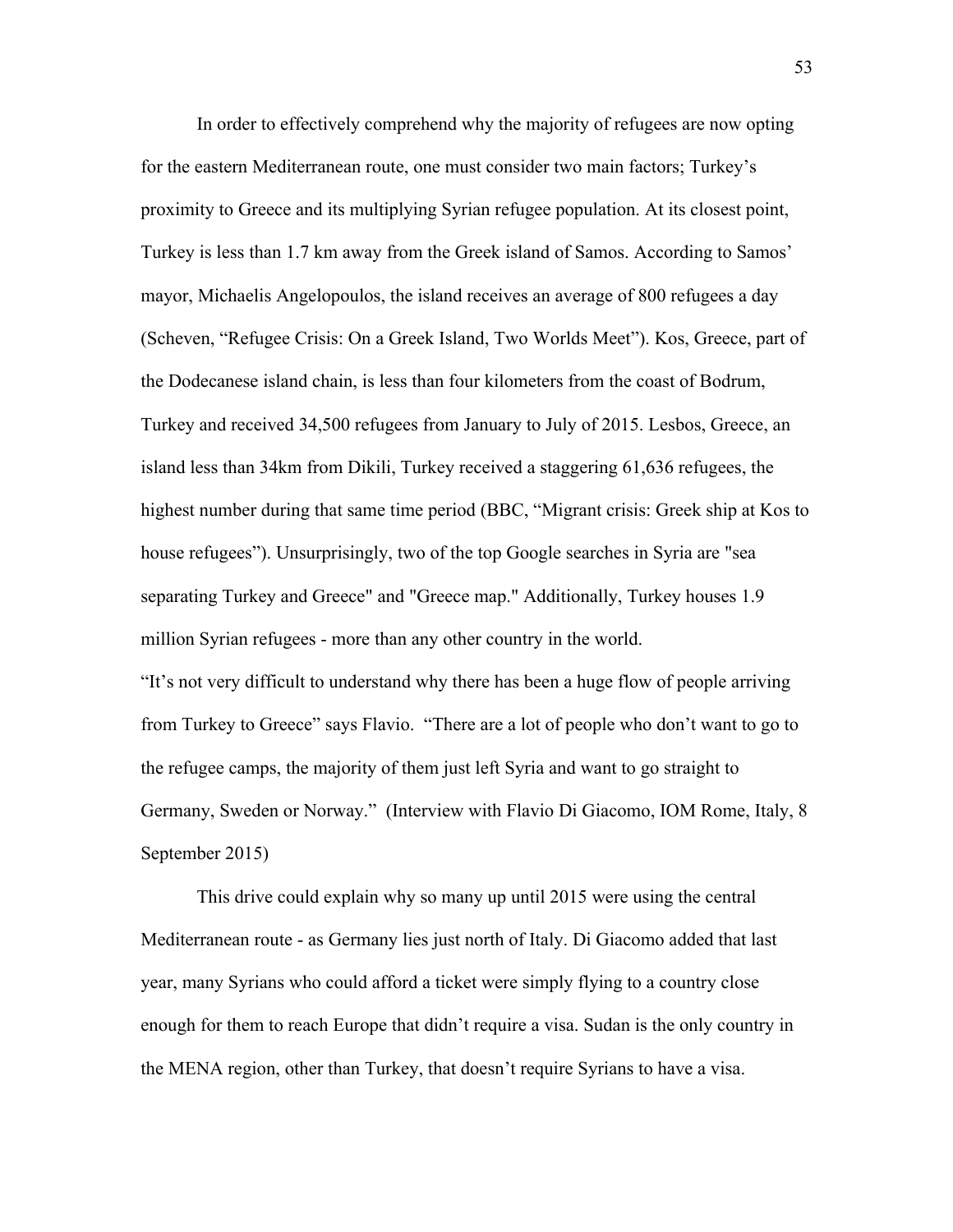Naturally, it became a prime transit point to fly in to where they could continue towards the Libyan coast. "It is a very long, expensive, and dangerous journey" argues Di Giacomo, adding that

There are three main causes behind the arrival of people in Greece. First, the Greek route is safer than the Libyan route, the second reason is that they realized it was no longer possible to take cargo ships into Italy, and the third and most important reason is that the situation in Syria has worsened. (Interview with Flavio Di Giacomo, IOM Rome, Italy, 8 September 2015)

As the civil war in Syria enters its fifth year, the number of displaced people will inevitably continue to rise. Before the war, Syria had a population of over 22 million people. Today, that population has declined significantly as over four million refugees have fled to neighboring countries (HRW, "Total number of Syrian refugees exceeds four million for first time") where they lack the right to work, and live below the poverty line. In many cases, Syrians receive little to no assistance outside of international organizations like the UNHCR. "The worsening conditions in Lebanon and Jordan and restrictions on the Syrians are contributing to a sense of hopelessness," says Ariane Rummery of the UNHCR (The Economist, "Time to Go"). That hopelessness is fueling the ever-rising flow of refugees through Greek's border from Turkey.

More people are giving up on the prospect of a future in their country, causing many to head straight towards the path to Europe - either directly from Syria or its neighboring countries. Syrians are forced into a situation where they must decide between two options: indefinitely live in deplorable conditions or continue their perilous journey to Europe in hope of a better life. For a growing number of Syrians, the latter is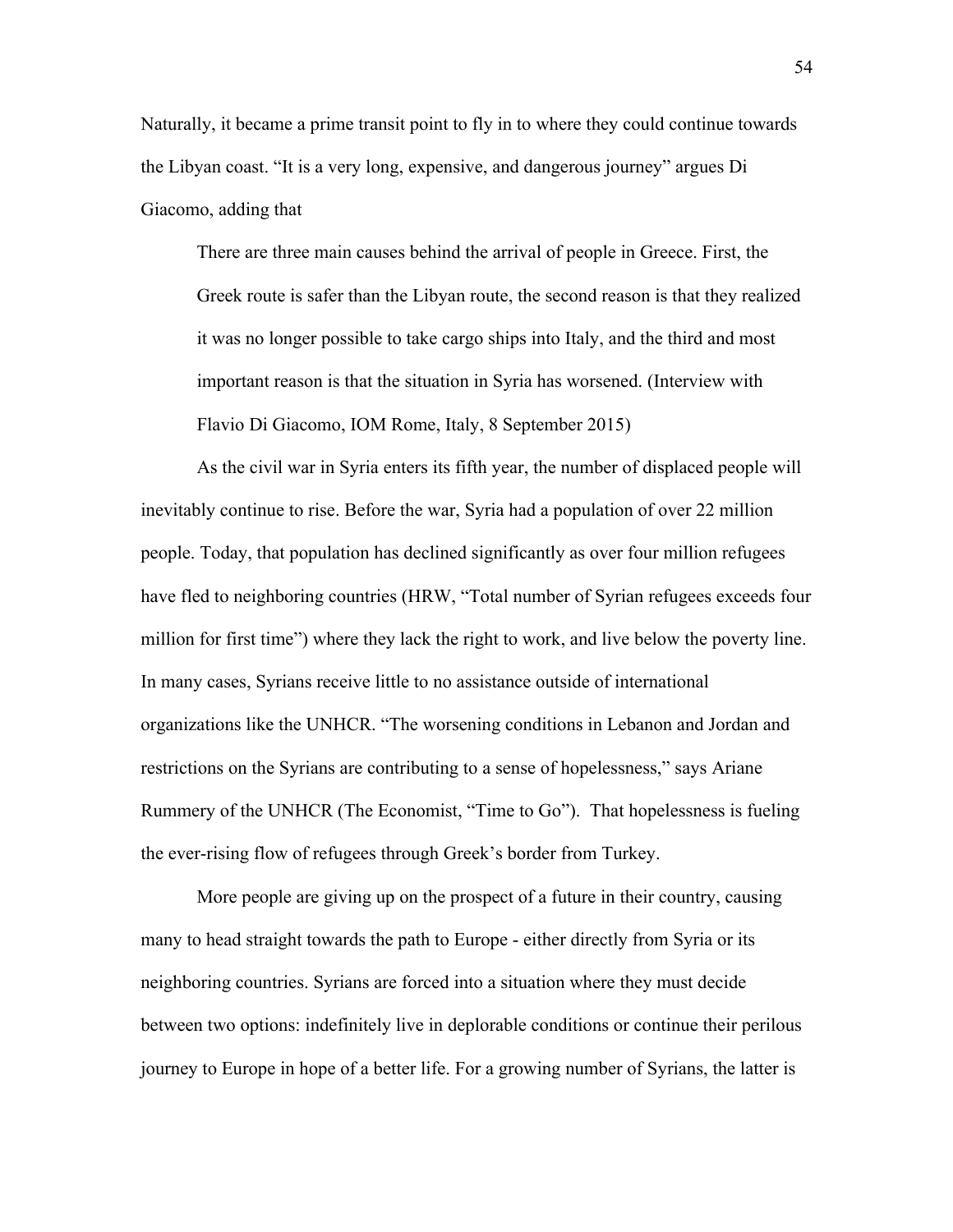becoming a more attractive option. Nearly 40% of the half a million refugees that entered Europe from January-September 2015 are Syrian. Despite these numbers, the vast majority of Syrians are still in their country or its neighbors meaning this could be only the beginning of the refugee movement. All the elements in place have created a perfect storm brewing in the eastern Mediterranean. A long-term phenomenon is now underway, in which a constant flow of irregular migration stems from Turkey, flooding into Europe with little to no signs of slowing down in the near future.

#### Demographic Factors

#### *The Case of Germany: Altruism in the National Interest*

While the unprecedented influx of refugees in the EU has incited the majority of member states to scramble on how to "share the burden," some view this problem as a resource rather than a burden at all. Germany, the EU's political and economic leader, has taken the lead on this issue and announced that it will absorb over 800,000 refugees by the end of 2015 (Zakaria, "Germany's road to redemption"). Germany's policy is not only an act of altruism but also in the national interest. Germany has the lowest birthrate in the world, with only 8.2 babies born each year per 1,000 people (Shubert, "How Germany rose to the occasion"). With few citizens born each year, its population will become increasingly older, and as a result, a smaller proportion of working-age residents (aged between 20-65) will be able to contribute to Germany's economy and its generous social security program. In fact, according to Henning Voepel, Director of the Hamburg Institute of International Economics (HWWI), Germany's working age population is expected to decline from 61% to 54% by 2030 (BBC, "Germany passes Japan to have world's lowest birth rate"). With nearly half of Germany expected to retire in only 15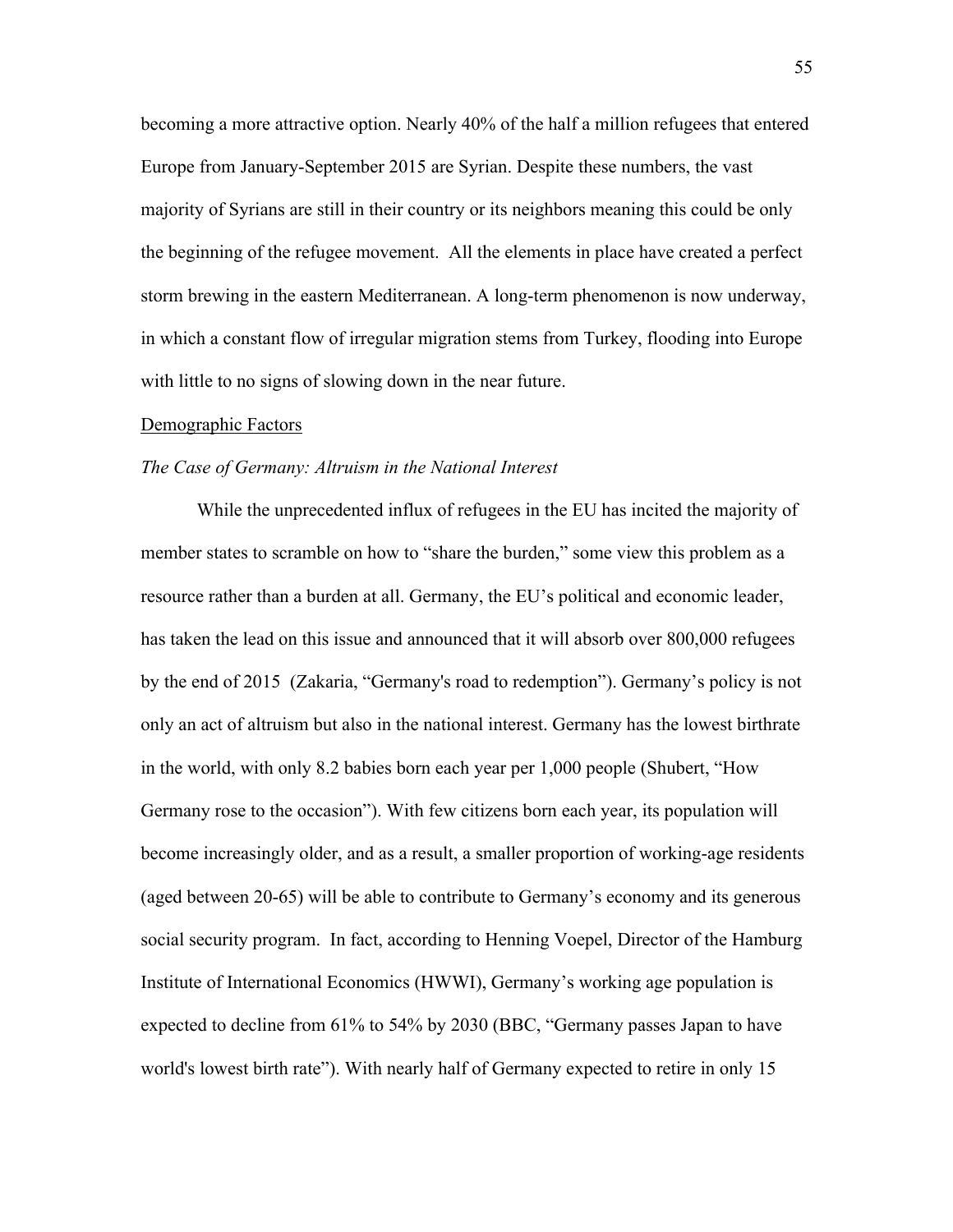years, young immigrants will be essential in filling the labor gap. Flavio Di Giacomo, spokesperson of the IOM, argues,

Migration is something that must be handled with long-term policies. Usually some European governments, such as Italy and others just think for the next three months. What Germany is doing right now is planning for the next ten years. (Interview with Flavio Di Giacomo, IOM Rome, Italy, 8 September 2015)

Germany's total population is expected to decrease to 13 million by 2050, while life expectancy is rising, to 84 years of age for women and 88 for men (PEW "Attitudes About Aging", Jan.2014). If Germany wants to sustain its economic power, the country will need to replenish its shrinking labor force - and quick. The nearly one million refugees seeking asylum in Germany are perceived by the German state as skilled, hungry for work and ready to contribute (Bello, Copley, "In aging Germany, refugees seen as tomorrow's skilled workers").

In essence, Germany is in an advantageous position. By absorbing large amounts of refugees, they are not only alleviating Europe's refugee crisis but also its own crisis at home - an aging and dwindling population. At the same time, Germany increases its political capital, reaping the benefits of being a model nation that rose to the occasion during a global crisis.

## A Resource, Not A Burden

Germany's low birth rate is not an anomaly in Europe; it is only one example of the continent's overall demographic problem. Demographic trends for countries across Europe show a steady rise in age and decline in population growth. One way to measure demographic trends is by birthrate (as noted in the previous section) but another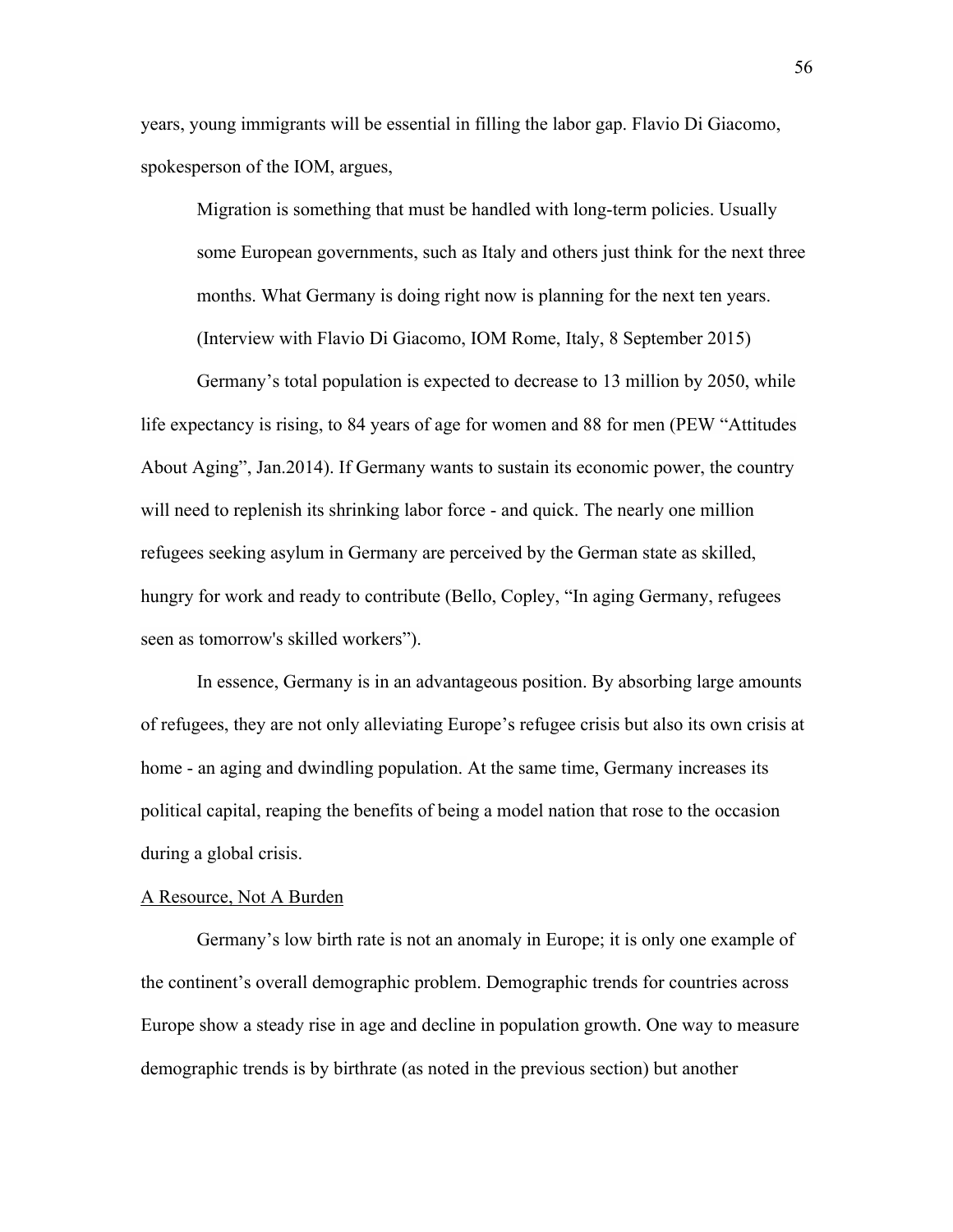measurement is the replacement fertility rate. The replacement fertility rate of 2.1 is the average number of births per woman that will maintain a country's current population level. Anything below this number will result in population loss. Low birth rates are endemic across Europe. Some examples include Italy at 1.39, Spain at 1.27, Portugal at 1.21, and Germany at 1.4- well below the rate needed to reproduce current population levels. In fact, there isn't a single country in the EU that has a fertility rate at or above 2.1. "If Europe wants to survive, it needs migration" argues Di Giacomo of the IOM (Interview with Flavio Di Giacomo, IOM Rome, Italy, 8 September 2015). He adds to the notion that Europe's demography will directly influence its economic health. "Generally speaking, even without the refugee crisis, just talking about demography, in Europe, in the next 30 years there will be 25% less people of working age. In Africa, people of working age will be three times more than it is now, from 400 million to 1.2 billion" (Interview with Flavio Di Giacomo, IOM Rome, Italy, 8 September 2015) adding that Africa will not have enough jobs available to accommodate its rapid population growth. At the same time, he points out that as Europe ages, it will need migration from the Global South if it wants to survive (Interview with Flavio Di Giacomo, IOM Rome, Italy, 8 September 2015).

Those who continue to oppose migration in Europe, such as the Golden Dawn party in Greece, need a public enemy to scapegoat for their country's problems. When living in a continent that is mostly socialist it is perhaps all too easy to fall into the narrative that refugees arriving on "our borders" are "lazy" freeloaders that must go. Such is the stance of Polish Parliament Member, Korwin Mikke, who referred to refugees in his country as "human trash unwilling work" (Michail Bialkovicz, "Polish MEP calls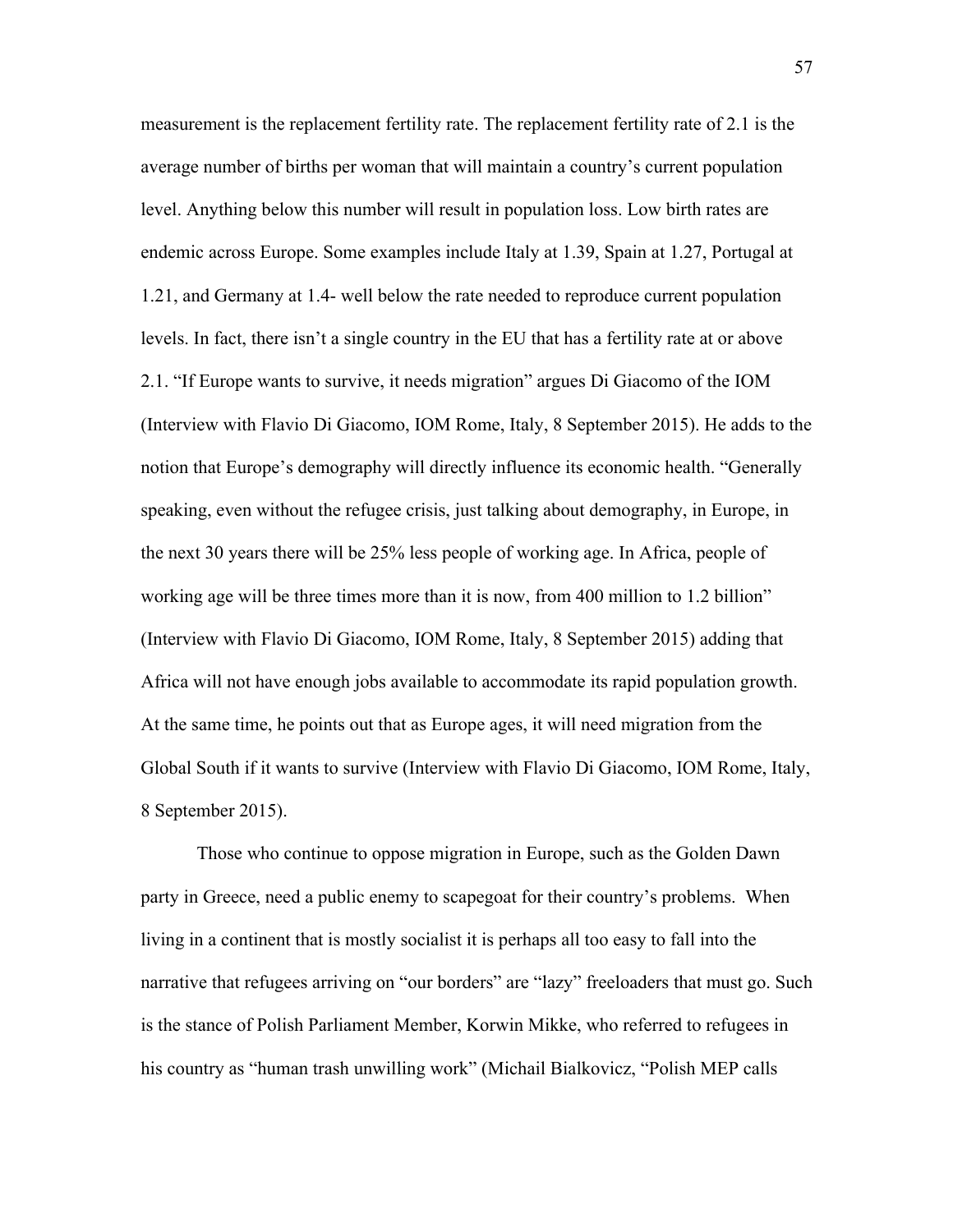refugees human trash", YouTube). However, several studies have proven these sentiments to be nothing short of baseless bigotry.

For example, research conducted by four economists at the National Bureau of Economic Research (NBER, 2014) concluded that immigration benefited local populations in 19 of the 20 industrialized countries they studied (NBER, "A Quantitative Assessment of Native Welfare"). Another study at NBER in Denmark revealed that a rise in refugees in Denmark "pushed less educated native workers (especially the young and low-tenured ones) to pursue less manual-intensive occupations," (Foged, Peri, 2013: abstract page) effectively raising the class status of native-born citizens. Consequently, immigration in Denmark had "positive effects on native unskilled wages, employment and occupational mobility" (Foged, Peri, 2013: abstract page). Surprisingly, Denmark has been one of the least welcoming countries for refugees in Europe.

These numbers indicate a clear message: migration in Europe can serve as an essential resource, not a burden. Fortunately, countries like Germany have started to realize this. But other countries, particularly those run by national conservative leaders like Hungarian Prime Minister Victor Orban and Denmark's Lars Lokke Rasmussen continue to take a hardline on immigration. The irony is that EU leaders who oppose migration defend their stance by claiming that they are protecting the economy, stability, and the very identity of Europe. The demographic trends, however, clearly indicate that without migration, these same areas are put in jeopardy. In order to preserve European prosperity, a change of perception is needed; accommodating migrants shouldn't be seen strictly in the lens of humanitarianism, but rather a tool for economic survival.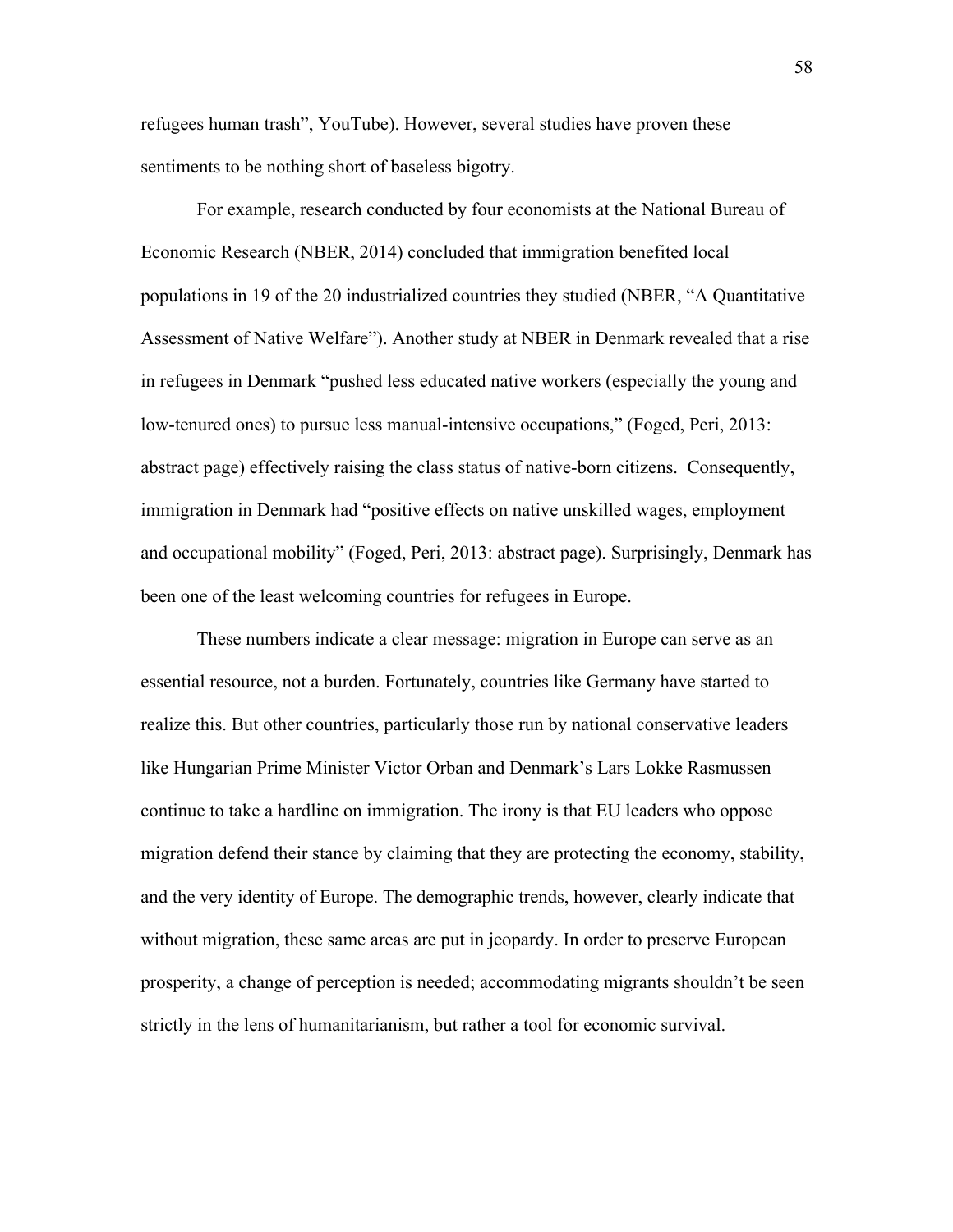# **5.0 Conclusion**

*"It is Europe today that represents a beacon of hope, a haven of stability in the eyes of women and men in the Middle East and in Africa. That is something to be proud of and not something to fear."- Jean-Claude Juncker, President of the European Commission, 9 September 2015*

#### Findings

This thesis investigated the implications that EU asylum policies and rising nationalism have had on the refugee crisis in Europe. I argued that these two factors not only inhibited the EU's ability to collectively address the influx of refugees but also created tensions between the EU and its member states, threatening the very values that keep the EU intact. I supported my argument by analyzing the qualitative/quantitative data that I gathered from my fieldwork in Europe, as well as a review of relevant literature. The literature examined theories such as Huntington's "Clash of Civilizations" and Agamben's "State of Exception" to explain the interaction between Europe and the arrival of non-European refugees. The goal of this thesis was to assess shared conceptions of the EU and how those formations influenced European responses to refugee influxes.

I first demonstrated the inadequacies of EU refugee policies by analyzing its response to the rising death toll in the Mediterranean Sea. The EU's decision to replace Italy's Mare Nostrum with the Triton mission was a step in the wrong direction, and exacerbated the humanitarian crisis. Triton was inferior to Italy's Mare Nostrum because it 1.) Allocated fewer assets 2.) Covered a smaller operational area, and 3.) Focused on border control rather than search and rescue. These setbacks, as highlighted in my research, served as a causative factor for the rise in deaths in the central Mediterranean, including the April 2015 disaster, which killed over 800 refugees. It is no coincidence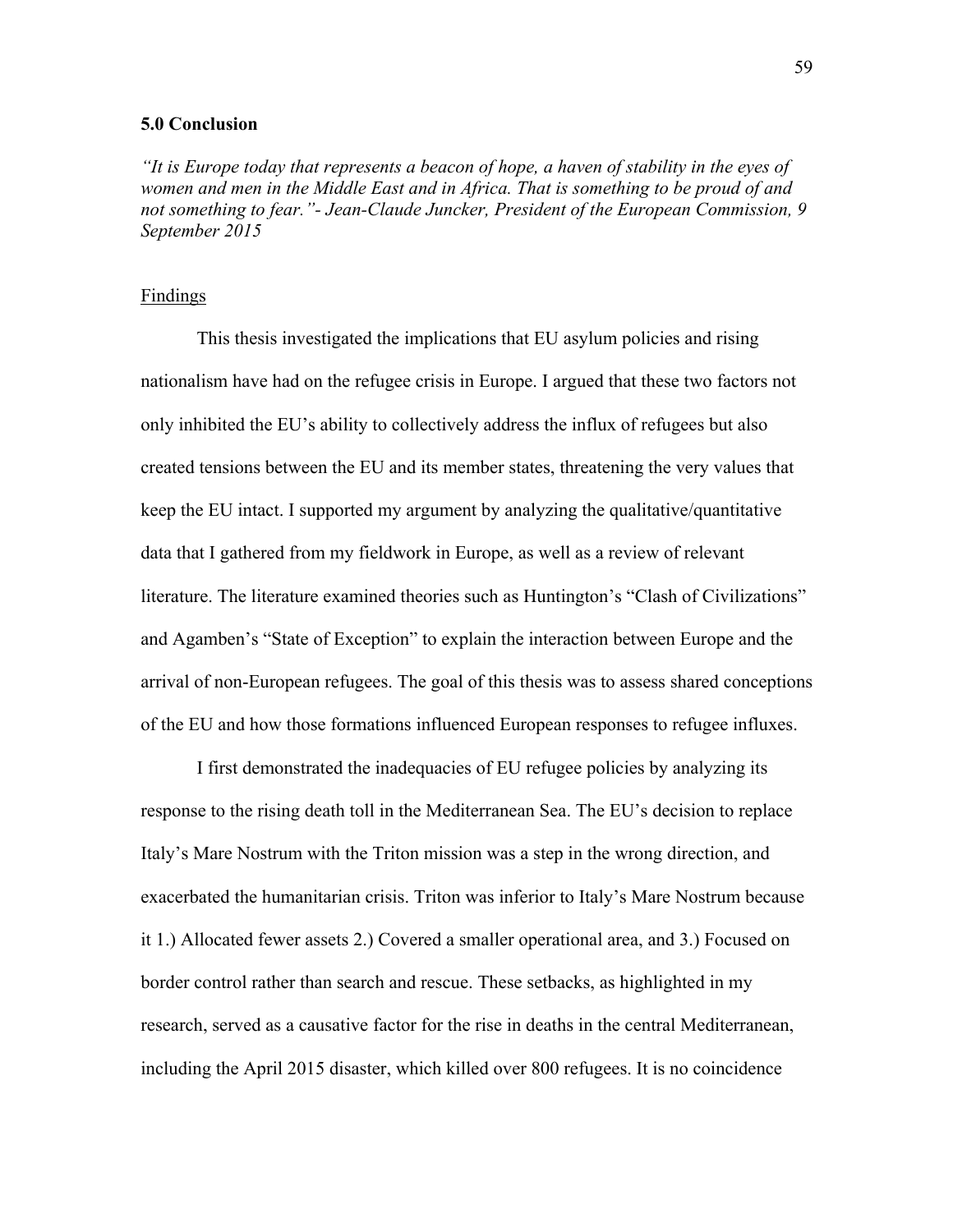that a spike in disasters occurred immediately following the decision for Triton to replace Mare Nostrum. These deaths were a by-product of Europe's decision to concentrate its efforts on border protection rather than life-saving operations. Although Triton eventually expanded its mandate, it doesn't take away from the damage already done as a result of its costly decisions.

This paper also focused on the efficacy of the CEAS and its implementation amongst EU member states. I argued that the CEAS exacerbated the refugee crisis because it fails to address legal channels for refugees outside of Europe to seek asylum, leading to exploitation by violent smuggler networks who fill in that gap. To support this claim, I provided a critical analysis of the CEAS, its interaction with my human subjects (Adan and Omar), and excerpts from interviews I conducted with various human rights experts in Italy. The interviewees unanimously criticized the lack of such legal channels within the CEAS, and how it has indirectly fueled smuggler networks, particularly in Turkey and Libya.

Europe would not be in much of a crisis if the CEAS addressed non-European refugees. The EU's inability to rely on the CEAS during the unprecedented influx has led member states to respond in a divided and ad-hoc fashion. I demonstrated two contrasting examples of this phenomenon, using both Hungary and Germany as cases where member states both suspended a key policy in the CEAS, the Dublin Regulation. The difference is that Hungary did so to aggressively crack down on migration while Germany did so in order to open its borders to nearly a million displaced Syrians. These examples clearly indicate the CEAS's failure to achieve what it intended, forming a united European response towards asylum seekers. Retrospectively, my research and findings confirm my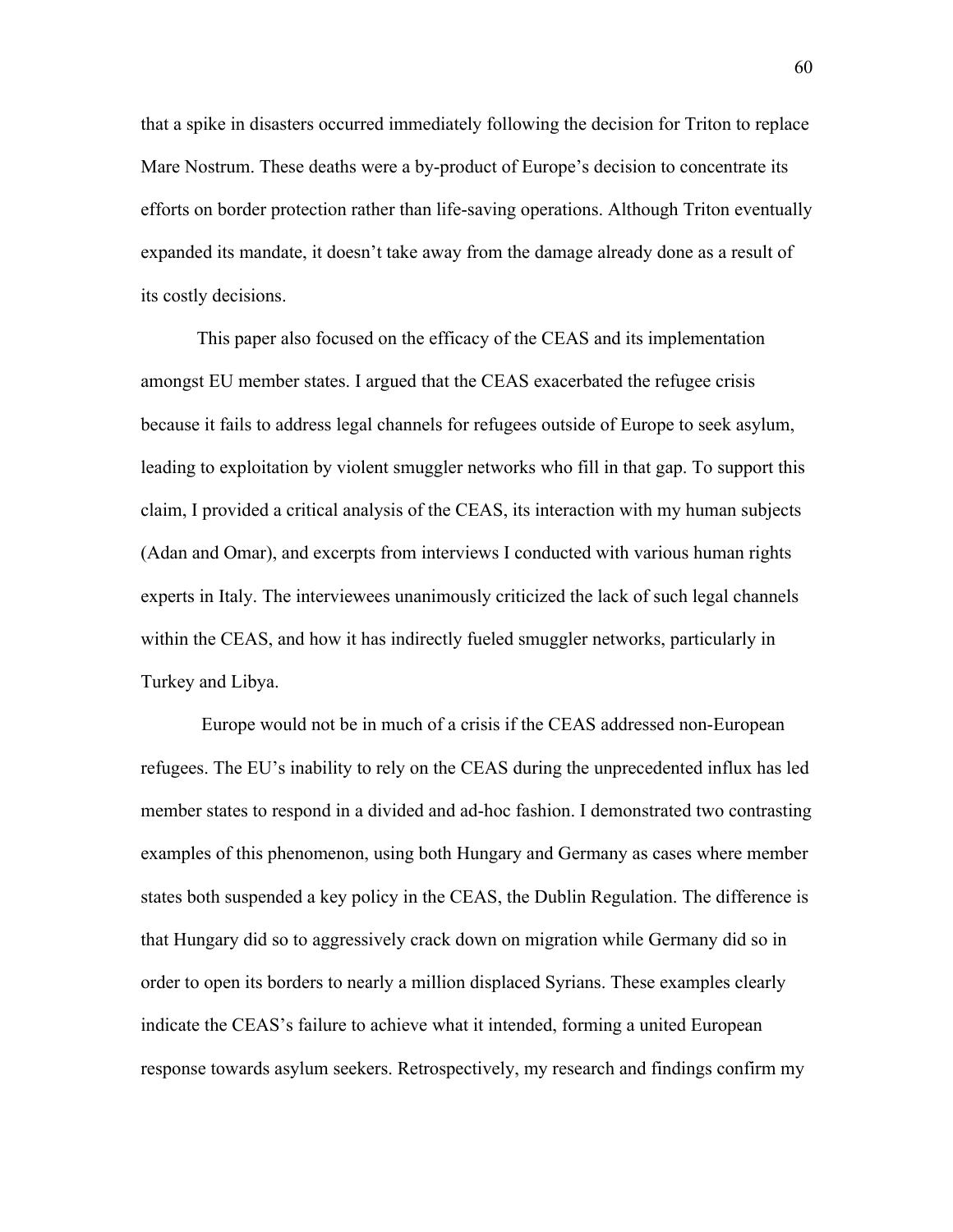original argument regarding EU asylum policy in many ways; it is broken, counterproductive and indeed harmful to the very integrity of the EU.

It would not be justified to blame the entirety of Europe's refugee crisis on existing EU policies. After all, Europe remains the preferred destination for thousands of refugees and the refugee crisis has been the epicenter of EU summits for at least the past year. The good news is that EU member states agree in acknowledging the failures of the current EU asylum system and that revisions are desperately needed. The bad news is that they are divided in their approach. As this paper demonstrates, some states are acting in line with the EU's values of humanitarianism and actively searching for solutions to properly accommodate refugees in Europe. At the same time, for many other member states, nationalism has trumped European solidarity; preventing the EU from revising its failed refugee policy and forming a comprehensive response to the unprecedented number of refugees arriving in Europe. This paper examined how historical undertones and the paranoid preservation of cultural identity amongst relatively homogenous European societies played a role in influencing xenophobic and nationalistic responses by some European governments. The reemergence of nationalism amid the arrival of thousands of refugees not only clouds Europe's moral compass, but also weakens the EU and its founding principles.

My findings also highlighted the irony of Europe treating refugees as a burden, when in reality they could serve as an essential economic resource. To prove this, I examined the EU's aging and declining demographic trend, which will inevitably lead to a shrinking workforce. I argued that incoming refugees (the majority of whom are of working age) could fill this much-needed gap and enhance Europe's economy by

61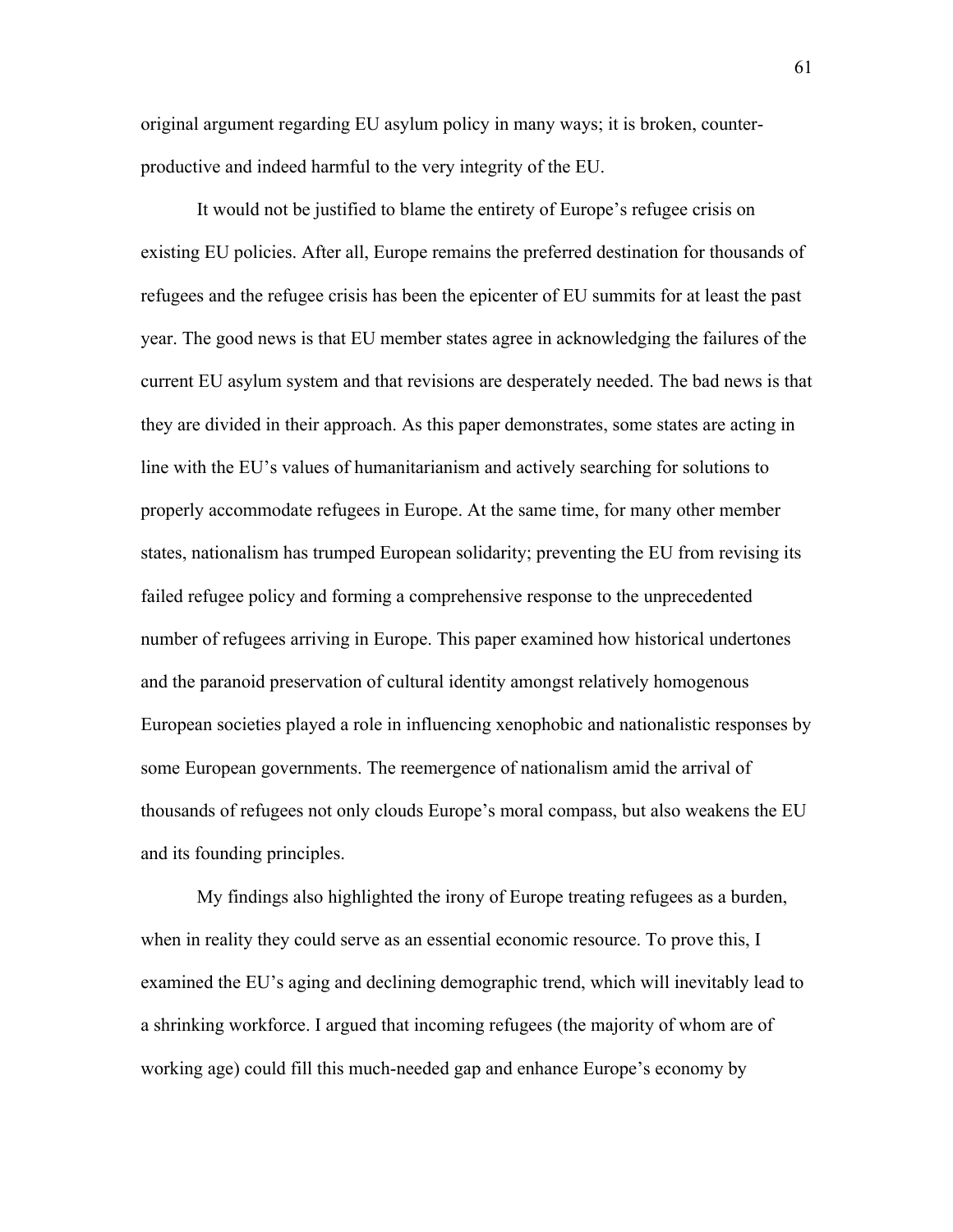contributing to the generous welfare system, rather than exploit it (as several right-wing European politicians suggest). My interview with the IOM's spokesman, Flavio Di Giacomo further supported this claim, arguing that the stability of Europe's economy is contingent on migrant labor. His sentiments were coupled with references from studies conducted by the economic think tank, National Bureau of Economic Research, which showed how immigration benefited the economies of industrialized countries. The implication is that the influx of refugees into Europe doesn't have to be a problem; it can serve as a solution. Economic incentives were the driving forces that first united Europe, via the European Coal and Steel Community (the EU's precursor), following World War Two. There is no reason why this can't happen.

#### A Reflection: Acts of Terrorism in Paris

The ISIS-sanctioned attacks in Paris that killed 130 civilians on November 13, 2015 were barbaric, senseless, and an attack on humanity. Any progress made in support of human rights and openness towards refugees fleeing the Middle East were now under threat. Disturbingly, the tragedy immediately became a political tool used by several aforementioned anti-immigration and anti-Islam right wing nationalist parties across Europe to gain power, undermine EU refugee policy and close its borders to refugees. Just days following the tragedy, these parties left no time linking increased Muslim migration to terrorism. The Islamophobic reaction in Europe following the attacks is eerily reminiscent of the "Orientalism" Edward Said warned us about (see p.31). These types of reactions are counter-productive. ISIS wants nothing more but to materialize Huntington's "Clash of Civilizations" (see p.27) by forging an "Islam versus the West" narrative. Nationalists who choose to demonize Muslims and propose that Europe close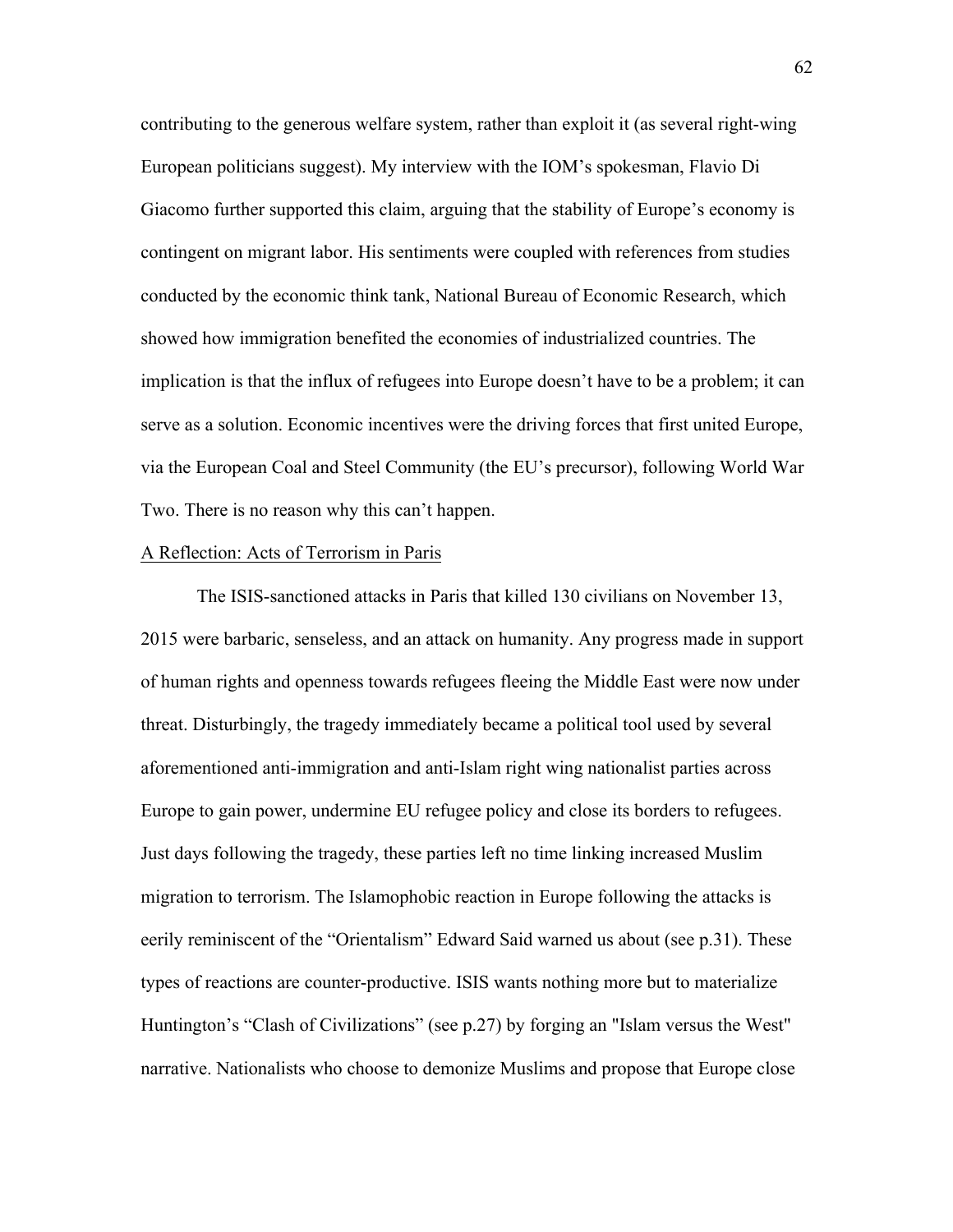its borders to refugees are feeding into ISIS' narrative thus fueling the group's propaganda aimed at radicalizing marginalized Sunni Muslims around the world. It should be noted; religious extremists who act in complete contradiction to the very faith they claim carried out these foolish acts. After all, many Muslim refugees are fleeing the very same forces behind the Paris attacks - escaping terrorism, not creating it. Europe should not succumb to the reaction ISIS so desperately seeks. Europe's greatest weapon will be in its ability to provide refuge to those who desperately seek it, regardless of their religion. A collectively hospitable EU response to the crisis, now more than ever, will speak volumes. This is a moment for the EU to reaffirm itself and fearlessly display its strong commitment to its humanitarian values.

#### Conclusion

In many ways, the EU's very existence is a symbol of political expansion and inventiveness. A democratic union of nations that was able to come together in solidarity on behalf of lasting peace despite its historical divisions. Who would have thought, that after all the atrocities committed in Europe during World Wars One and Two, the continent would be united politically with Germany as its de facto leader? The EU is proof that people can learn from their mistakes, look past their cultural differences and unite as one for the purpose of promoting liberal values, peace, and stability. Unfortunately, the divisive response to the refugee crisis has threatened to unravel decades of progress made in Europe. Nationalism can be toxic, especially to the EU experiment that relies so heavily on its official motto: "United in diversity." In fact, it was nationalism and xenophobia that fueled much of Europe's destruction less than a century ago. The continent has gone to great extents to tear down the walls and fences of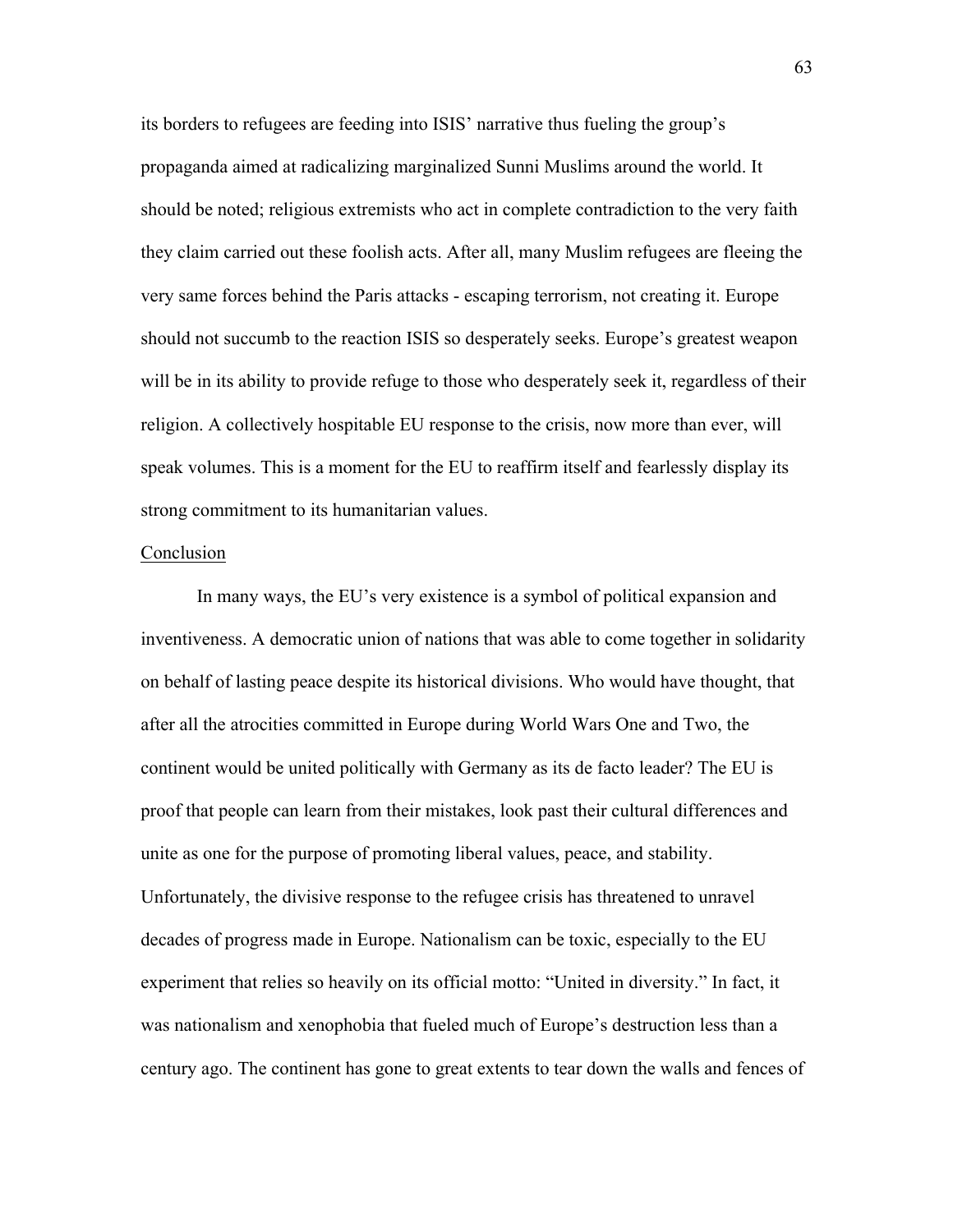national borders that divided much of Europe. European prosperity only grew once those borders were eradicated. Contrary to the rhetoric of some nationalists, history and data both support the notion that it is nationalism that threatens Europe, not immigration.

The refugee crisis now has Europe at a crossroads between continuing its upward trajectory of political evolution or reverting to its destructive ways. As Jean-Claude Juncker's quote indicates, this is a defining moment for the EU. If Europe can come together, and truly abide by the values it was founded on then it can once again set the standard for human rights and further strengthen its Union. We must remember; it was Europe that was once a continent of refugees escaping political persecution. It was Europe that persevered and became a land of tolerance and liberty. For these reasons, Europe is well equipped to assist the world's most vulnerable people, setting an example for the international community. Perhaps nationalists are right in a way; these refugees will change Europe forever. However, it is Europe's response that will determine how this change will transpire.

#### Proposed Solutions & Recommendations

The only way for Europe to effectively approach this crisis is to target the source. Although Europe cannot single-handedly solve or prevent the push factors causing these refugees to flee, it can change the way these refugees are arriving. As my research suggests, the CEAS was not designed with non-European refugees in mind. There are simply not enough safe and legal channels for those seeking international protection from outside of Europe to enter legally. Refugees shouldn't have to rely on violent smugglers and risk their lives to make it to Europe. If the EU developed a pragmatic approach that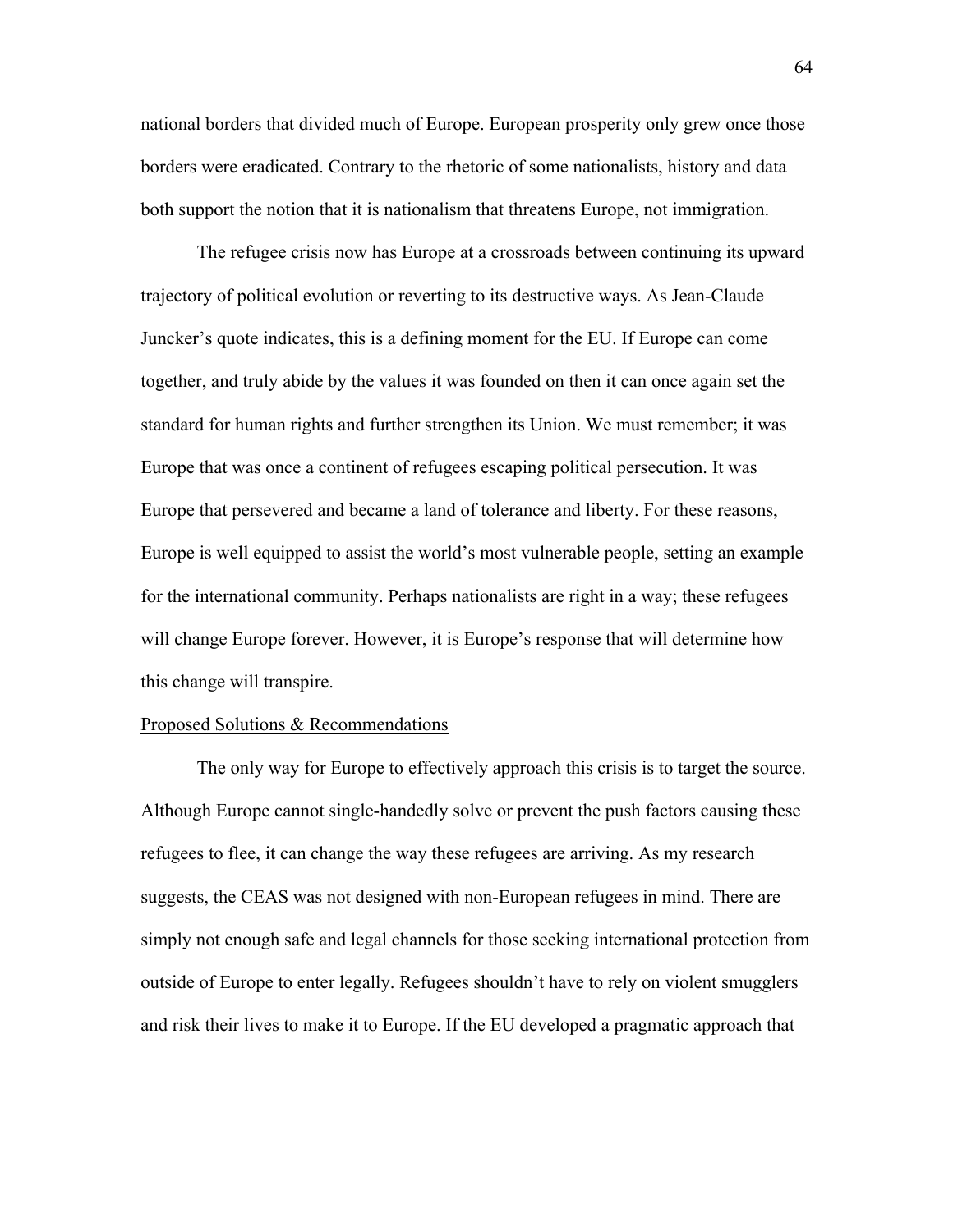allowed refugees seeking asylum to enter Europe legally, the humanitarian disaster could be quelled and a safe and organized migration flow could be facilitated into Europe. *Complete Abolishment of the Dublin Regulation*

Considering that my research has reaffirmed my belief that EU asylum policy has played a major role in worsening the refugee crisis, I believe a complete revision of the CEAS is essential. The Dublin Regulation mandates that refugees file for asylum in the first EU country they entered, and its application has proven to be problematic for both the host state and the refugees. As highlighted in this paper, member states that serve as the EU's external border have faced a disproportionate responsibility compared to northern states. Countries like Greece and Italy have been systematically left to deal with the influx on their own which has caused inhumane reception conditions for refugees (effectively violating the Receptions Directive of the CEAS). In essence, the Dublin Regulation makes it difficult for the rest of the CEAS to work. As previously mentioned, member states such as Germany have begun to suspend the Dublin Regulation. The directive has lost credibility amongst member states and serves a main source of contention. In order to make its asylum regime more effective, the EU must completely abolish the Dublin Regulation.

#### *State Compliance Mechanisms*

The efficacy of the CEAS relies on the willingness of member states to implement its policies. My data indicated that there is an uneven implementation of the CEAS across the EU. Once a revised and unified European asylum regime is realized, there must be a state compliance mechanism that specifically ensures that all member states are carrying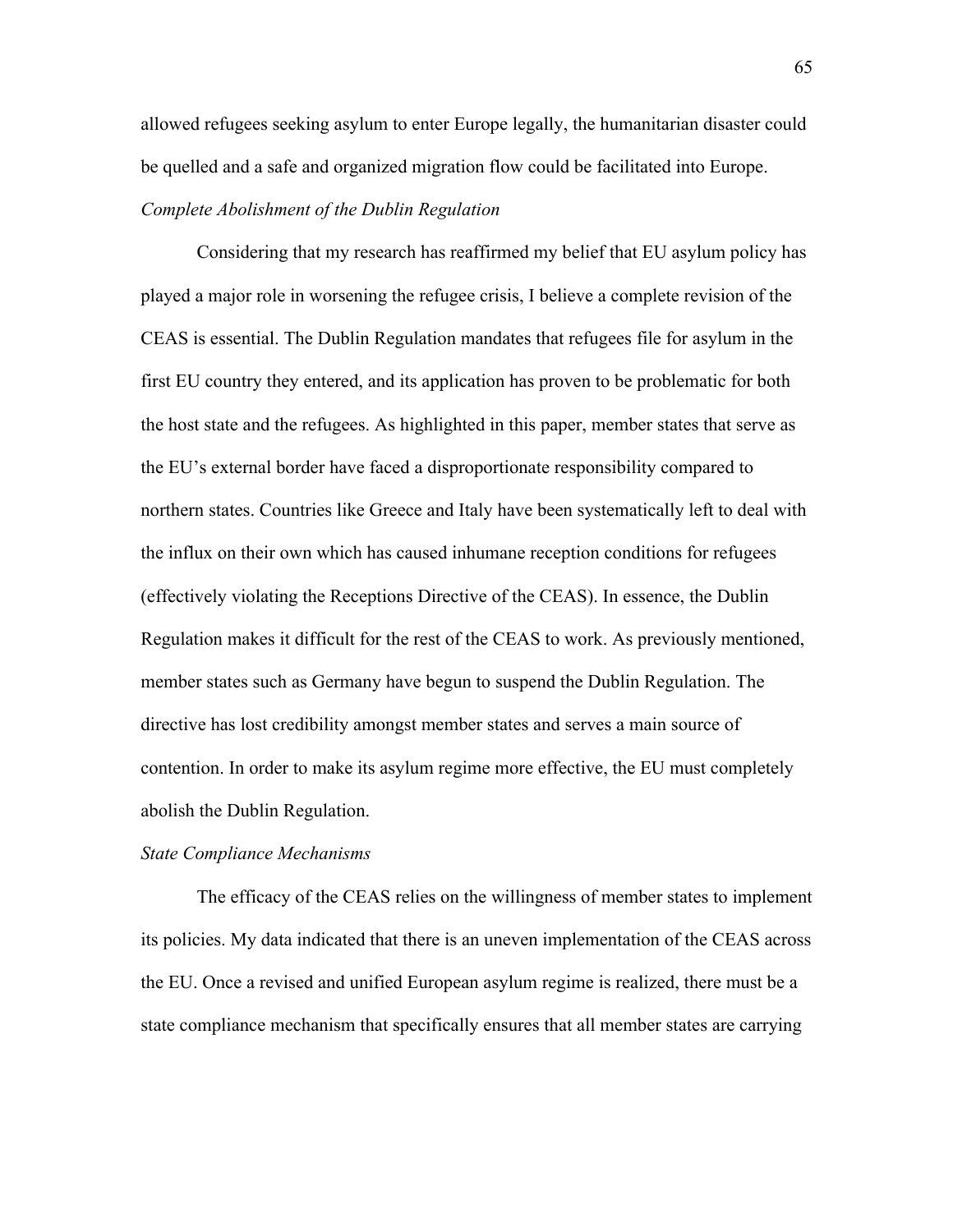out asylum law accordingly. Member states that fail to comply should be subject to penalty payments imposed by the European Court of Justice.

# *EU Processing Centers in Turkey*

The influx of refugees into Europe became unmanageable once refugees in Turkey started to smuggle themselves in large numbers to Greek islands. Turkey hosts more Syrian refugees than any other country and also happens to be the closest link between the war-stricken Middle East and Europe. There needs to be a presence of EU processing centers in Turkey so refugees can apply for refugee status in the EU without having to physically be in Europe. The UNHCR should be present at these centers to assist with asylum applications, and ensure that the EU is following through with their commitment to a fair review of all claims. Joint UNHCR-EU offshore processing centers in Turkey would lessen the incentive for refugees to risk their lives across the Mediterranean, weaken the smuggler industry, and organize a managed migration flow into Europe.

## *Scholarships for Refugees*

As demonstrated in the Data Analysis section of this paper, the EU is going through a demographic crisis. The continent's aging and dwindling population must rely on migration to fill in the inevitable gap in labor. To help fill this gap, the EU should expand student visas for refugees. Moreover, the EU should incentivize universities to take in larger amounts of qualified refugees by providing them with subsidies. The subsidies granted to European universities can help fund tuition costs, on-campus housing and translation services for incoming refugees. Since Europe's college age population is expected to decrease, universities will be inclined to participate. Such a program could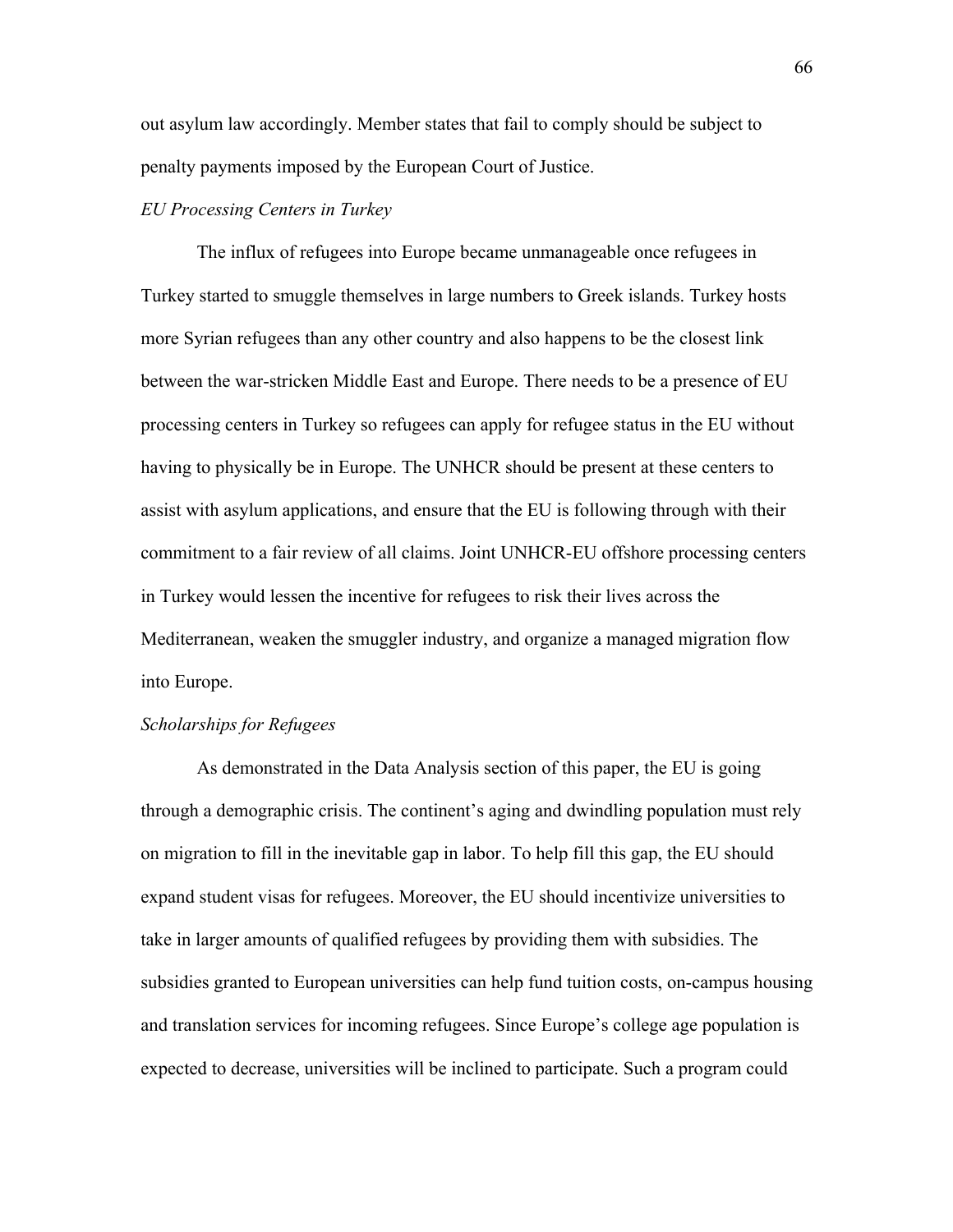facilitate integration, cultivate refugees to become the next generation of skilled workers, and protect the future of the European economy.

# *Incentivize Host States to Integrate Refugees*

As discussed in this paper, one of the main causes for the influx of refugees into Europe is due to the deteriorating conditions in formal and informal refugee camps in host states across the Middle East and Africa. Refugees mainly rely on aid from UN agencies, which have had to cut back on services due to lack of funding. However, these refugees wouldn't have to depend on international aid if they had the opportunity to formally work and become self-sufficient. The lack of opportunities and freedoms for refugees in host states prevents them from becoming productive members of society. These exclusionary policies force refugees into abject poverty and isolate them from society. The EU should provide an increase in foreign aid for neighboring host-states that demonstrate their willingness to fully integrate refugees. If implemented correctly, many refugees would be able to provide for themselves, effectively decelerating the refugee flow into Europe.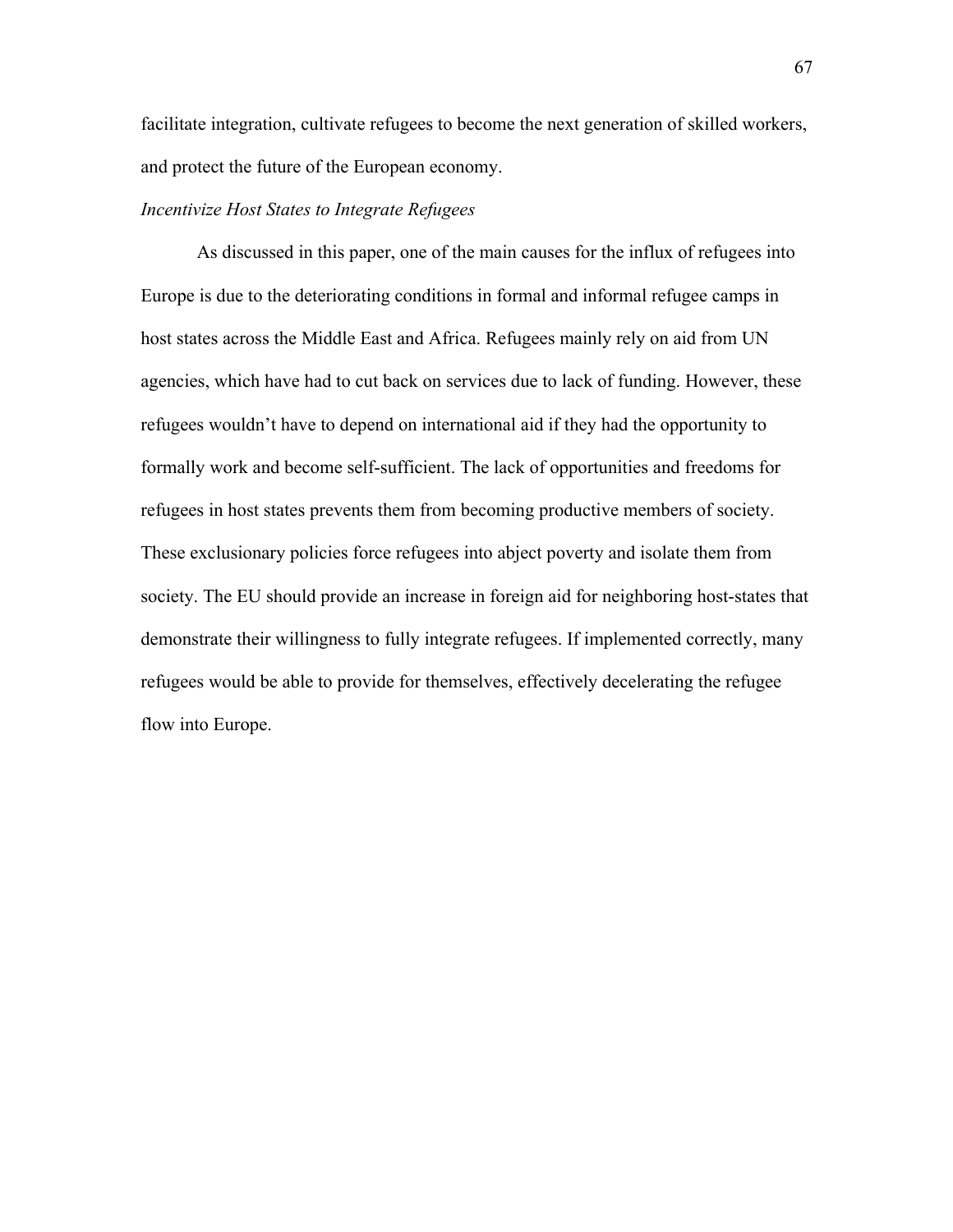## **6.0 Appendices**

## Appendix A: Interview Guide for Organizational Representatives (Structured Interviews)

• Impacts of EU refugee policy (such as the Dublin Regulation): How has the European asylum system impacted the crisis? Has it helped migrants or worsened the humanitarian crisis? Has it placed an unfair burden on Southern European states? If so, how? What steps do refugees in Europe take to seek asylum? How have refugees been integrated in Europe? How do you think the refugee crisis has impacted EU politics/society? What solutions would you propose?

• Push/Pull factors that drove these refugees out of their country (political violence, weak governance, civil war, lack of economic opportunity, and extreme poverty): What are the biggest push/pull factors for refugees? How would you distinguish between a refugee and an economic migrant?

• Services: What kind of services do you provide? Do you receive EU/state funding? How has your organization adapted to the recent influx of refugees? What are the biggest challenges?

• Smuggler networks that may have assisted refugees on their journey to Europe: What is the smuggler process like? How were the conditions in the boats? How much do refugees typically pay? What level of government assistance do these refugees receive?

## Appendix B: Interview Guide for Asylum-Seekers (Unstructured Interviews)

•Push/Pull factors that drove these refugees out of their country (political violence, weak governance, civil war, lack of economic opportunity, and extreme poverty): Why did you flee your country? Why flee to Europe and not a neighboring country?

• Smuggler networks that may have assisted refugees on their journey to Europe: What was your experience with the smuggling process like? How were the conditions on the boat?

How did you arrive? Were you rescued at sea?

Did you regret your decision at any point during the smuggling process? If so, why?

• Impacts of EU refugee policy (such as the Dublin Regulation):

What was the hardest part about seeking asylum in Europe?

How do you think the EU can improve in accommodating refugees in Europe? Please explain your first day in Europe, and experience with the CEAS. How did you access the asylum procedure? How long did it take?

How were your living conditions? Where do you live now? Did you receive material support (shelter/food/healthcare)?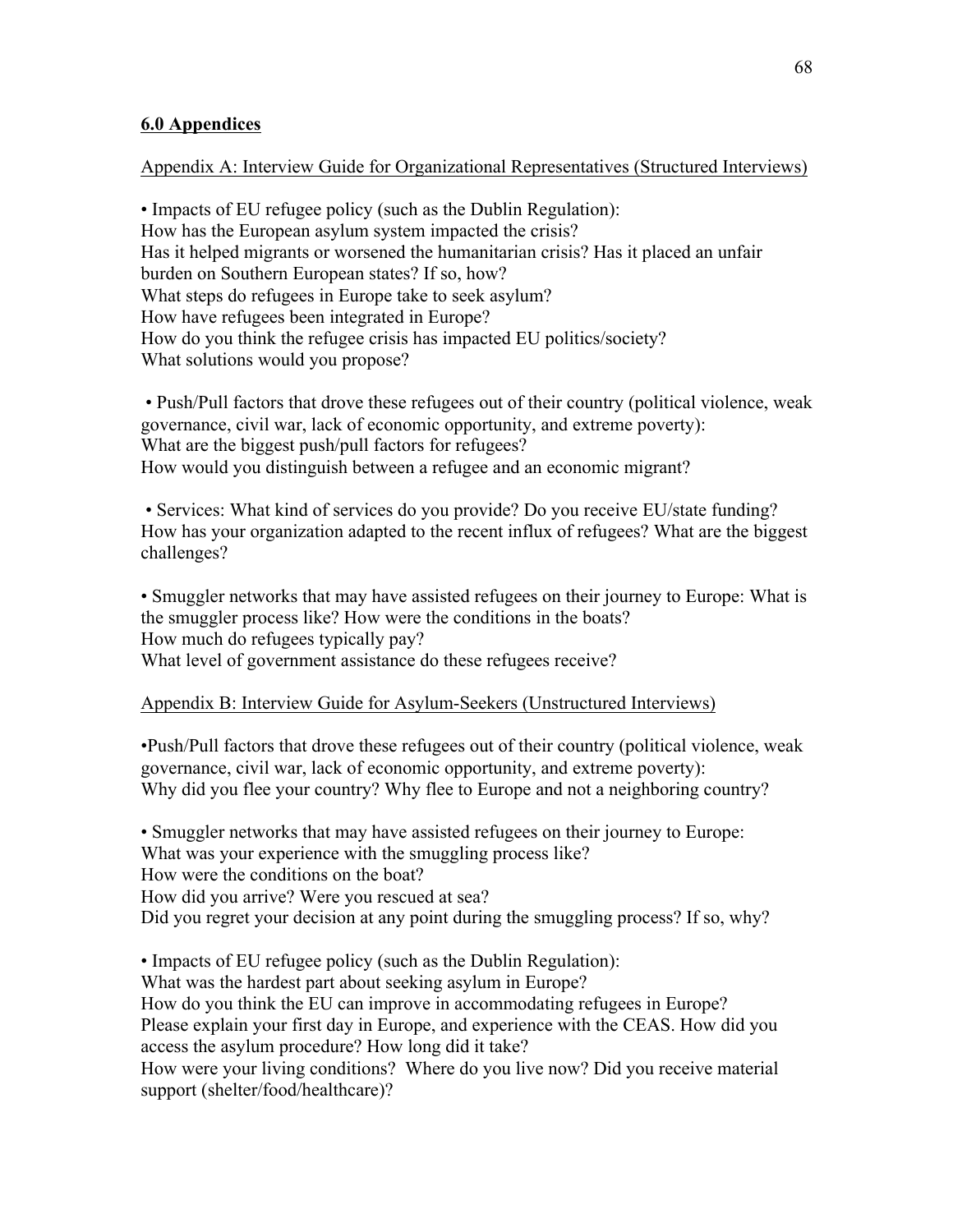## **7.0 Works Cited**

Agamben, Giorgio. *State of Exception*. Chicago: U of Chicago, 2005. Print.

Agamben, Giorgio. *Sovereign Power and Bare Life*. Stanford, CA: Stanford UP, 1998. Print.

Alexander, Yonah, and Dean C. Alexander. *The Islamic State: Combating the Caliphate without Borders*. Print.

*Al Jazeera*, "Thousands of Refugees Stranded in Balkans", 19 Oct. 2015. Web. 30 Oct. 2015.

*Amnesty International*, "Hungary: EU Must Formally Warn Hungary over Refugee Crisis Violations." Amnesty International, 8 Oct. 2015. Web. 30 Oct. 2015.

*Amnesty International*. "Urgent Action: Hungary Violates Human Rights of Refugees". Amnesty International, 21 Sept. 2015. Web. 30 Oct. 2015.

*Amnesty International*. A Safer Sea: The Impact of Increased Search and Rescue Operations in the Central Mediterranean. N.p., 9 July 2015. Web. 5 Nov. 2015

*Amnesty International*. The World's Pitiful Response to The Refugee Crisis. N.p., 5 Dec. 2014. Web. 8 Nov. 2015.

Amnesty International, "JHA Council: Operation Triton Cannot Replace Operation Mare Nostrum." *Amnesty International*, 10 Oct. 2014. Web. 10 Nov. 2015.

Amnesty International, "Amnesty International." 's "Blueprint for Action" to End Refugee and Migrant Deaths in the Med. *Amnesty International*, 22 Apr. 2015. Web. 10 Nov. 2015.

Anderson, Benedict R. O'G. *Imagined Communities: Reflections on the Origin and Spread of Nationalism*. London: Verso, 2006. Print.

Appadurai, Arjun. *Fear of Small Numbers: An Essay on the Geography of Anger.* Durham: Duke UP, 2006. Print.

Arendt, Hannah. *The Origins of Totalitarianism*. N.p.: Harcourt, 1973. Print.

Arendt, Hannah, Jerome Kohn, and Ron H. Feldman. *The Jewish Writings*. New York: Schocken, 2007. Print.

Battisti, Michele, Gabriel Felbermayr, Giovanni Peri, and Panu Poutvaara. "Immigration, Search, and Redistribution: A Quantitative Assessment of Native Welfare." Working Paper No. 20131. N.p.: *NBER*, 2014. NBER. Web. 20 Oct. 2015.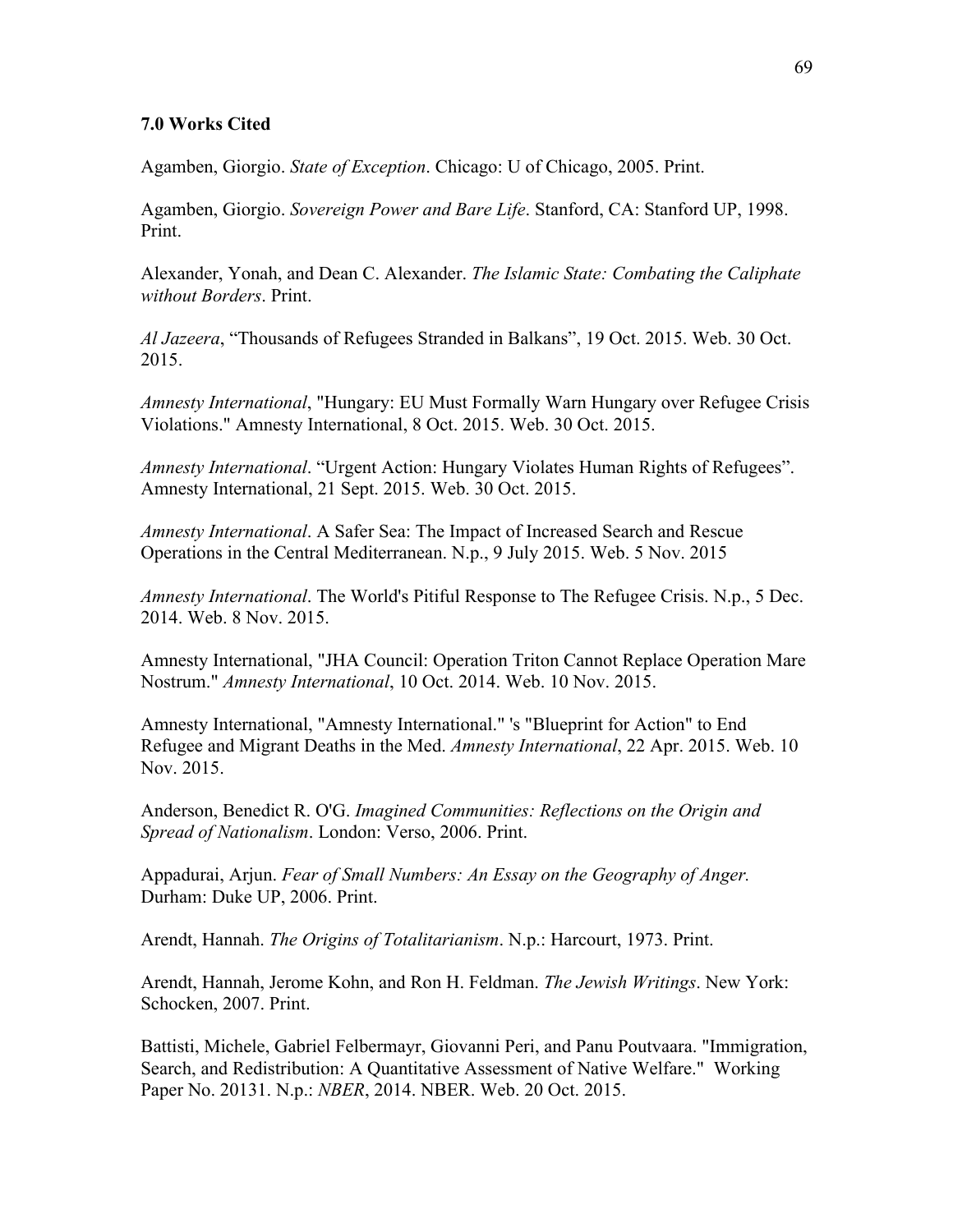*BBC*, "Eurosceptic 'earthquake' Rocks EU Elections." N.p., 26 May 2014. Web. 4 Nov. 2015.

Bellon, Tina, and Caroline Copley. "In Aging Germany, Refugees Seen as Tomorrow's Skilled Workers." *Reuters*. Thomson Reuters, 10 Sept. 2015. Web. 22 Nov. 2015.

Benjamin, Simon. "UN Sees 1.4 Million Migrant Arrivals in Europe in 2015-2016." UNHCR, 10 Jan. 2015. Web. 5 Nov. 2015.

Bernard, H. Russell. *Research Methods in Anthropology: Qualitative and Quantitative Approaches*. Fourth ed. Lanham, MD: AltaMira, 2006. Print.

Bialkovicz, Michaeil. "Polish MEP Calls Refugees Human Trash [ENGLISH SUBTITLES][SEE MAYMAYS]." *YouTube*. YouTube, 8 Sept. 2015. Web. 10 Dec. 2015.

Bouckaert, Peter. "Dispatches: One Syrian's Journey Through Europe's Broken Asylum System." Human Rights Watch. *HRW*, 08 Sept. 2015. Web. 20 Nov. 2015. Davies, Lizzie, and Arthur Neslen. "Italy: End of Ongoing Sea Rescue Mission 'puts Thousands at Risk'." *The Guardian*, 31 Oct. 2014. Web. 5 Nov. 2015.

Erlanger, Steven, and Kimiko De Freytas-tamura. "U.N. Funding Shortfalls and Cuts in Refugee Aid Fuel Exodus to Europe." *The New York Times*. The New York Times, 19 Sept. 2015. Web. 10 Nov. 2015.

Foged, Mette, and Giovanni Peri. "Immigrants' and Native Workers: New Analysis on Longitudinal Data." Working paper no. 19315. N.p.: *NBER*, 2013. NBER. Web. 20 Oct. 2015.

Gardner, Frank. "Gulf Arabs 'stepping Up' Arms Supplies to Syrian Rebels - BBC News." BBC News. *BBC Middle East*, 8 Oct. 2015. Web. 21 Nov. 2015.

Grant, Harriet. "UN Agencies 'broke and Failing' in Face of Ever-growing Refugee Crisis." *The Guardian*, 6 Sept. 2015. Web. 15 Oct. 2015.

Hobbs, Joseph J. *Fundamentals of World Regional Geography.* Belmont, CA: Thomson Brooks/Cole, 2007. Print.

Human Rights Watch, "Hate on the Streets Xenophobic Violence in Greece." *Human Rights Watch*, July 2012. Web. 12 Oct. 2015.

Huntington, Samuel P. The Clash of Civilizations? the Debate: A *Foreign Affairs Reader*. New York: Council on Foreign Relations, 1993. Print.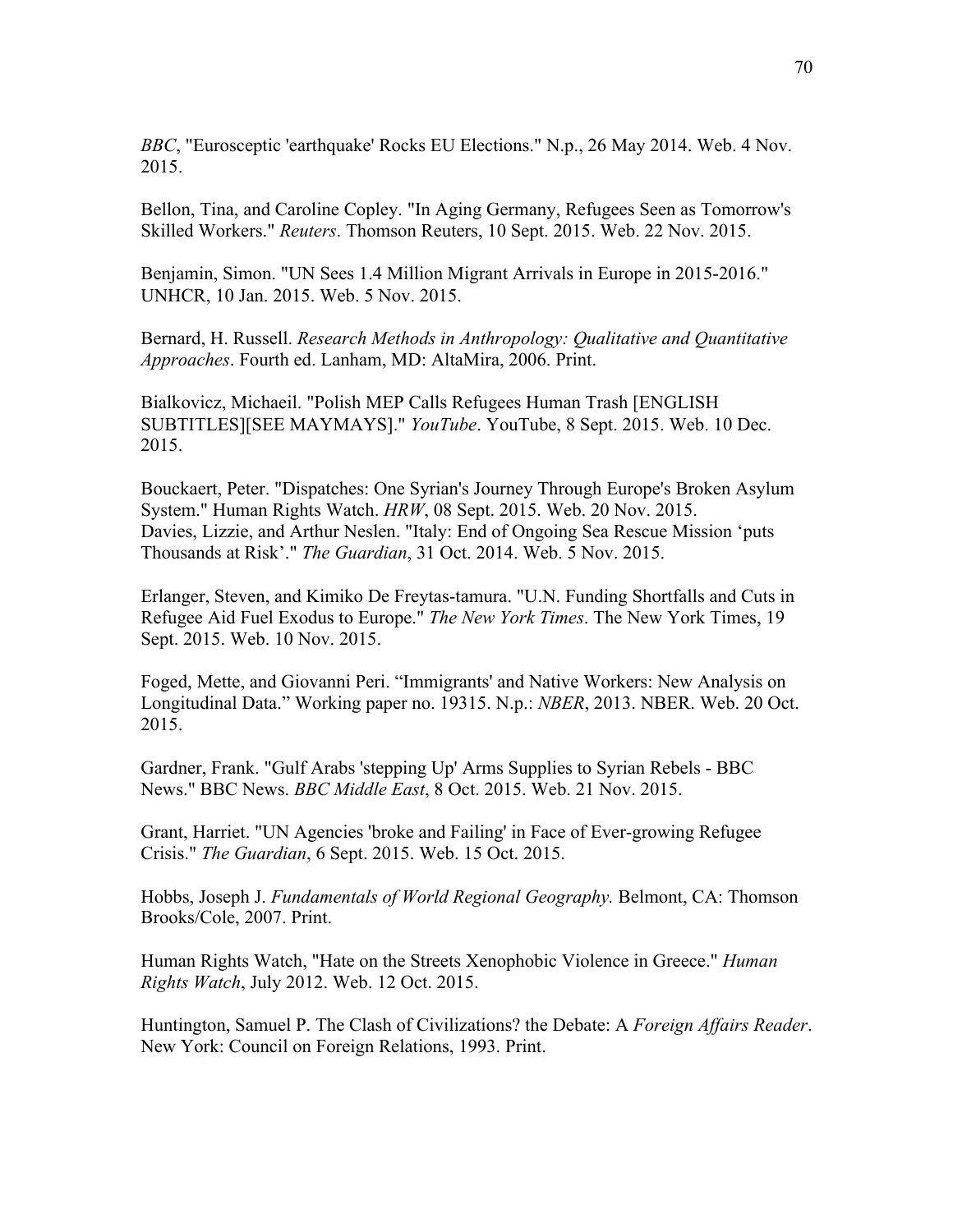International Organization for Migration. Press Room. "Mediterranean Migrant Arrivals Approach 250,000". *IOM*, 14 Aug. 2015. Web. 20 Oct. 2015.

"IOM Monitors Mediterranean Migrant Flows: 7,000 Crossing Daily to Greece." *International Organization for Migration*. N.p., 09 Oct. 2015. Web. 10 Nov. 2015.

Mackey, Robert. "Hungarian Leader Rebuked for Saying Muslim Migrants Must Be Blocked 'to Keep Europe Christian'." *The New York Times*. The New York Times, 03 Sept. 2015. Web. 19 Nov. 2015.

Maguire, Emily, Lucy Rodgers, Nassos Stylianou, and John Walton. "The Mediterranean's Deadly Migrant Routes - BBC News." *BBC News*. BBC, 22 Apr. 2015. Web. 8 Nov. 2015

MSF. MSF Calls for Large-Scale Search and Rescue Operation in the Mediterranean. *Doctors Without Borders.* N.p., 19 Apr. 2015. Web. 4 Nov. 2015.

"Post Traumatic Stress Disorder." *WebMD.* WebMD, n.d. Web. 22 Oct. 2015.

Roth, Kenneth. "At Least Protect the Civilians." Los Angeles Times. *Los Angeles Times*, 13 Nov. 2015. Web. 20 Nov. 2015.

Said, Edward W. Orientalism. New York: Vintage, 1979. Print.

Scheven, Franziska. "UNHCR - Refugees Daily." *UNHCR* - Refugees Daily. Handelsblatt Global Edition, 16 Aug. 2015. Web. 27 Nov. 2015.

Schuman Declaration and ECSC Treaty (Preamble). Luxembourg: EC, 1982. Print.

Sked, Alan. "Confessions of a British Politician: I Created a Monster." *The Atlantic* 6 May 2015: n. pag. Web. 4 Nov. 2015.

Smith, Helena. "Golden Dawn Leaders Brought to Court to Face Charges of Murder and Assault." *The Guardian*. The Guardian, 1 Oct. 2013. Web. 20 Oct. 2015.

Somaskanda, Sumi. "Germany Has a Refugee Problem, and the Problem Is the Germans." *Foreign Policy*. N.p., 15 Aug. 2015. Web. 6 Nov. 2015.

Taylor, Adam. "Why Britain Won't save Drowning Migrants in the Mediterranean." *Washington Post*. The Washington Post, 28 Oct. 2014. Web. 10 Nov. 2015.

Trilling, Daniel. "Europe's Migrant-Industrial Complex." ForeignPolicy.com. *Foreign Policy*, 18 June 2015. Web. 10 Dec. 2015.